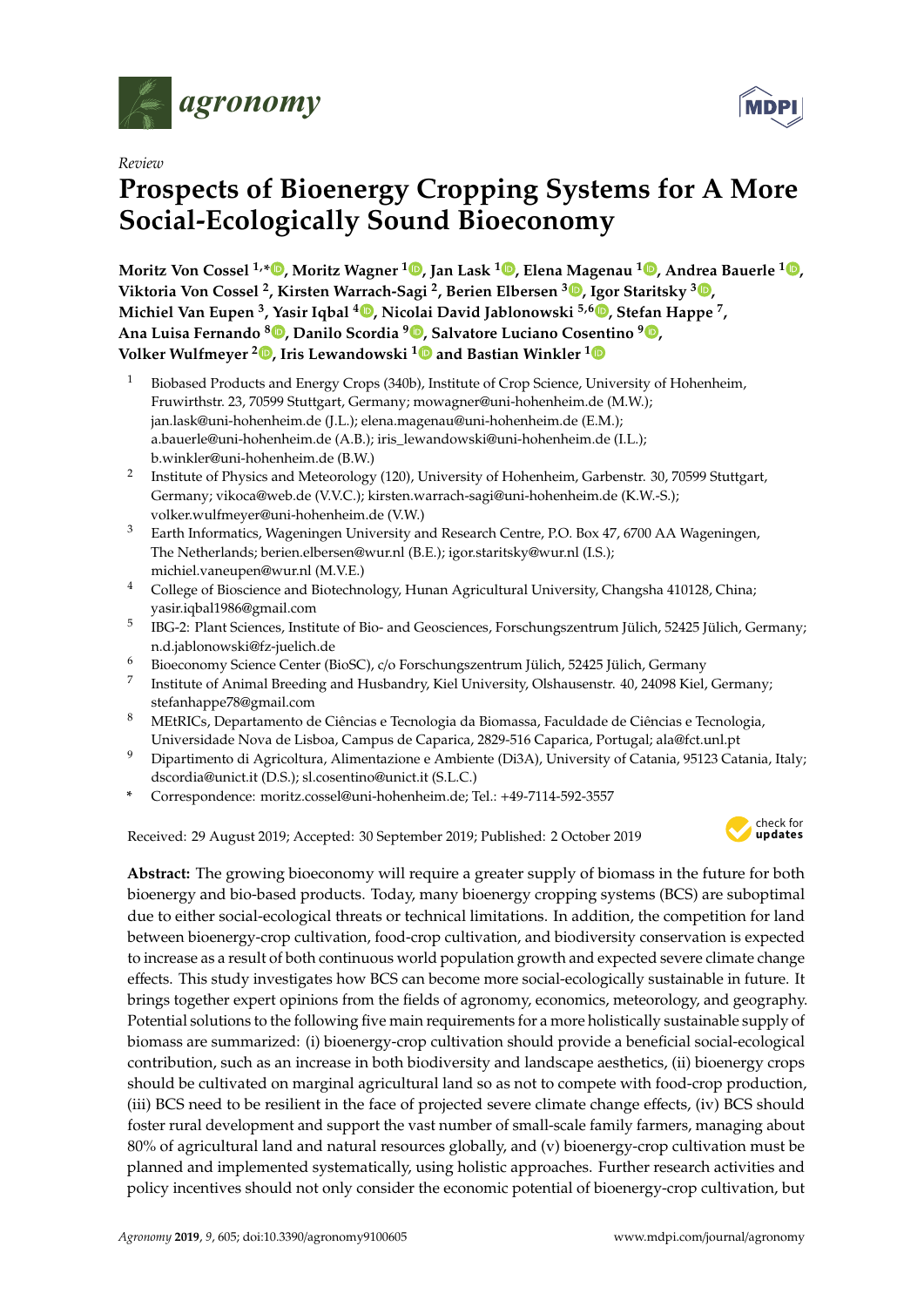also aspects of biodiversity, soil fertility, and climate change adaptation specific to site conditions and the given social context. This will help to adapt existing agricultural systems in a changing world and foster the development of a more social-ecologically sustainable bioeconomy.

**Keywords:** biodiversity; bioeconomy; bioenergy crop; biomass; carbon capture; climate change adaptation; cropping system; industrial crop; marginal land; resilience

# **1. Introduction**

At the 27th European Biomass Conference and Exhibition in Lisbon, there was a broad consensus that crop-based biomass is crucial for supporting a growing European bioeconomy [1]. Biomass from bioenergy crops is seen as a key element in the achievement of climate change mitigation strategies such as carbon sequestration and bioenergy with carbon capture and storage (BECCS) [2–5]. Today, most bioenergy crops are C3 and C4-plant species. Additionally, plant species with the crassulacean acid metabolism (CAM) such as the pencil tree (*Euphorbia thirucalli* L.) [6–9], prickly pear (*Opuntia ficus-indica* (L.) Mill. [10,11] and agave (*Agave tequilana* F.A.C.Weber) [12,13] have the potential for resilient bioenergy cropping systems (BCS) in drought-affected sites [14]—especially in the Mediterranean agroecological zone. However, crop-based bioenergy has stagnated over the last five years [1,15]. This is problematic in view of the EU's ambition to reduce greenhouse gas (GHG) emissions by 40% by 2030 [16]. Of all renewable energies, biomass-based energy plays the most important role in power-to-X pathways [17], in particular, bio-based transportation fuels [18–21]. Together with electricity and hydrogen, biofuels are crucial for the decarbonization of the transport sector [18,19,21–25]. The use of bioenergy crops, crop residues, and organic civilization wastes as co-substrates in biogas plants could also be of significance in renewable energy production [26–29]. Further, bio digestion enables the efficient use of liquid manure for biogas production and, at the same time, the reduction of nitrous oxide emissions from manure [30,31], especially in organic farming systems [30,32]. However, there are various other utilization pathways for crop-based biomass beyond bioenergy, including biomaterials and biochemicals produced through biorefinery and cascading use concepts [33–36]. Increasing competition in biomass usage could have a negative impact on the bioenergy sector whenever it is more feasible to follow biorefinery or cascading use concepts than to simply produce bioenergy from biomass [33]. Increasing pressure on land use due to the food, energy, and environment trilemma [18,37–43] will further intensify competition between the production of industrially useable biomass for the growing bioeconomy and the rising demand for food and bioenergy. Thus, it remains unclear how bioenergy crops could significantly contribute to the achievement of the European Renewable Energy Directive II.

Consequently, when cultivating bioenergy crops, potentially adverse effects on food security need to be taken into consideration, on both a global and, in particular, local level [37,44,45]. This pressure on food security mainly applies to first-generation bioenergy crop cultivation on good arable soils [45–50]. As far as marginal agricultural land is concerned, the land use conflict with food crop cultivation is low [42,49,51–54]—indicating great bioenergy potential in these areas. Here, marginal agricultural land is defined as 'lands having limitations which, in aggregate, are severe for the sustained application of a given use, and/or are sensitive to land degradation as a result of inappropriate human intervention, and/or have lost already part or all of their productive capacity as a result of inappropriate human intervention' [55]. The limitations include a number of biophysical constraints such as adverse rooting conditions, contamination, and salinity [51]. Particularly because of the latter limitations, such sites are theoretically appropriate for biomass production because they are not suitable for food and feed production [56]. Worldwide, the estimated area of marginal agricultural land available for bioenergy crop cultivation amounts to approximately 7  $Mm^2$  [57]. A high proportion of this area could be used for the cultivation of lignocellulosic bioenergy crops (providing second-generation biofuels) such as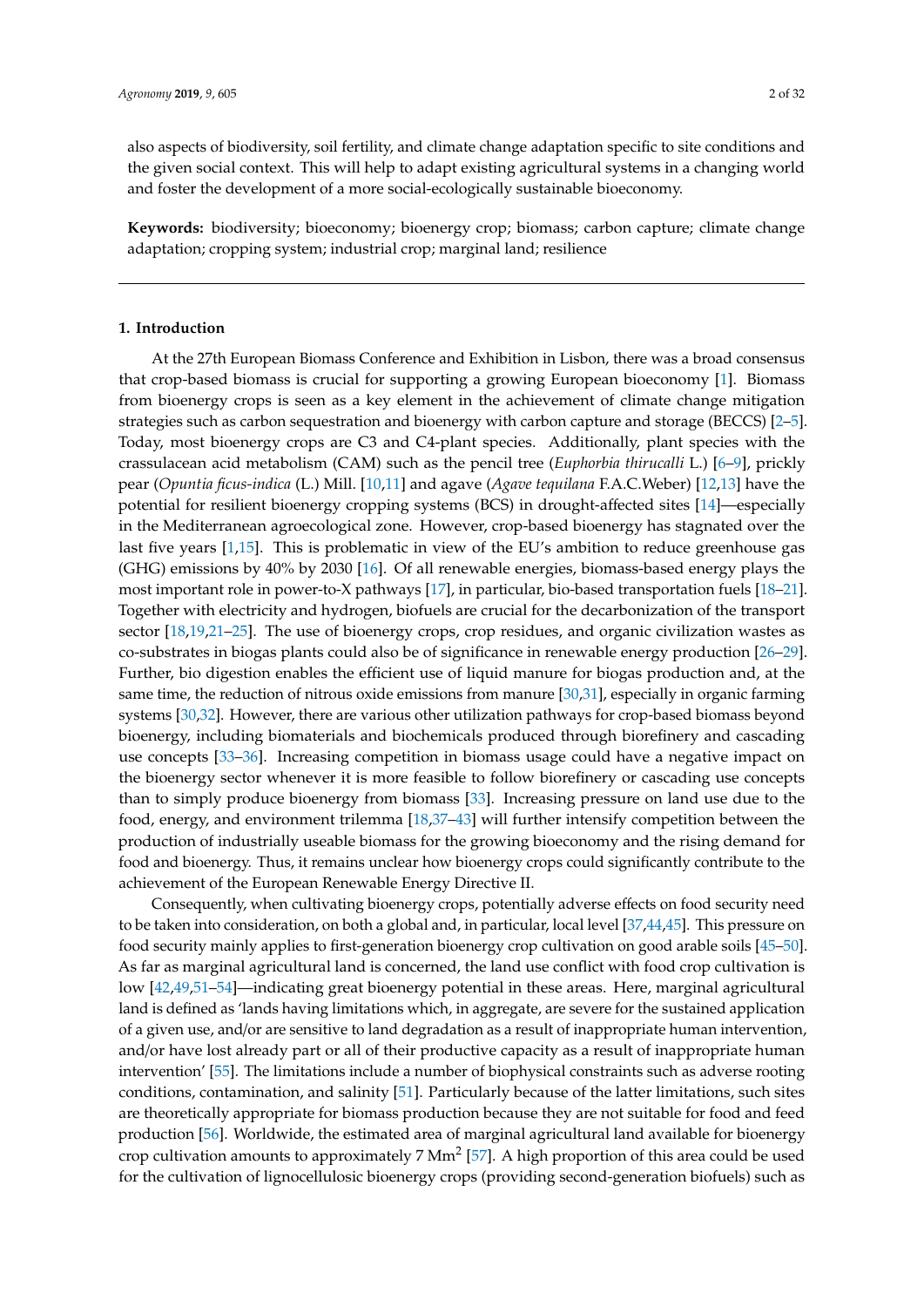miscanthus (*Miscanthus* × *giganteus* Greef et Deuter), giant reed (*Arundo donax* L.), switchgrass (*Panicum virgatum* L.), as well as low-input high-diversity grasslands [58–61] and short rotation coppices among others. Therefore, these lignocellulosic bioenergy crops theoretically hold a high biomass potential [57]. However, there are many social and ecological challenges for the implementation of this theoretical biomass potential, especially with regard to the accessibility of marginal agricultural land as well as biodiversity concerns [62,63]. In addition, inadequate land use for bioenergy crop production carries the risk of increasing rather than decreasing GHG emissions [45] and altering climatic conditions at the micro to regional level, as has been seen in massive deforestation at the global level (e.g., palm oil plantations) [64]. Thus, the potential impacts of bioenergy crop cultivation on biodiversity [39,50,65] and societal conditions [66,67] must be carefully considered for any type of land—as is also the case in the food crop cultivation sector [42,68]. This leads to numerous fundamental challenges for the future of bioenergy crop cultivation, including (i) land use conflicts with food-crop cultivation [43], (ii) land use conflicts with biodiversity conservation [69,70], and (iii) the suitability for low-input cultivation (to keep environmental impacts low) on marginal agricultural lands [51,71]. While there are two general approaches to tackling the limitation of land—land sharing (wildlife-friendly farming) [70,72] and land sparing [72]—many questions remain with respect to more sustainable bioenergy crop cultivation in the future.

Against this backdrop, the objective of this study to assess the potential contribution of bioenergy crop cultivation for a more sustainable bioeconomy, reviewing both climate change effects and the associated social-ecological challenges.

#### **2. Potential Contribution of Bioenergy Crop Cultivation in a Changing World**

There is broad consensus among scientists on the fact that the cultivation of bioenergy crops must be in line with the sustainable development goals (SDGs) [1,43,73,74]. Therefore, future bioenergy crop cultivation should fulfill the following requirements:

- (1) Bioenergy crop cultivation should provide a beneficial social and ecological contribution, such as an increase of (agro-ecological) biodiversity and landscape aesthetics [58,75–77].
- (2) Bioenergy crops should be cultivated on marginal agricultural land and thus present no competition to food crop production. Therefore, bioenergy crops have to be able to cope with the given biophysical constraints on marginal agricultural lands [51,55,78,79].
- (3) Bioenergy cropping systems (BCS) need to be resilient towards the projected severe climate change effects [80–83].
- (4) These BCS should foster rural development and support the vast number of small-scale family farmers, managing about 80% of the global agricultural land and natural resources [84].
- (5) Accordingly, bioenergy crop cultivation must be planned and implemented systematically, and with the adoption of holistic approaches.

The following chapters describe how the potential BCS could fulfill these requirements.

#### *2.1. The Potential Social-Ecological Contribution of Bioenergy Crop Cultivation*

The utilization of marginal land is often linked to negative social-ecological impacts such as biodiversity losses, environmental pollution, and a decrease in the recreational value of the landscape [51,85]. This mainly applies to marginal forests and marginal high nature value areas (HNVs) which are accordingly considered unavailable for bioenergy crop cultivation. Conversely, the utilization of marginal agricultural land often promises to improve its overall value, or at least to maintain its current resilience and protect it from further degradation [55]. Many studies have revealed significant evidence to support the positive social-ecological effects of bioenergy crop cultivation on marginal agricultural land depending on the selected bioenergy crops and BCS, respectively [47,52,86–90]. Some dedicated bioenergy crops for cultivation on marginal agricultural land are shown in Figure 1. While some studies depict GHG emission savings [52,91], others have found that the best way of reducing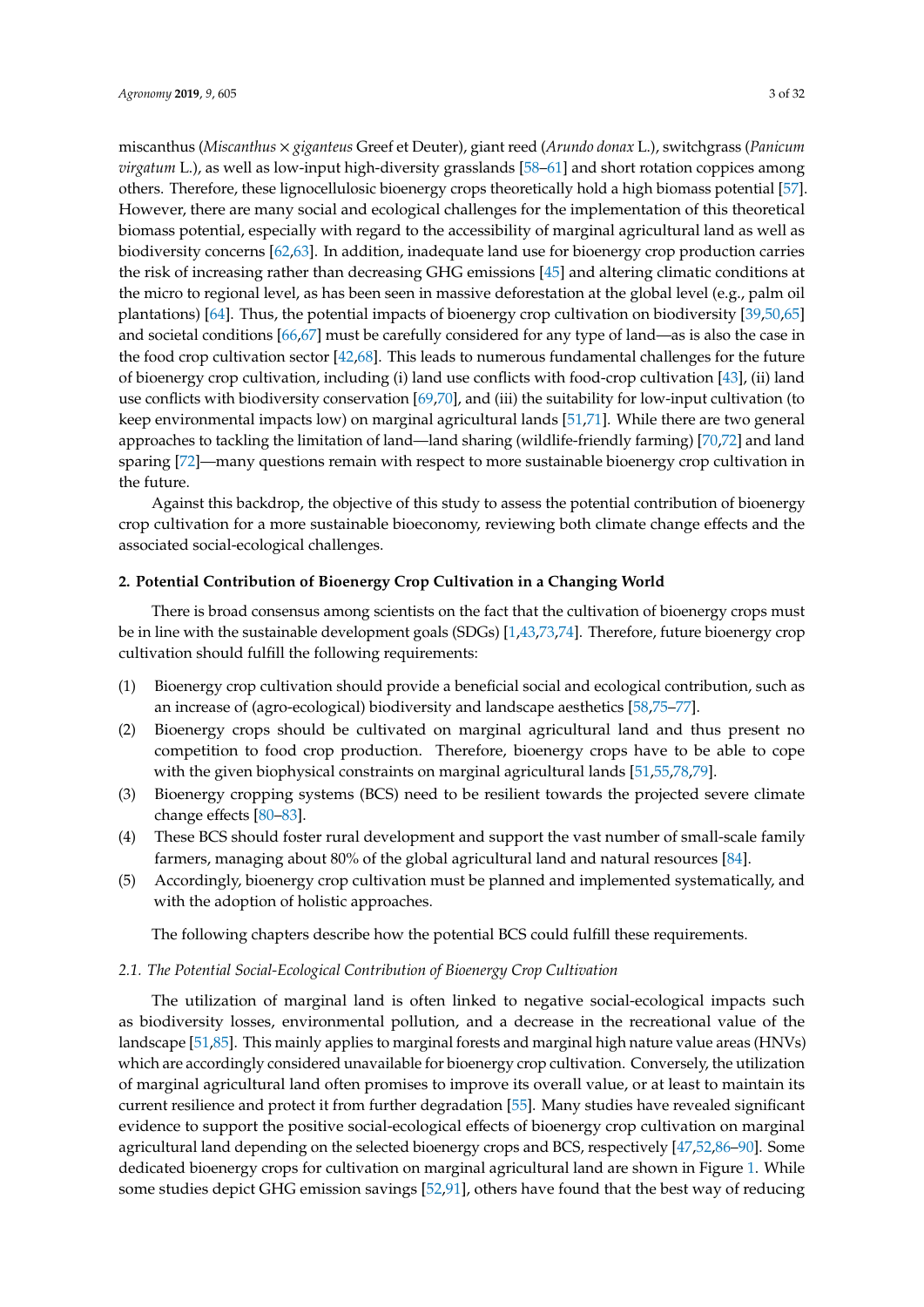GHG emissions and storing  $CO<sub>2</sub>$  would be achievable through natural succession [92]. These and other relevant categories of social-ecological effects and impacts of bioenergy cropping will be discussed in the following sub-sections.



Figure 1. Impressions of some promising bioenergy/multi-purpose crops and their inflorescences: (**a**) yellow melilot (*Melilotus o*ffi*cinalis* L.) as part of a wild plant mixture for biogas production ('BG90', Saaten Zeller GmbH & Co. KG, Eichenbühl, Germany), (**b**) camelina (*Camelina sativa* L. Crantz), (**c**) hemp (*Cannabis sativa* L.), (**d**) cup plant (*Silphium perfoliatum* L.), (**e**) Virginia mallow (*Sida hermaphrodita* L. Rusby), and (**f**) miscanthus (*Miscanthus* × *giganteus* Greef et Deuter).

# 2.1.1. Bioenergy Crop Cultivation and Biodiversity

The task of protecting biodiversity has been acknowledged in the SDGs due to its central role in ecosystem functioning and human well-being [73,74]. According to the 'Convention on Biological Diversity' biological diversity is understood as the 'variability among living organisms from all sources including, inter alia, terrestrial, marine and other aquatic ecosystems and the ecological complexes of which they are part; this includes diversity within species, between species and of ecosystems' [93].

Bioenergy crop production influences biodiversity mainly through changes in land use (crop types and intensification) and land cover, which potentially result in habitat loss and fragmentation [93,94]. The large-scale deployment of bioenergy crops must therefore be carefully considered [95–97], which becomes apparent in the context of the wide-spread establishment of first generation bioenergy crops. There are clear indications that the intensive cultivation of annual energy crops such as maize or rape seed results in reduced species numbers due to a homogenization of landscape structures [95] (Figure 2). In comparison, results from small-scale and field-based studies have indicated that perennial bioenergy crops, such as miscanthus (Figure 1f), the cup plant (*Silphium perfoliatum* L.) (Figure 1d) [98], and willow (*Salix* spp.), provide positive, or at least less negative, impacts when compared with annual bioenergy crops [99–102]. However, the underlying implications for this are less obvious, and caution is required when making general assumptions. For instance, it has been shown that the impacts of the plantation of perennial crops may range from positive to even negative impacts on biodiversity compared to annual crops [97,103–107]. For example, miscanthus cultivation supports earthworm communities [89], but it does not provide nectar and pollen for pollinators as do wide crop rotations including flower-rich catch crops such as flax (*Linum usitatissimum* L.), lucerne (*Medicago sativa* L.) and *Phacelia* (*Phacelia tanacetifolia* Benth.) [108].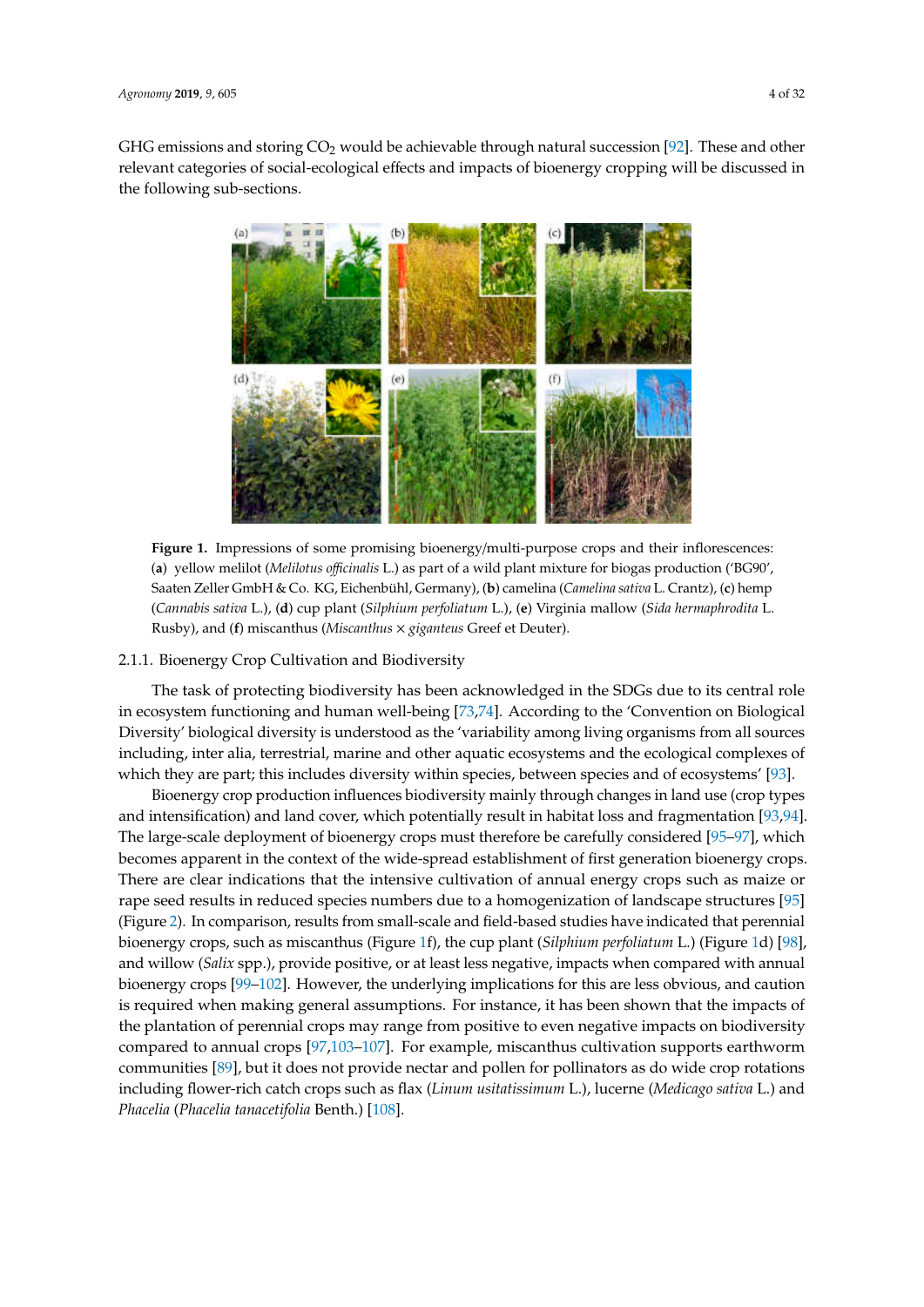

**Figure 2.** Mono-cropped maize (*Zea mays* L.) in Hohenheim (**a**) and Sankt Johann (**b**), Southwest Germany, August 2019.

The variation in results is a general concern with respect to the assessment of biodiversity in agricultural landscapes. Comparisons of studies are often challenging as the results depend strongly on the surrounding context, including the previous land use and a wide range of simultaneously acting factors (e.g., crop management, yield levels, pathogens, and the presence of plant growth-promoting organisms) [109]. This includes time-dependency, which is a particularly important issue for perennial bioenergy crops, as species dynamics may vary over time (from planting years to finally productive periods). Furthermore, assessment approaches focus mainly on the field-scale and only a few taxonomic groups, while functional aspects of the community composition as well as landscape considerations are only slowly beginning to receive more attention. Overall, these arguments emphasize the need for further methodological improvement in the field of biodiversity assessment.

The above mentioned aspects are equally relevant if marginal agricultural lands are considered for a future biomass and bioenergy supply [110]. In addition, comprehensive analyses of the inherent biodiversity potential of these areas are needed in order to understand the conditions under which these areas can be used sustainably for bioenergy production [96]. However, it is to be kept in mind that bioenergy crop cultivation on marginal agricultural land does not only pose a risk to biodiversity, but can also serve conservation efforts in this regard [95,111]. For instance, the spread of rapidly proliferating species on abandoned land could be counteracted by the cultivation of weed-suppressing perennial plants such as miscanthus, giant reed, cup plant and Virginia mallow (*Sida hermaphrodita* L. Rusby).

Clearly, the effects of bioenergy crop cultivation also depend strongly on agricultural management, which underlines the importance of the implementation of better management practices for future bioenergy crop deployment [96]. Perennial bioenergy crops could be strategically planted in arable farmland in order to act as corridors to connect habitat fragments, to stimulate landscape heterogeneity, and to provide additional ecosystem services [102,112–114]. Examples of potential management options are the establishment of bioenergy buffers and the integration of perennial plants into conventional bioenergy production systems [113,115]. Following these and further approaches, present agricultural landscapes could be diversified in order to enhance biodiversity and supply sustainable energy.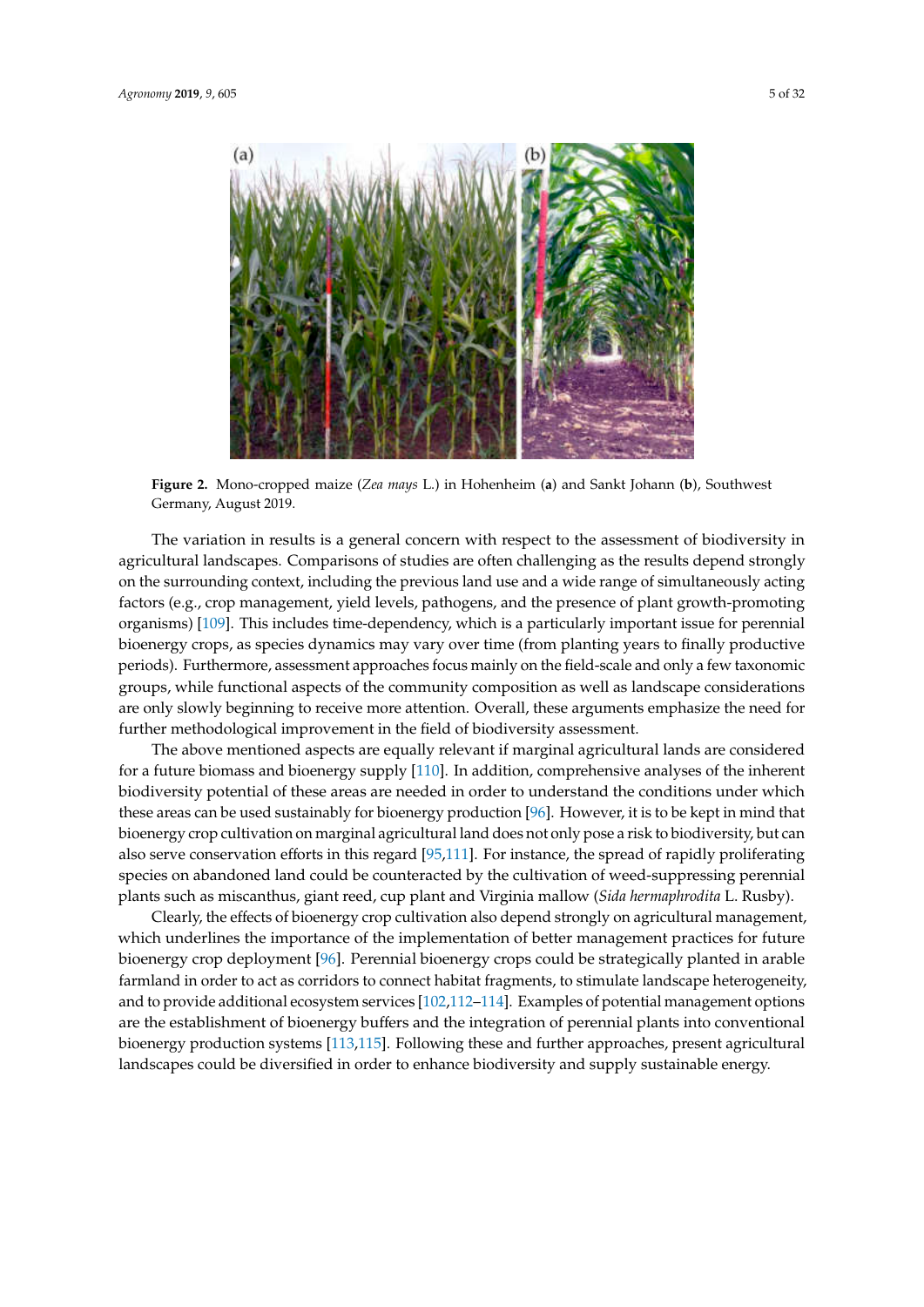#### 2.1.2. Spatial and Temporal Diversification of BCS

Agricultural diversification, i.e., the spatial and temporal diversification of BCS, has been intensively investigated over the past centuries, mainly according to agro-ecological farming practices such as intercropping [116], agroforestry [117–120], and polycultures [121]. Species-rich meadows [59] or perennial wild plant mixtures [88,122] are promising approaches to increase both the spatial and temporal diversity of BCS for biomass and bioenergy supply [76,108,123,124]. However, there are numerous other diversification approaches which are less intense but still relevant in terms of their social-ecologically aspects. For bioenergy crop cultivation, these less intense crop diversification approaches include:

- (1) crop rotations [76,125–128],
- (2) the intercropping of annual or perennial crops with legumes [86,129–132],
- (3) the establishment of winter-annual species such as camelina (*Camelina sativa* L. Crantz) or perennial rye under annual crops [133–135], and
- (4) under maize-establishment of perennial energy crops such as miscanthus [115], the cup plant [136], and wild plant mixtures [122] among others [76,108,123].

Therefore, agricultural diversification is a basic approach for increasing agrobiodiversity. The main aims of increasing agrobiodiversity are (i) the support for both insects and open land animals [137–141] and (ii) the resilience of the agroecosystem and, as such, climate change adaptation. Additionally, well-conceptualized agricultural diversification can help to optimize the agronomic performance of the BCS [108]. There are numerous factors and mechanisms that determine the agronomic effects of agricultural diversification within and between the plant stands (Figure 3). Furthermore, physiological traits such as drought tolerance, pest resistance, and nitrogen (N) use efficiency are of great importance to the support for agrobiodiversity, for example, through higher biomass production and the avoidance of pesticide applications [5].



**Figure 3.** Factors and mechanisms potentially determining agronomic effects of agricultural diversification of bioenergy cropping systems both between (brown boxes) and within the plant stands (green boxes) (adapted from [109]). Note, that the agronomic effects (grey box) show the potential outcome for a best-case scenario.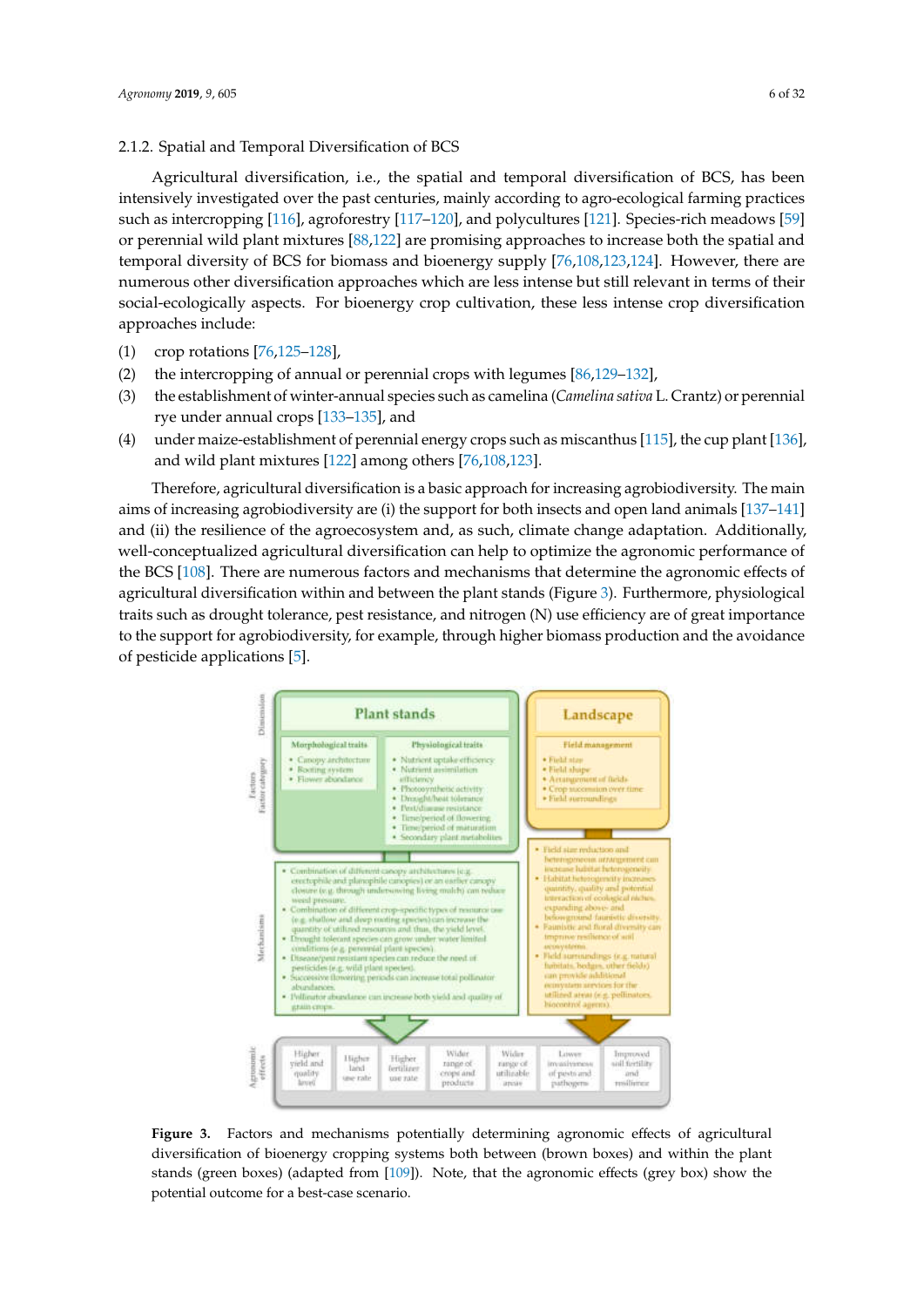For bioenergy crop cultivation, agricultural diversification can be achieved by including additional crops into the BCS such as camelina [134,142,143] (Figure 1b), kenaf (*Hibiscus cannabinus* L.) [144], hemp (*Cannabis sativa* L.) [145] (Figure 1c), lupin (*Lupinus mutabilis* Sweet) [51,146], velvetleaf (*Abutilon theophrasti* Medic.), [147] biomass sorghum (*Sorghum bicolor* L. Moench) [148], willow [149,150], cup plant [122,151,152] (Figure 1d), amaranth (*Amaranthus* spp.) [129,153], yellow melilot (*Melilotus o*ffi*cinalis* L.) (Figure 1a), and woad (*Isatis tinctoria* L.) [122,131]—insofar as a certain level of growth suitability within the respective regions is given [51]. The higher the landscape heterogeneity, the better the overall ecological performance [108,154]. Further, the benefits are highly context-dependent, subject to both site- and region-specific aspects such as temporal and spatial habitat networking [155] and the given ecosystem conditions [156]. Moreover, some bioenergy crops can also contribute to more pollinator-friendly agriculture on marginal agricultural lands. This holds true for annual bioenergy crops such as camelina (Figure 1b) and crambe (*Crambe abyssinica* Hochst Ex Re Fries), because (i) they are not very demanding and suitable for several types of marginal agricultural land [51], and (ii) they produce nectar and pollen. Perennial flowering industrial crops such as cup plant, Virginia mallow (Figure 1e), willow and black locust (*Robinia pseudoacacia* L.) are even more promising due to their better environmental performance than annual crops [157–159]. However, the potential effects of perennial bioenergy crops on the existing agroecosystems should also be considered, especially in the case of neophytes such as the cup plant in Europe [151] and knapweed (*Centaurea* spp.) in the United States [160]. Since there is little knowledge of the effects of bioenergy cropping systems on pollinators on marginal agricultural land, further research is highly recommended.

#### 2.1.3. Low-Input Agriculture, GHG Mitigation Potential and the Role of Legumes

Bioenergy crops cultivated under low-input agricultural practices [161,162] are of increasing importance in terms of emission reductions. Low-input agricultural practices can be applied in the categories (i) soil tillage, (ii) fertilization (mainly N and phosphorus (P)), (iii) fuel use, (iv) sowing material, and (v) plant protection measures. Once established, perennial bioenergy crops such as miscanthus, Virginia mallow, switchgrass, poplar (*Populus* spp.), and willow have a higher nutrient use efficiency than annual crops [163–165]. This is due to a better developed rooting system and the low demands of these crops for nutrients, water, and other inputs. The resilient nature of perennial bioenergy crops renders them highly relevant for a growing bioeconomy. This is because an efficient use and low amount of N fertilizer is required to significantly reduce agricultural GHG emissions because it reduces the requirements for N fertilizer production, as well as emissions from the soil [91,166–170].

For the outlined reasons and their potential to reduce N fertilizer requirements, the role of legumes and their capacity for atmospheric N fixation are also of great importance for sustainable biomass production and cropping strategies [87,132,171]. Some alternative bioenergy crops such as yellow melilot, lupin, and lucerne [88,108,122] are able to fix atmospheric N through rhizobacteria [132]. Thus, poor soils, such as marginal sandy substrates, can be enriched with non-synthetic N sources and increase the overall productivity of the agroecosystem in a natural way, for example, when intercropped with Virginia mallow as a perennial biomass plant [86]. In this case, a non-leguminous bioenergy crop potentially acts as a cover or catch crop, thus reducing N-leaching in surface and groundwater—as indicated by a recent study on a grain-legume cropping system [172]. However, legume intercropping with bioenergy crops may compete with soil resources—therefore, combining deep-rooting perennial crops and shallow-rooting legumes might be a promising option. Whereas, its practicability requires further validation. It is even possible to optimize legume-based N fixation through precision farming applications, for example, through mapping the field-level spatial variability for air–N fixation activity [173]. This could help to optimize the efficiency of other site-specific fertilization techniques, such as the application of solid manure or digestate. Consequently, the cultivation of legumes for bioenergy purposes will remain highly relevant to the pursuit of more social-ecologically sustainable bioenergy crop cultivation in future.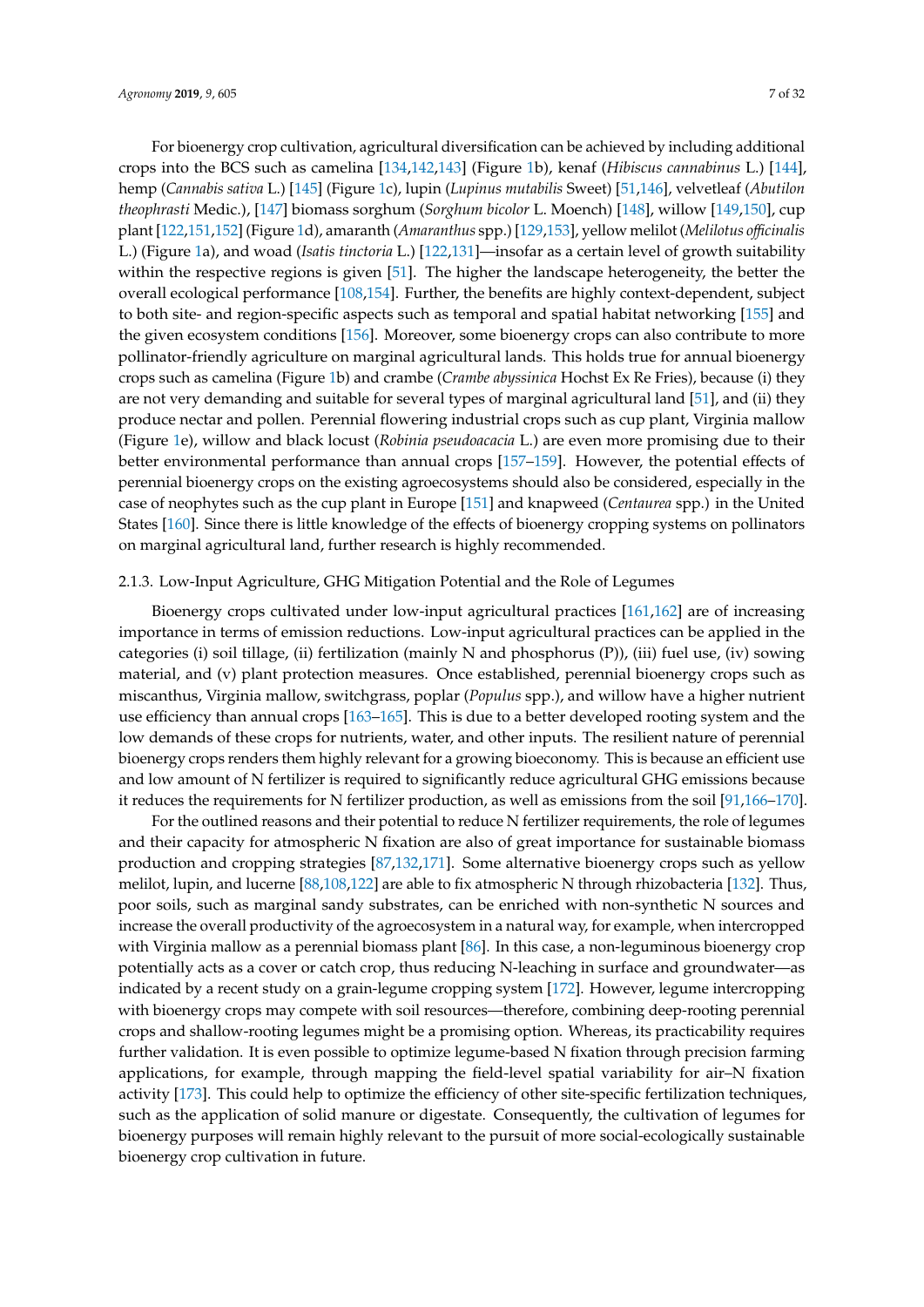# 2.1.4. Groundwater Protection and Nutrient Recycling

The potential of groundwater protection for cropping systems can be explained roughly by its effect on the overall filtration capacity of the topsoil  $[174–176]$ . This means that the lower the nutrient leaching and the lower the use of synthetic agrochemicals such as herbicides, fungicides and insecticides, the lower the negative impact of the cropping system on the natural filtration capacity [174].

In Germany, there is a heated debate on when and where to apply how much manure or digestate after the winter period. This is because the manure or digestate tanks are full after winter, and thus need to be emptied quickly in spring. However, there are strict regulations for the maximum application rate (170 kg N ha−<sup>1</sup> via organic fertilizers, following the German fertilizer ordinance of 2017) because the digestate contains considerable amounts of N (4.2 kg N m<sup>-3</sup>, [177]) and P (1.7 kg P m<sup>-3</sup>, [177]). Throughout Europe, the accumulation of manure in dense animal production regions results in a source to sink imbalance of nutrients which cannot always be compensated for via plant biomass production in situ. Consequently, the digestate must be transported over long distances to areas where nutrients are needed. This increases the transport costs and emissions [47,178]. Both of these challenges could be avoided because biogas cropping systems allow for improved on-farm nutrient cycling using separation and extraction techniques [179,180]. This means that it is possible to recover more than 90% of P from the digestates and transform it into fertilizable P-salt [179,181]. This P-salt can either be used as on-farm fertilizer for bioenergy (or food) crop cultivation, or it could be sold as a high value product [179]. After nutrient extraction, the remainder of the digestates have lower contents of N and P. This leads to practical advantages at the farm scale, because higher amounts of digestate can be applied at closer distances to the biogas plant without over-fertilizing, and without increasing the risk of nutrient leaching while the organic matter can still be used for maintaining or improving soil fertility [89].

Cultivating perennial bioenergy crops on marginal agricultural land will require sustainable fertilization strategies allowing for a successful establishment of the crops and a high biomass productivity, while avoiding nutrient leaching and potential aquifer pollution. For example, when cultivating Virginia mallow [182] in marginal sandy soil, digestate fertilization resulted in significantly less N leaching compared with NPK fertilizer but similar biomass yields and an increased soil carbon content, water holding capacity, and soil basal respiration, indicating an improved fertility of the marginal soil [132,183]. Other perennial biomass crops such as giant reed have the characteristic of leaving very low amounts of residual soil nitrate after harvest, which also helps in reducing potential N leaching over winter [184]. In an intercropping system of triticale and clover grass on two marginal sites, separated digestates were able to substitute mineral fertilizer completely in a long-term experiment (longer than six years) without decreasing biomass yield [185]. Moreover, wastewater reuse in the irrigation of perennial crops of giant reed and miscanthus was evaluated as an approach to promote bioenergy cropping systems in water-scarce regions (e.g., the Mediterranean) [186]. Results showed that biomass productivity was not affected and that the soil–plant system retained over 90% of the pollutant load, resulting in wastewater depuration. Additionally, many bioenergy crops, especially perennial crops [166,167,187], require low or even no chemical plant protection measures at all [51,88,122]. Thus, bioenergy crop cultivation on marginal soils, when cultivated with the aid of soil ameliorating biogenic residues used as fertilizers, could contribute to more sustainable biomass production and C storage in the future.

#### 2.1.5. Soil Erosion Mitigation under Steep Slope Conditions

The prevention of soil erosion is a highly relevant issue, especially in the Mediterranean agro-ecological zone (AEZ) [51]. Generally, the risk of erosion is high when steep slope conditions are combined with low vegetative soil cover [188]. Under these conditions, both heavy rain and wind remove the topsoil layers which, over time, leads to a decrease in the rooting conditions. In the Mediterranean AEZ, an area of approximately 62,000 km<sup>2</sup> is covered by sites prone to erosion and, in many cases, subject to further degradation [51,78]. Some wooden and perennial lignocellulosic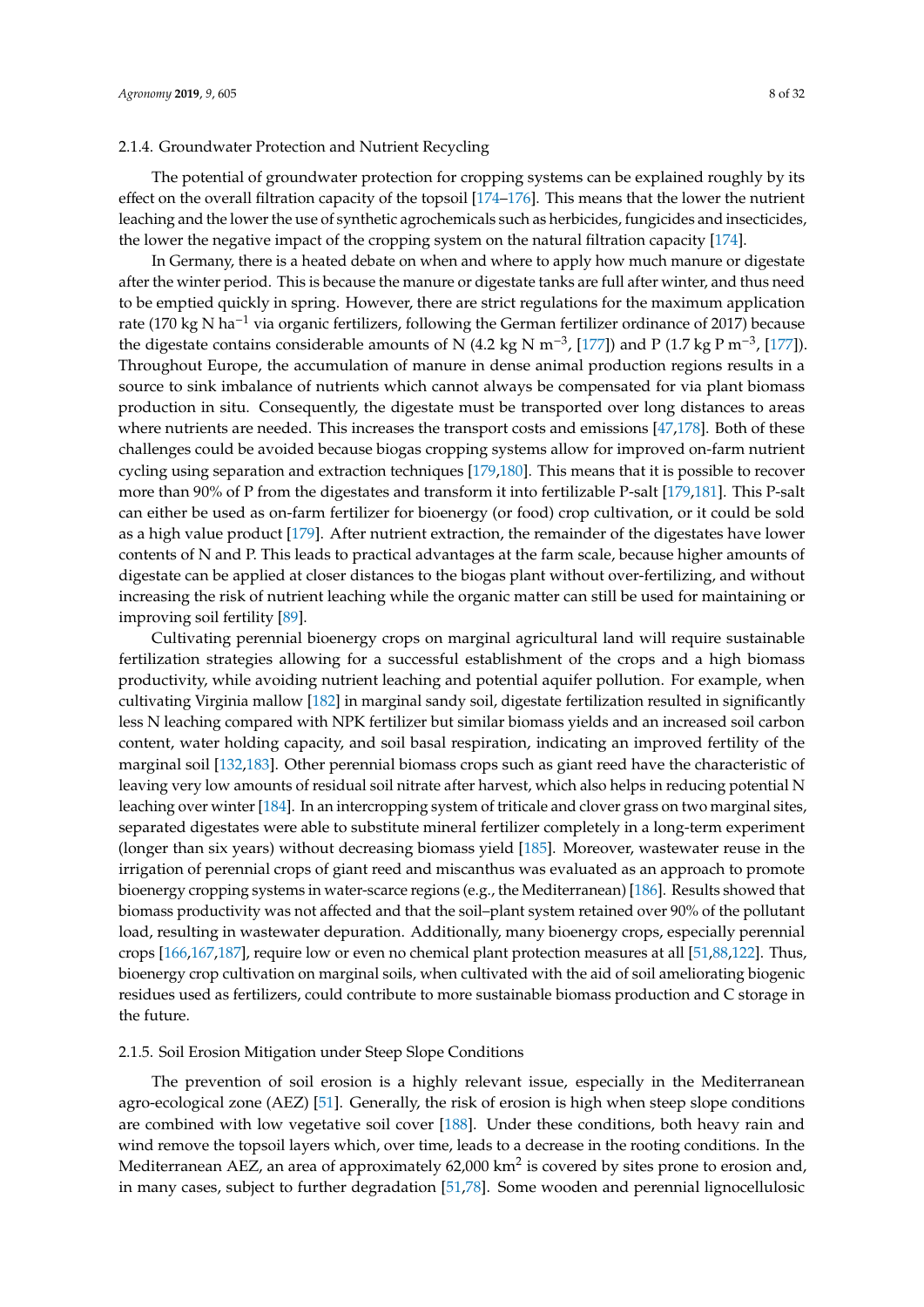bioenergy crops, such as miscanthus, giant reed, and other perennial grasses [60], provide the opportunity to cope with steep slope conditions and minimize soil erosion [188–190]. The strip cultivation of annual bioenergy crops can reduce soil erosion by up to 80% [190]—insofar as good agricultural practices are met. Such practices include the timing and type of soil tillage, because the lower the soil disturbance (i.e., minimum tillage, no tillage), the lower the erosion risk. In the Mediterranean area, soil tillage performed in early autumn is highly risky since the soil is not covered by vegetation and the bare soil is subjected to heavy rains, usually occurring from the end of summer. Furthermore, it is important to select both the right amount (and type) of fertilizer and the right time for its application according to each crop in erosion prone sites. In many cases, perennial bioenergy crops require low N and P applications because of their capability to relocate and re-use these nutrients [91,191].

Furthermore, perennial cropping systems can even increase the soil fertility of the erosion affected sites. This is because perennial cropping systems increase the living conditions for soil microbial communities [192], due to less soil disturbance (compared with annual cropping systems), soil organic carbon-enrichment [193], and a lower need for pesticides. This applies to most perennial bioenergy crops, such as miscanthus [163,194], switchgrass [60,195,196], giant reed [172] and willow [197,198]. Conversely, there is no information on the suitability of other perennial crops such as cup plant, Virginia mallow or wild plant species such as common tansy (*Tanacetum vulgare* L.), common knapweed (*Centaurea nigra* L.) and mugwort (*Artemisia vulgaris* L.) [88,122] for erosion prone sites with steep slope. Furthermore, steep slope conditions remain challenging for all agricultural, mechanized management procedures [199–201]. However, we assume that erosion affected sites could be economically and social-ecologically more sustainably utilized through perennial BCS compared with annual crops. In some cases, a terrace-like cropping system (following a basic agroforest approach under steep slope conditions) might enable a multiple use of the site for the simultaneous cultivation of both industrial and food crops [200].

# *2.2. The Potential Growth Suitability of Bioenergy Crops on Marginal Agricultural Lands*

In total, European marginal agricultural land accounts for approximately 640,000 km<sup>2</sup> [51] (Figure 4). The most severe constraint categories are (i) adverse rooting conditions (155,519 km<sup>2</sup>), (ii) adverse climatic conditions (112,096  $km^2$ ), and (iii) excess soil moisture or poor drainage (108,081 km<sup>2</sup>) [51]. The following sub-sections highlight these major biophysical constraint categories of marginal agricultural land and how they could be overcome by adequate bioenergy crop cultivation.

Drought is very relevant for crop production as the amount and distribution of rainfall throughout the growing seasons affect plant growth, development, and yield. Limited amounts of water during plant growth causes water stress, in turn influencing physiological plant responses such as photosynthesis, mainly through stomatal closure to restrict water loss by transpiration [202–204]. Other typical symptoms of water stress include changes in cell growth, leaf expansion rate, and other plant morphological processes [202,205].

Soil moisture availability is a measure of dryness, which depends on the rates of precipitation and potential evapotranspiration. The combination of low precipitation and high evapotranspiration leads to poor crop growth by limiting the moisture supply. According to Van Orshoven et al. (2014) [206], dryness is calculated based on the ratio of annual precipitation (AP) to annual potential evapotranspiration (PET). The threshold value for dryness proposed by Joint Research Center (JRC) is  $0.6$  (AP/PET  $\leq$  0.6) [206,207].

Plants have developed different strategies to cope with drought, such as escape (typical of annual species), avoidance, and tolerance. These adaptive responses can contribute to a sustainable utilization of drought-prone marginal agricultural lands. Some perennial herbaceous grasses combine both avoidance and tolerance. Depending on the drought intensity, they can also apply adaptive responses including resistance to moderate drought with growth maintenance (dehydration avoidance and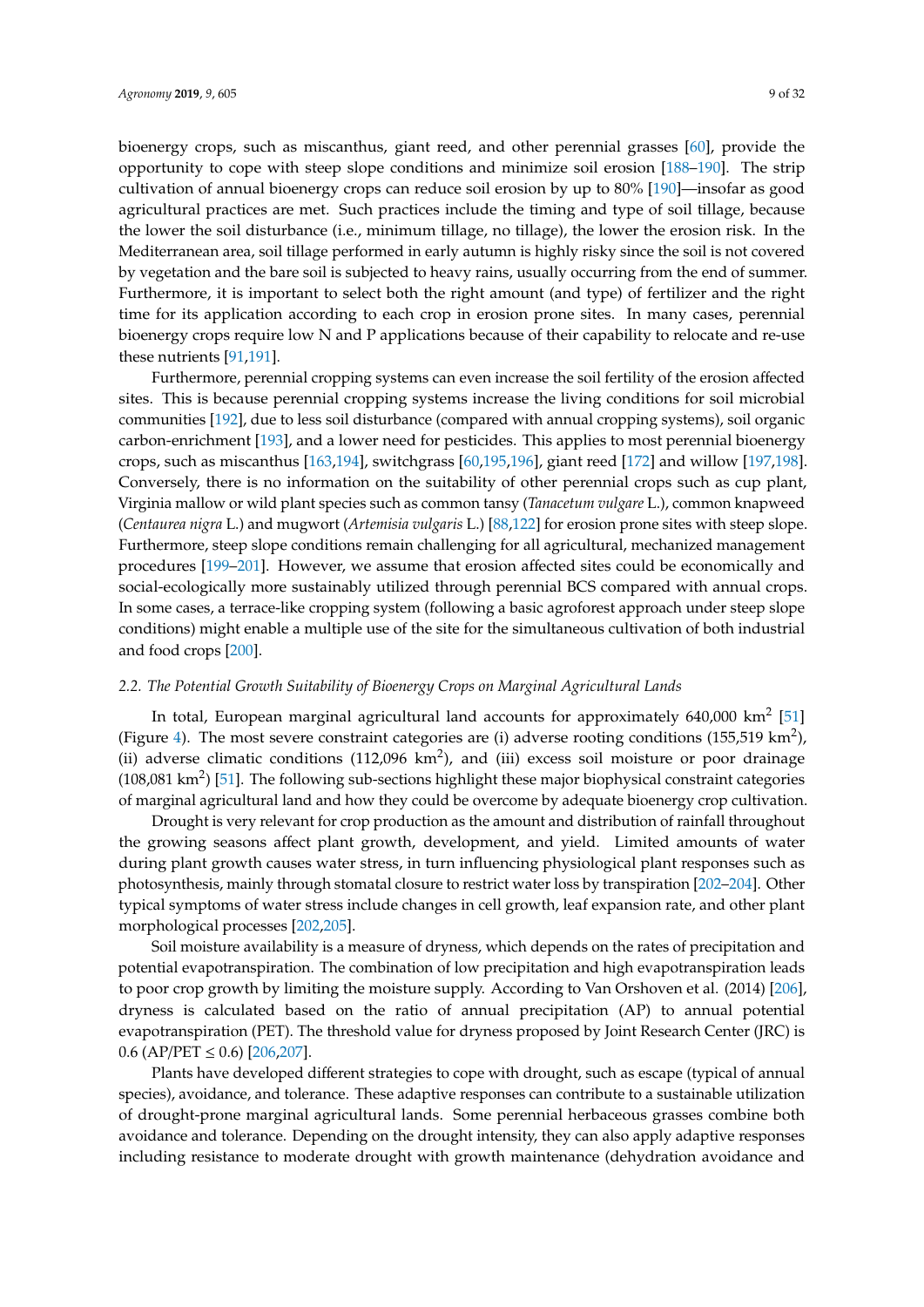

tolerance of lamina), growth cessation, and the survival or plants under severe stress to regrow at rehydration (dehydration avoidance and tolerance of meristems) [208].



**Figure 4.** Current distribution of marginal agricultural land (ANC: agricultural natural constraint. Sub-severe ANC + 20% is within the 20% margin of the threshold value of severity) in Europe (adapted from [51]).

The giant reed is one example of an opportunistic water using and drought resistant crop [60]. It is a mesophyte but can either grow in xeric or very humid environments. Efficient stomata regulation to contain water loss, leaf-rolling mechanism to increase the avoidance of dehydration by reducing incident radiation and temperature at the leaf level, and a deep root system explain the efficient water use and tolerance to durable periods of drought [202,209]. On the other hand, drought survival or summer dormancy is associated with some perennial pasture species of minor importance for bioenergy purposes, which however, could be valuable sources under extreme environments [210]. The annual bioenergy crop kenaf is also described as flexible in relation to water availability [211]. It reduces stomatal conductance and transpiration rate when water availability is limited, tolerating drought and being able to recover following re-watering.

Excess soil moisture conditions limit the oxygen supply in plant root zones impeding nutrient uptake [212]. Sub-optimal cultivation systems further increase the risk of disease outbreak and environmental damage through nutrient leaching, GHG emissions, and soil compaction. The mechanisms of both excess soil moisture and limited soil drainage have been concisely explained by Van Orshoven et al. (2014) [206]. Following their conclusions, excess soil moisture should be evaluated by adding up the number of days with soil moisture content exceeding field capacity [206]. The threshold for severe excess soil moisture conditions for plant growth is 230 days [206]. There are several known wooden and perennial bioenergy crops that can cope with severe excess soil moisture conditions, such as willow and reed canary grass [213].

Limited soil drainage is a morphometric parameter indicating soil wetness for a longer period. According to Terres et al. (2014) [207], an indicator for limited soil drainage is a Gleyic color pattern within 40 cm. Both excess soil moisture and limited soil drainage strongly depend on climate (e.g., high precipitation) and geophysical conditions, e.g., landscape and soil type. Under such conditions, perennial BCS, such as willow short rotation coppice, are suitable options [198]. Recently, several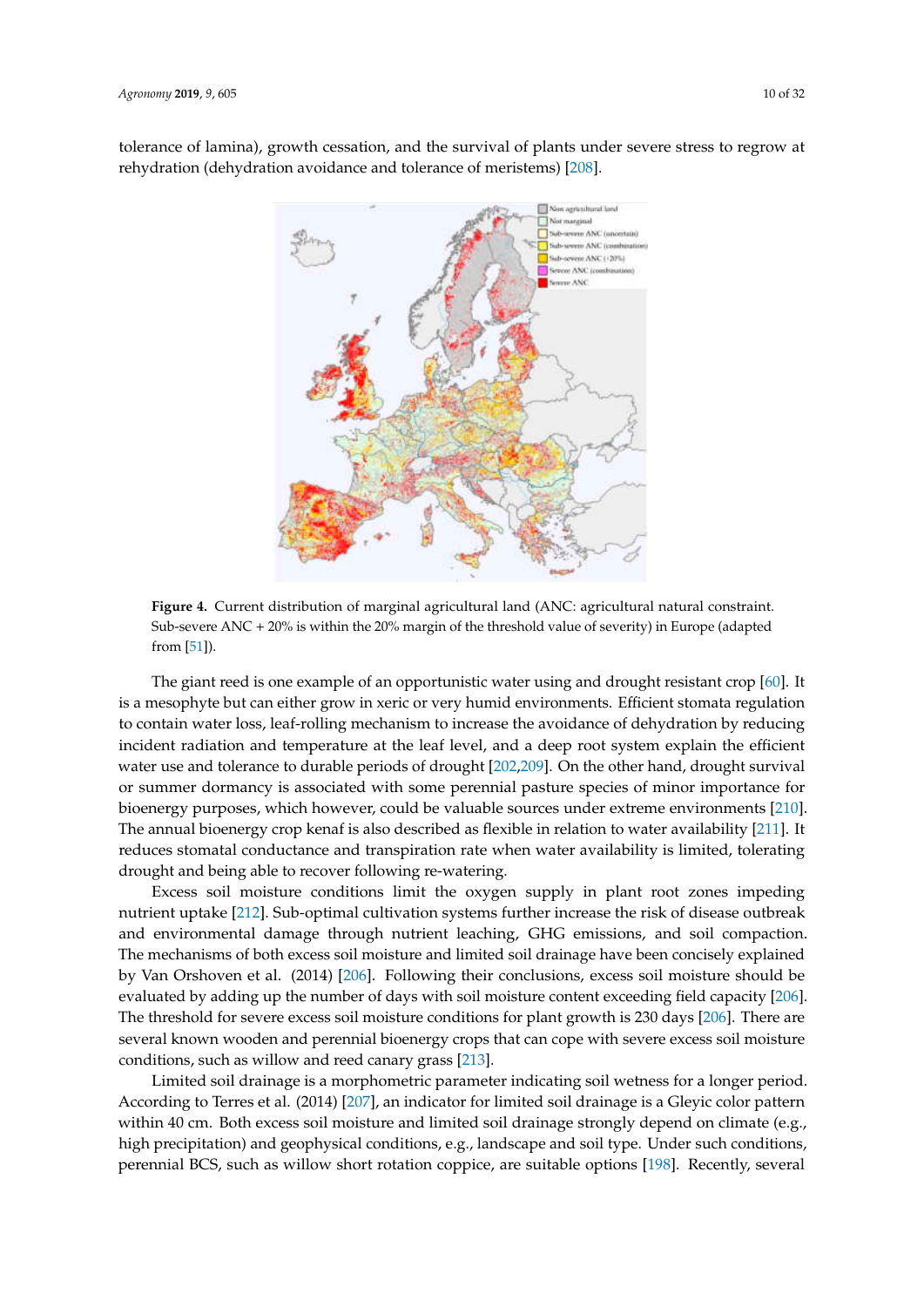perennial crops were also found to be promising for waterlogged sites [214]. Whereas, these results draw on pot trials and need further evaluation under field conditions.

The cultivation of industrial crops in sites with high proportions of clay (>30%) [215] is promising because heavy clay is more or less unsuitable for the cultivation of food crops due to adverse rooting conditions [216]. This means that the potential for land use conflicts between industrial crop and food crop cultivation would be low. However, the cultivation of industrial crops on heavy clay soils is also challenging because of (i) a difficult establishment procedure, e.g., seed-bed preparation [217] (ii) and adverse rooting conditions, i.e., dry soil cracks and damage to the plant roots within the topsoil. This reduces the water and nutrient uptake ability of the plants. Consequently, the aspect of growing perennial industrial crops such as miscanthus [218] and giant reed [219] on marginal agricultural land affected by heavy clay should be further investigated.

Similarly challenging, and yet promising, is the cultivation of bioenergy crops in contaminated soils, especially for heavy metal contaminations [220,221]. Heavy metal contamination applies, if the contents of heavy metals, such as cadmium, zinc, and nickel, are above a certain threshold. In Europe, the Council Directive of 12 June 1986, identifies the limits for heavy metal concentrations in the soil [222]. These limits are meant to protect the environment, especially the soil, when sewage sludge is used in agriculture. The generic term for this type of marginal agricultural land is 'adverse chemical conditions' [51], and more than 22,500  $km^2$  across Europe are affected [51]. Many bioenergy crops, such as miscanthus and giant reed [223], poplar trees [224], hemp, flax, and kenaf [225], have shown tolerance to heavy metal contamination. The cultivation of bioenergy crops in soils contaminated by heavy metals presents several opportunities. One positive social-ecological effect of utilizing contaminated land for BCS is the phytoremediation of the area: the presence of vegetation may improve soil properties, control soil erosion, and increase biological and landscape diversity and, after a certain period, the area could become available for food crop cultivation again [226]. Yet, yields can be affected by the contamination, as it was observed for sugar beet (*Beta vulgaris* L.) grown in nickel contaminated soils [227]. However, when the level of contamination in the soil is not high enough to induce toxicity, or when the existing contaminants are not bioavailable to be accumulated by the plants, yields may not be affected [228,229].

Furthermore, the accumulation of heavy metals within the biomass value chain (e.g., within the biogas value chain) must be avoided. This could be done by using another utilization pathway such as combustion [182,230,231]. For combustion, the heavy metal content will be highly concentrated within the ashes of the processed biomass. This contaminated ash can be disposed less problematically than contaminated digestate from biogas production, for example. However, the increment of ash material may increase the amount of fused agglomerates and slag deposits, accelerating the metal wastage of furnace and boilers components, thus reducing the equipment's life [232]. Moreover, the yield loss may induce a concentration of elements such as N, increasing N oxide emissions if biomass is combusted [233]. A toolbox to address the technological and environmental constraints associated with the use of biomass for energy from marginal land has been prepared on the basis of current knowledge [234]. According to biomass composition, it is possible to choose the best energy technology for different types of contamination.

#### *2.3. Climate Change E*ff*ects on Agriculture and Adaptation Strategies for Bioenergy Cropping Systems*

This section reports on the projected climate change effects on agriculture [235], and how BCS could contribute to climate change adaptation with respect to low-input systems for biomass production in marginal agricultural land [51].

# 2.3.1. The Projected Climate Change Effects on Agriculture

Climate is one of the limiting factors for the growth of all plants including bioenergy crops. Growth degree days (GDD), annual precipitation, and drought events are key to determining whether a region is suitable for the cultivation of a certain bioenergy crop [51,206]. Therefore, an adequate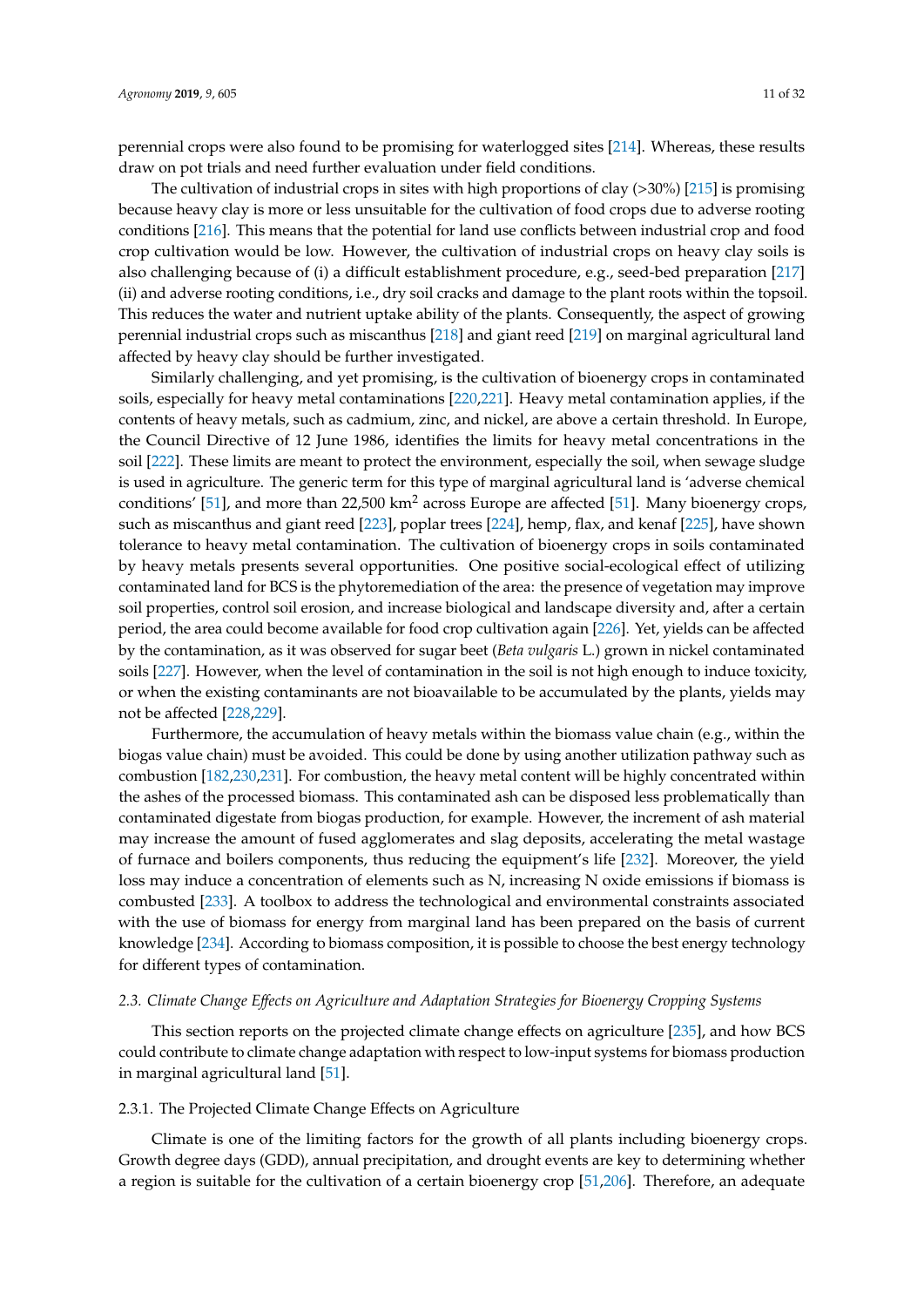estimation of the future growth suitability of bioenergy crops requires a consideration of climate change projections [236–239]. Regional climate model projections in the frame of the Coordinated Downscaling Experiment for Europe (EURO-CORDEX) [240] show significant warming and changes in precipitation in the 21st century. Notably, such changes depend on the radiation concentration pathway (RCP) and region (e.g., [241]). Results show a change in the precipitation statistics (amount, frequency, and intensity) causing more droughts, more wet periods, more rain instead of snow and a shift in the seasonal rainfall patterns in some regions (e.g. [242,243]). The length of the growing season will increase and change the crop's phenological development pattern (crop-specific), thus increasing the vulnerability to late frost events, heat stress, and droughts. Within EURO-CORDEX, an ensemble of CMIP5 global climate model simulations is downscaled to  $\sim$  12 km resolution with an ensemble of regional climate models. To reduce model uncertainty, these climate model ensemble data can be applied to force impact models [244]. For example, the projected change in GDD by the COSMO climate model (CCLM) downscaling the climate data from the EC-EARTH global climate model is displayed in Figure 5. Figure 6 shows the simulated change in precipitation for spring and autumn, which are relevant seasons for bioenergy crop cultivation.









**Figure 6.** Projected changes in precipitation during the seasons March–May (**a**) and September– November (**b**) until 2050 given a RCP8.5 scenario. Data based on EC-EARTH–CCLM output.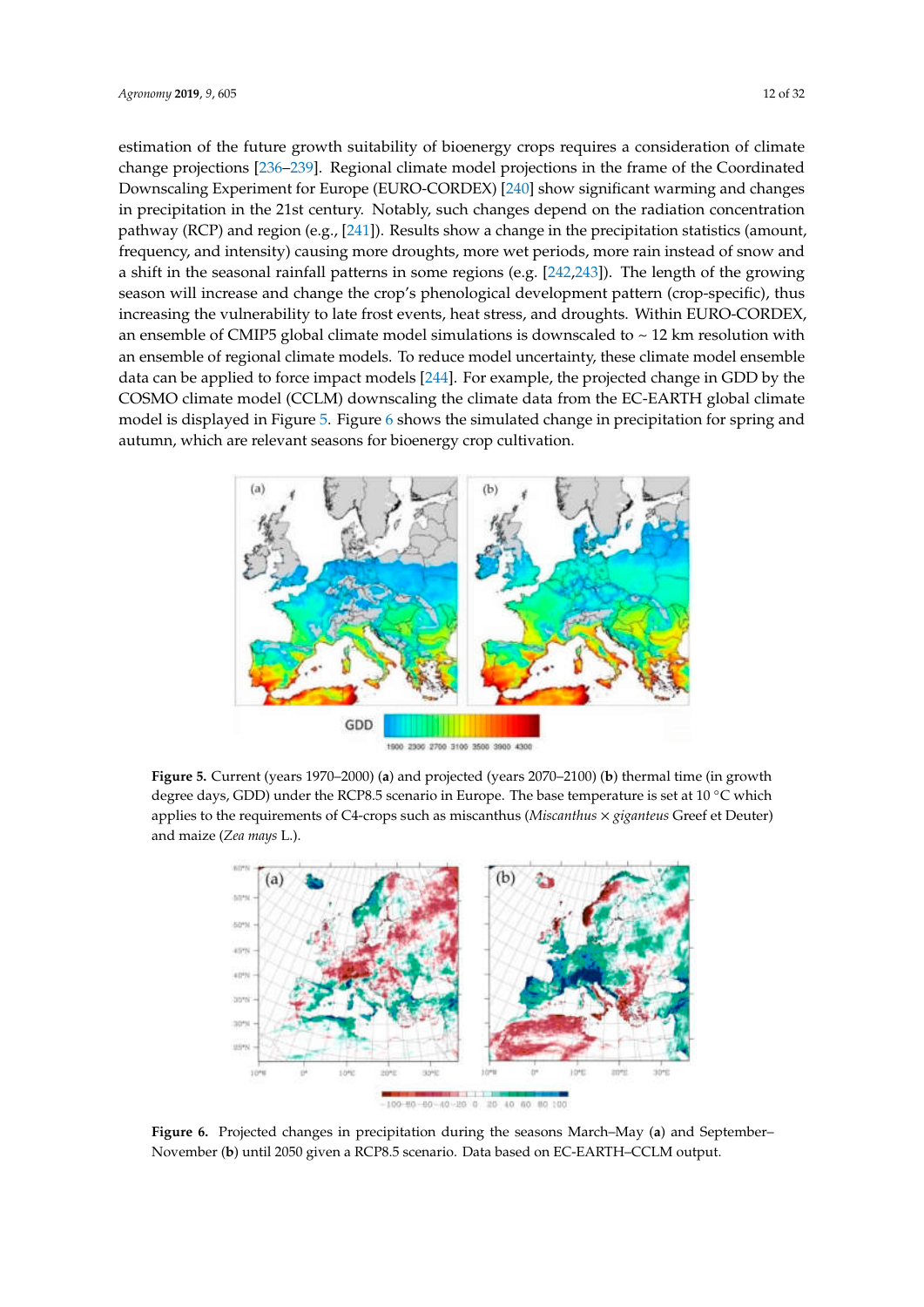## 2.3.2. The Potential Contribution of Bioenergy Cropping Systems to Climate Change Adaptation

Generally, the selection of the most suitable bioenergy crop for marginal agricultural land [51,52,82,245,246] will become even more relevant in terms of climate change adaptation, because severe changes in the basic climatic growth conditions are to be expected. This means that some bioenergy crops which are suitable for a certain area of marginal agricultural land today, e.g., contaminated soil, will not be suitable in the future, because the climatic growth conditions will become unsuitable. In large parts of France, Germany, and Hungary for example, there is a projected decrease of precipitation in spring and a projected increase of precipitation in autumn (Figure 6). Here, the rainfed growth conditions will become more challenging for annual bioenergy crops in the future, even though the annual precipitation shows no significant changes (not shown). This is because the changes of precipitation in spring (Figure 6a) affect the soil moisture conditions for the establishment procedures such as seedbed preparation and sowing of annual bioenergy crops. Changes of precipitation in autumn (Figure 6b) are relevant for the harvest management of those bioenergy crops harvested in autumn, such as maize, cup plant, biomass sorghum, and camelina. Most perennial BCS will be more promising than annual BCS in these regions in the light of climate change adaptation. This is because perennial BCS are less demanding in terms of soil tillage in the long term, and they can be harvested in winter when the topsoil is frozen, or at least less saturated than in the autumn. The opposite pattern (an increase of precipitation in spring and a decrease in autumn) is seen in Norway, eastern Italy, and Greece (Figure 6). Here, crop rotations with annual and biennial bioenergy crops may become more favorable in the future. Hence, it is to be expected that site-specific BCS may contribute to climate change adaptation on marginal agricultural land [51].

Furthermore, the projected increase of atmospheric  $CO<sub>2</sub>$  of above 800 ppm by the end of the 21st century (RCP8.5) [80,247] is also expected to cause a great shift in the photosynthetic limitations of the bioenergy crops in terms of their photosynthetic pathways (C3, C4, CAM) [248,249]. This means that bioenergy crops with the C3-metabolism [51] are expected to become more relevant in warm regions than those bioenergy crops with the C4-metabolism [51], because the active  $CO<sub>2</sub>$ -assimilation of C4-metabolism [250] may become superfluous due to the expected increase of atmospheric  $CO<sub>2</sub>$ concentrations [248,249]. However, the most important climate change effects to be addressed by well-adapted BCS will be the increased frequency and dimension of drought events [238,239,251].

Therefore, another climate change adaptation strategy that might be relevant for BCS on marginal agricultural land located in regions prone to increasing drought and heat events could be the use of agro-photovoltaic (APV) systems [252,253]. The idea is to shade the ground area with photovoltaic panels, which generate electricity and reduce the soil evaporation potential. A lower evaporation may lead to a higher soil moisture, and thus to a better water use efficiency by the bioenergy crops [252]. Consequently, both the erosion potential of, and the heat stress for bioenergy crops could be reduced underneath APV systems. However, the construction costs for APV systems are very high [252]. Therefore, which bioenergy cropping system to integrate to the APV system requires careful consideration. This is because the net-profit from both the electricity generated and the agricultural produce must compensate for the high construction costs of the APV system. Besides high-value crops, such as oil crops, perennial lignocellulosic crops could be suitable because their production costs are low—as far as low-input practices are considered [51,254]. Either way, both site-specific biophysical conditions and social-ecological requirements should also be taken into account to develop optimized APV system solutions. Thus, further thorough investigations of the effect of APV systems on the microclimate within the plant stands of BCS, in particular at the large scale, are highly recommended.

Additionally, BCS-related climate impacts should also be considered, since land use-change can affect local climate due to cropping-system-related changes in land surface albedo effects [255] or wind speed [256]: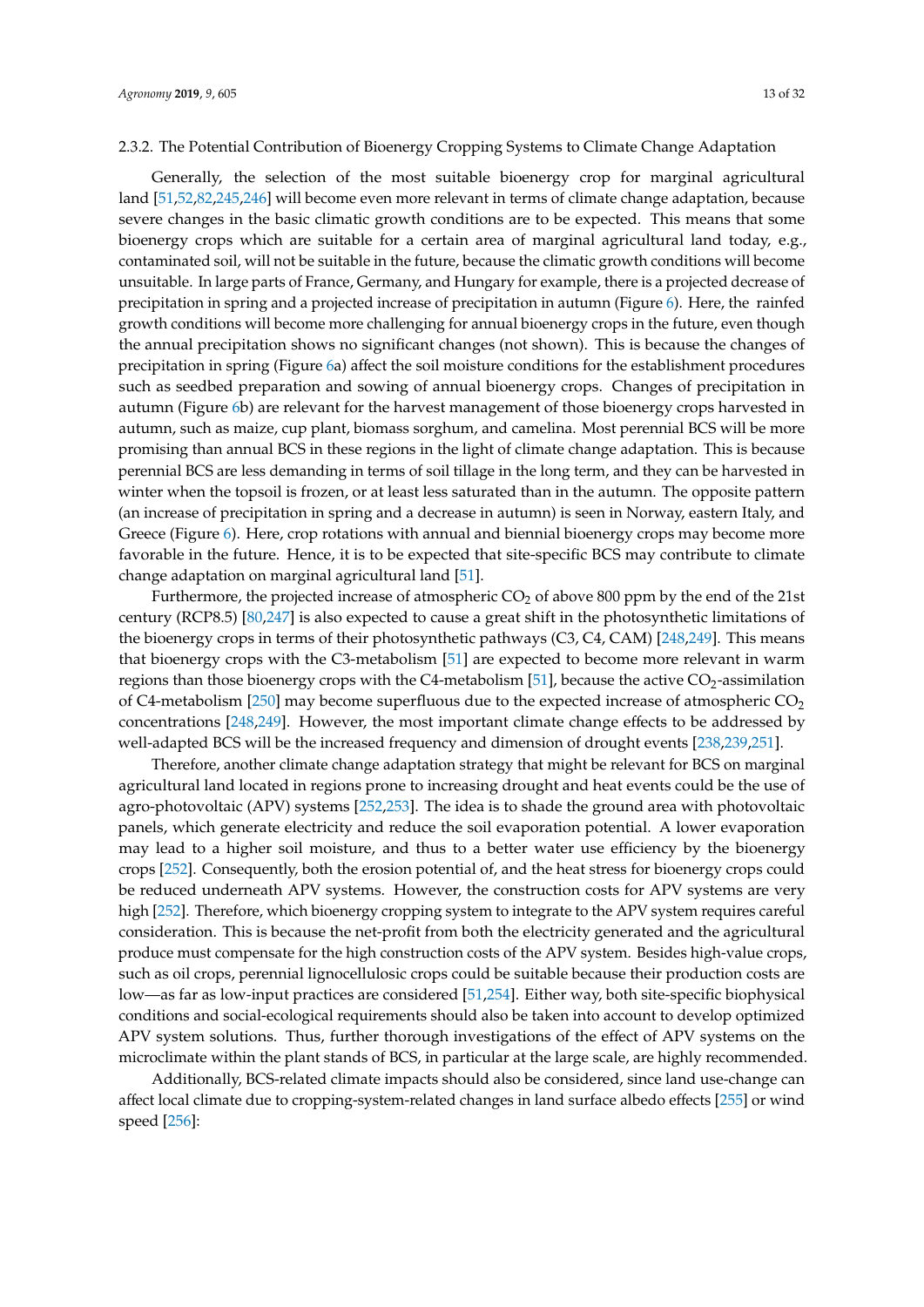- (1) Albedo effects could be induced by perennial BCS harvested in winter or spring, such as miscanthus and switchgrass, because the soil of these BCS is covered with senescence and thus brightly colored biomass during winter.
- (2) Wind speed can be reduced by perennial BCS with wooden crops such as agroforestry systems [117,118,257]—this helps to reduce wind erosion and increase the biomass yield [256].

Crop diversification, by means of implementing (perennial) bioenergy crops into existing farming systems, is also a relevant strategy for small-scale family farmers in countries of the south to (i) adapt to climate change and (ii) improve access to modern and clean energy, and thus (iii) improve living conditions.

#### *2.4. Fostering Rural Development and Sustainable Rural Livelihoods*

Decentralized bioenergy production is a major driver for increasing access to modern, clean, and affordable energy, in particular in rural areas in countries of the south [22,66,258–260]. In these areas, almost 1 billion people lack access to electricity, while 2.7 billion rely on traditional biomass (e.g., firewood), kerosene, or coal for cooking [22].

The Food and Agriculture Organization of the United Nations regards the integration of renewable energy production into rural smallholder farming systems as vital for the provision and sustenance of rural livelihoods and the sustainable improvement of agricultural production systems [261]. 'Integrated Food and Energy Systems' (IFESs) are based on the principles of sustainable production intensification [261]. Agricultural productivity is maximized through high agrobiodiversity while maintaining the productive capacity of the overall land-use system. Among renewable energy technologies (RET), biodigestion has the advantage that, in addition to energy production, it can help to close nutrient cycles in agricultural systems. An example of an IFES is the 'livestock-biogas-fruit system' developed in Guangdong, South China [262]. Orchard residues and pig manure form the feedstock for biodigesters located under the pig stables. The digester provides biogas as a clean energy source and organic fertilizer. The latter, in turn, improves soil fertility and reduces mineral fertilizer inputs. Further, chickens roam in the orchards, feeding on weeds and pests, decreasing pesticide application and, additionally, providing manure for biodigestion [262].

China is a country with an increasing number of biogas plants. The roll-out of decentralized biogas production started more than a century ago with the aim of increasing energy security in rural areas. The development peaked during the 1970s and resulted in the installation of about 43 million digesters by 2013 [263]. Today, Chinese energy development policies still focus on biodigestion. The aim is to increase biogas production from 16  $\text{Gm}^3$  in 2013 to 44  $\text{Gm}^3$  by 2020, also including centralized large-scale biodigesters [263]. India followed from the 1980s onwards with the National Biogas and Manure Management Programme, leading to the successful installation of 4.75 million biodigesters by 2014 [264] (Figure 7).

The planning and implementation of best–adapted marginal agricultural land low-input systems (MALLIS) need to take local communities, household needs, people's assets, as well as the local natural resource base into account [51]. In addition to technical feasibility and economic performance, locally relevant social aspects need to be considered [66], including: acceptance and trust of new technologies and cropping systems; participation in planning and decision making [265]; gender relations; levels of education, skills and knowledge [266]; poverty level; food and nutrition security [258]; access to clean water [267]; land-use patterns [268], and work load [269].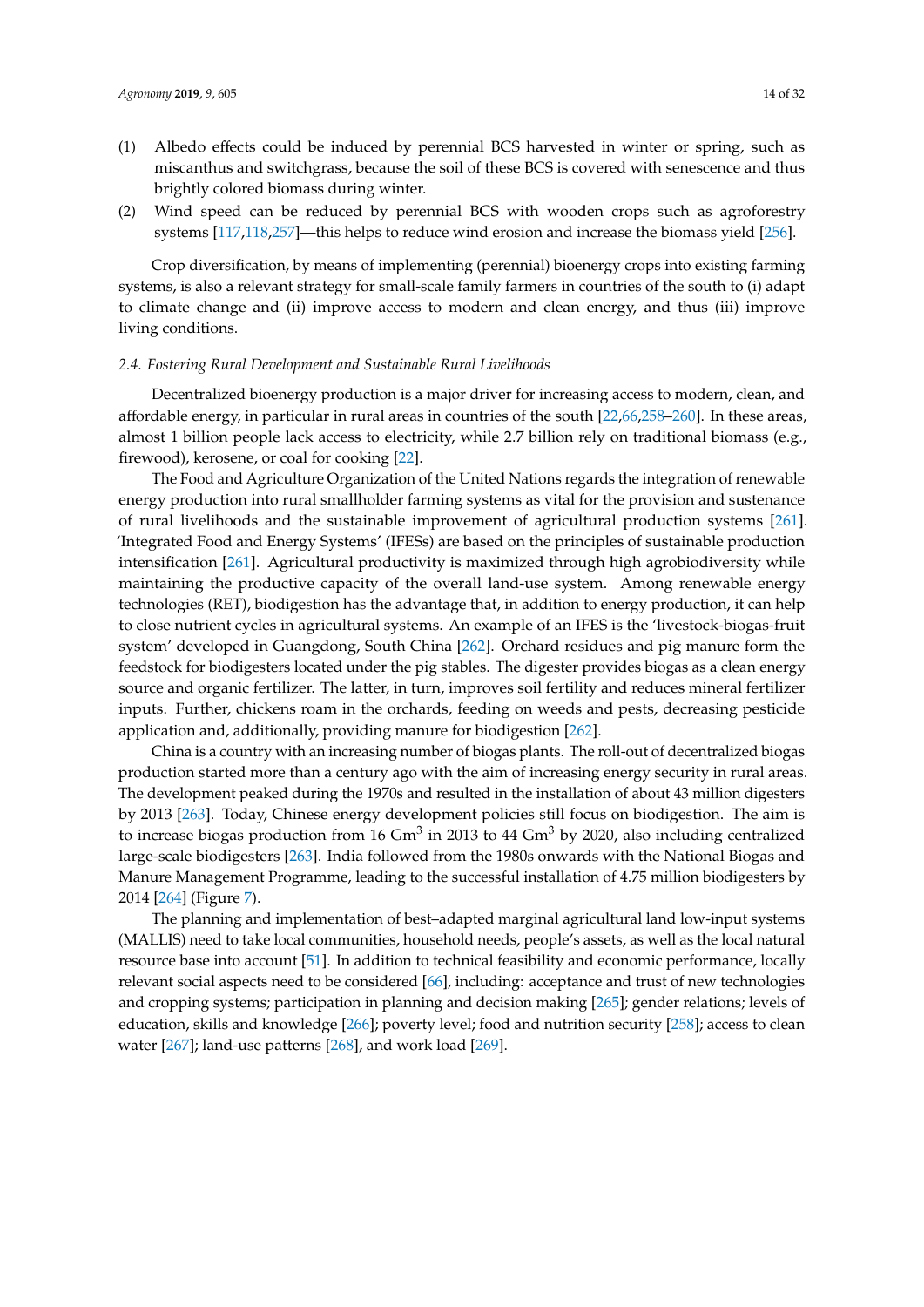

**Figure 7.** Household biodigester (**a**) Deenbandhu Model: (1) inlet filled with manure and water; (2) underground fixed-dome fermenter, and (3) outlet chamber in the rural village of Ghoragachha, West Bengal India. (**b**). Women cooking on a biogas stove, directly connected with the biodigester.

The 'Integrated Renewable Energy Potential Assessment' (IREPA) approach provides a holistic and participatory tool for assessing the local appropriateness of bioenergy technologies and designing the respective bioenergy crop cultivation system [66]. With IREPA, the local renewable resource base and people's livelihoods are explored. Based on that, RET are planned according to the available resource base and the role of energy in people's (farming) lives [66]. The application of IREPA identified household biodigesters among the most appropriate options for implementation in a rural community in South Africa and two rural villages in India [66,260]. The major benefit expressed by the interviewed farmers is the ability of a biodigester to produce energy and fertilizer at the same time. The farmers in the Indian case study could not afford mineral fertilizers and had to improve soil fertility by increasing soil organic matter content after decades of intensive production [260], while farmers in South Africa had very limited access to mineral fertilizer due to affordability constraints and poor infrastructure [66].

Bioenergy-based MALLIS [51] are a promising option for the creation of regenerative agricultural systems. Biodigestion is an incentive for farmers, in particular in countries of the South, to collect biomass (including dedicated bioenergy crops, agricultural residues, weeds, organic household wastes, animal manure, and human feces), channel it into the digester to obtain biogas, and to bring the 'digested biomass' back to their fields as organic fertilizer. Closing natural resource cycles on a local level, and thus mimicking natural processes, is a major driver for the sustainable intensification of agriculture which, in turn, fosters the creation of sustainable livelihoods [32].

Furthermore, circular agricultural production systems are also very suitable for urban farming. In cities, huge amounts of organic waste are created, offering enormous potential for urban food production. A very elaborate example is the 'Food-to-waste-food' system of Stoknes et al. 2016 [270] whereby edible mushrooms and vegetables are nourished solely by organic wastes, treated through vermicomposting and biodigestion in a bubble-insulated greenhouse. This novel circular food system showed that organic waste provides enough energy for the operation of the greenhouse (light, heat, pumps, etc.) and, at the same time, sufficient amounts of nutrients for intensive vegetable production [270] in urban environments.

Consequently, biodigestion is a key technology for circular agricultural production systems, in rural as well as urban areas. The major advantage of this technology is the decentralized production of valuable fertilizer by channeling organic waste streams into the digester and, from there, back into the agricultural system. The biogas produced is just a by-product—albeit very valuable.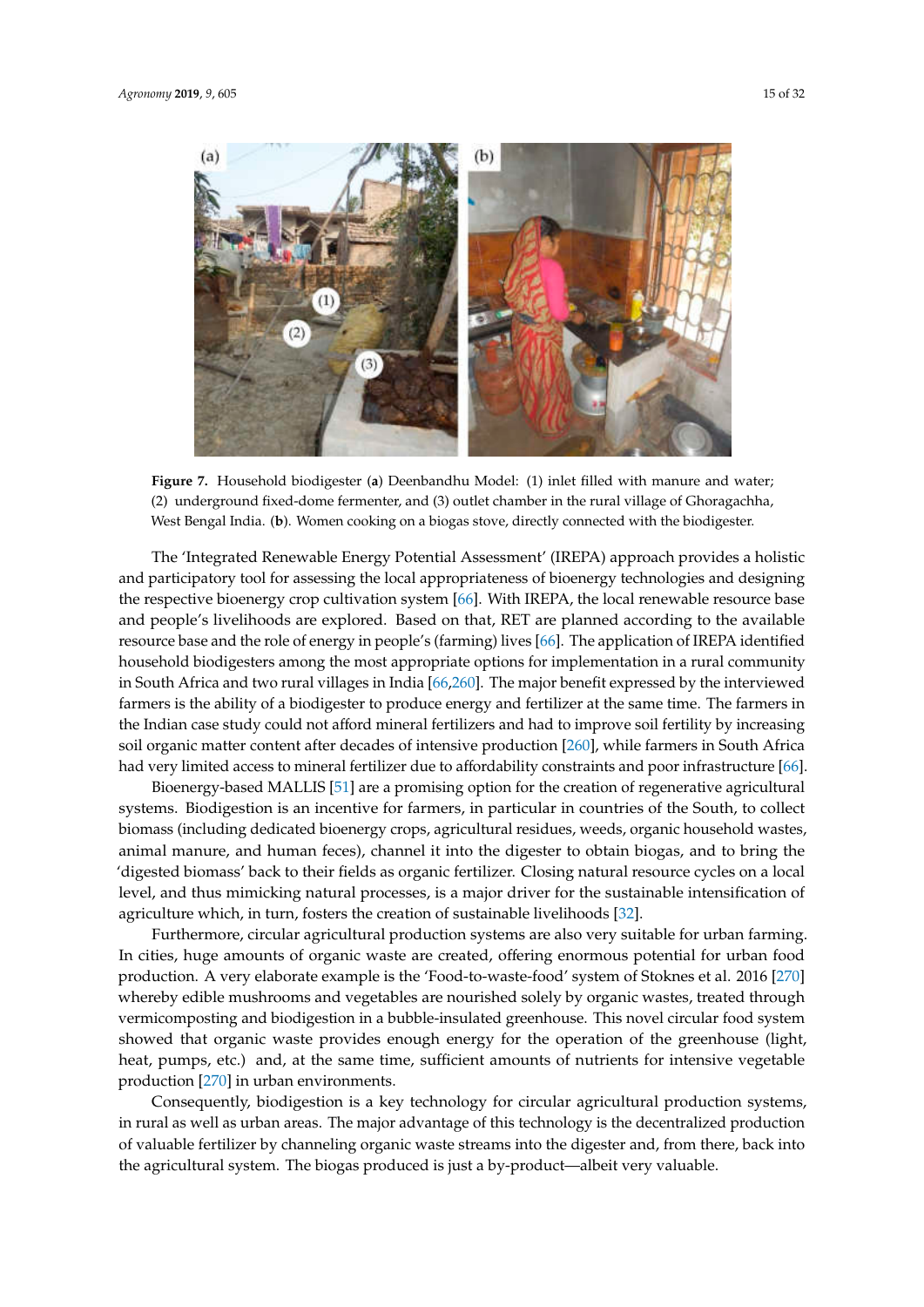#### **3. Chances and Challenges for a More Holistic Evaluation of Bioenergy Cropping Systems**

Many opportunities and strategies are presented above that are expected to enable more social-ecologically benign and yet productive bioenergy crop cultivation. This is required to contribute to a growing bioeconomy without impeding any SDG in the future. However, in order to guarantee this, a holistic *ex ante* evaluation of the sustainability of various BCS is indispensable. Hereby, not only the environmental performance of the respective BCS must be taken into account, but also the positive and negative socio-economic impacts on the region. The Life Cycle Assessment (LCA) technique is an internationally recognized methodology to assess the environmental impacts of products or services over their whole life-cycle [271]. The LCA methodology is widely used to analyze the environmental performance of various BCSs on marginal land, such as miscanthus, giant reed, switchgrass, or cardoon [24,272–275]. The results of these studies demonstrated, that the use of perennial crops often shows a more favorable environmental performance compared to conventional annual bioenergy crops and in several impact categories also compared to a fossil reference [52,91]. However, even though LCA is widely used, several aspects are still missing, which would be of particular importance for the assessment of the BCSs on marginal land discussed in the current study. Herewith, especially soil quality [276] and the impact of different agricultural systems on the biodiversity [277] are crucial aspects that are not fully included in the current methodologies. In addition, it is crucial to assess whole crop rotations, however, currently, often only the environmental performance of individual crops is analyzed [278]. This is especially true for the BCS which include intercropping and the use of legumes.

As mentioned above, besides environmental considerations, economic aspects also play a major role in the holistic evaluation of different bioenergy crops. Many studies, which compare the economic performance of bioenergy and fossil energy sources, have only assessed the direct costs, excluding externalities. As a consequence, the costs of fossil products are often underestimated, whereas those of biobased alternatives are overestimated. One example of such an externality is the emission of CO2. In the European Union, the price per European Emission Allowances currently stands at around 29 € t<sup>-1</sup> CO<sub>2</sub> [279]. However, the German Environment Agency (UBA) estimates the real environmental costs per ton of  $CO<sub>2</sub>$  at around 180 Euro [280]. This constitutes an immense indirect subsidy for emission-heavy industries, such as that of fossil-based energy generation. Another example would be ecological services, such as pollination, which positively correlate with both crop diversity and perennialism [139,281]. Pollination for example is a very important ecosystem service with a significant economic impact [282]. Several perennials such as wild plant mixtures have a positive influence on pollinator populations [283]—however this impact is not accounted for on an economic basis. This emphasizes the importance of the integration of environmental and economic aspects. Therefore, either the environmental impacts have to be monetized and thus internalized [284] or a combined assessment of the economic and environmental performance have to take place. In recent years, more assessments have come to include, as well as an environmental assessment, an economic evaluation of the BCS under study [52,285] in order to provide a more holistic picture. In addition to the economic aspect of the introduction of novel BCSs, social aspects must be included. For example, the landscape aesthetics of different BCSs have a significant impact on the acceptance of different stakeholder groups [286].

Consequently, it is crucial to analyze the socio-economic performance of these novel BCSs in addition to the environmental performance before their application on marginal land. One technique to evaluate the economic, social and environmental performance of the various BCSs holistically is the life-cycle sustainability assessment (LCSA) approach [287]. In the framework of an LCSA a Life Cycle Assessment (LCA) is conducted to assess the environmental impacts, and a life cycle costing (LCC) approach is used to evaluate the economic performance. The social impacts on various stakeholders are assessed by applying a social life cycle assessment (SLCA) [287].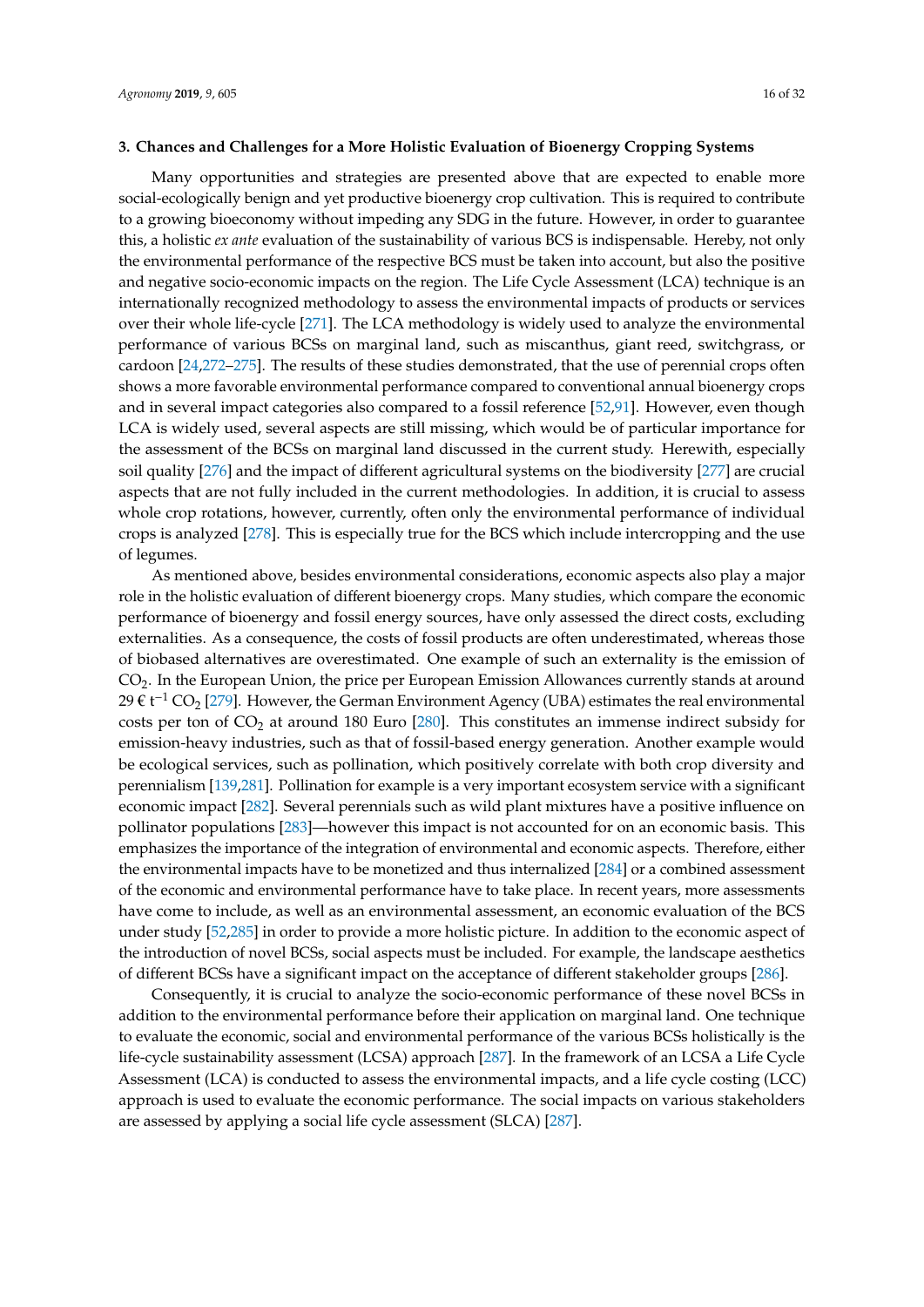# **4. Conclusions**

Bioenergy cropping systems provide a number of promising options for a growing bioeconomy, under the premise that site-specific social-ecological factors are carefully taken into account during planning and implementation phase and in agronomic management. Aspects that need to be considered at the planning stage of BCS include: previous or alternative land use, field size, duration of cultivation (annual, perennial), agronomic practices (e.g., timing and type of soil tillage, amounts of fertilizer and pesticides), and crop-specific characteristics such as the depth of the root system, water and nutrient use efficiency, and its ability to cope with biophysical constraints.

The conversion from annual to perennial bioenergy crops tends to be advantageous for biodiversity and soil fertility. Perennial crop cultivation in corridors in between fields connects habitats, increases landscape heterogeneity and thus fosters the provision of ecosystem services. Intercropping, polyculture and agroforestry also increase agrobiodiversity by cultivating bioenergy crops in combination with food or fodder crops.

Further, perennial bioenergy crops that require low levels of agricultural inputs (tillage, fertilization, and plant protection) are preferential. Examples of perennial crops with relatively low demands and high nutrient-use efficiency include miscanthus, switchgrass, giant reed, Virginia mallow, common tansy, common knapweed, mugwort, poplar, willow, and black locust. The latter is a leguminous bioenergy crop that fixes atmospheric N through bacterial activity and can naturally improve the productivity and efficiency of the overall BCS. Intercropping diverse perennial BCS with legumes also offers the opportunity to reduce N leaching into surface and groundwater bodies which, for example, also supports compliance with the EU water framework directive. In addition, BCS on slopes reduce soil erosion, and thus nutrient losses.

Moreover, biogas cropping systems can improve on-farm nutrient cycling. Modern separation and extraction techniques enable P-salt recovery from biogas digestate, providing relief from nutrient surpluses, especially in regions of dense animal production. As biogas digestate has considerably lower P and N contents after P-salt recovery, larger amounts of the digestate can be applied on-farm, thus reducing the transport of this organic fertilizer with relatively low nutrient concentrations to other areas.

The establishment of BCS on marginal agricultural land reduces competition with the continuously growing demand for food production. For example, soils with a clay content exceeding 30% are often considered unsuitable for annual food crops, due to adverse rooting conditions for the crop and adverse management conditions for the farmer (inaccessible for machinery when wet and untillable when dry). On marginal agricultural land however, bioenergy crops that are able to cope with the given biophysical constraints need to be selected. For instance, willow is suitable in areas with (periodic) water logging, while giant reed is suitable for areas that are periodically waterlogged and at the same time drought prone. BCS are also potentially suitable for the phytoremediation of contaminated soil. Crops dedicated to combustion may take up heavy metals. These metals become concentrated in the ash at a later stage and can be disposed of safely.

The careful selection of bioenergy crops becomes even more relevant in view of the projected effects of climate change. The winter harvest of perennial bioenergy crops is an agronomic advantage in regions with a predicted increase in precipitation in autumn, the harvest period of many annual bioenergy crops. Perennial bioenergy crops with better established root systems tend to be preferential in areas becoming more prone to drought. In such regions, another promising option is the shading of crops to reduce soil evaporation, e.g., by intercropping herbaceous species with woody species to establish agroforestry BCS. Agro-photovoltaic systems are also suitable for the shading of crops and soils and have the advantage of decentralized electricity generation.

Decentralized energy production provides an additional or alternative income source for farmers in rural areas. In countries of the South, integrated food and energy production systems offer rural areas increased access to modern, clean, and affordable energy. The governments of India, and in particular China, have been advocating household biodigesters as a rural energy source for decades.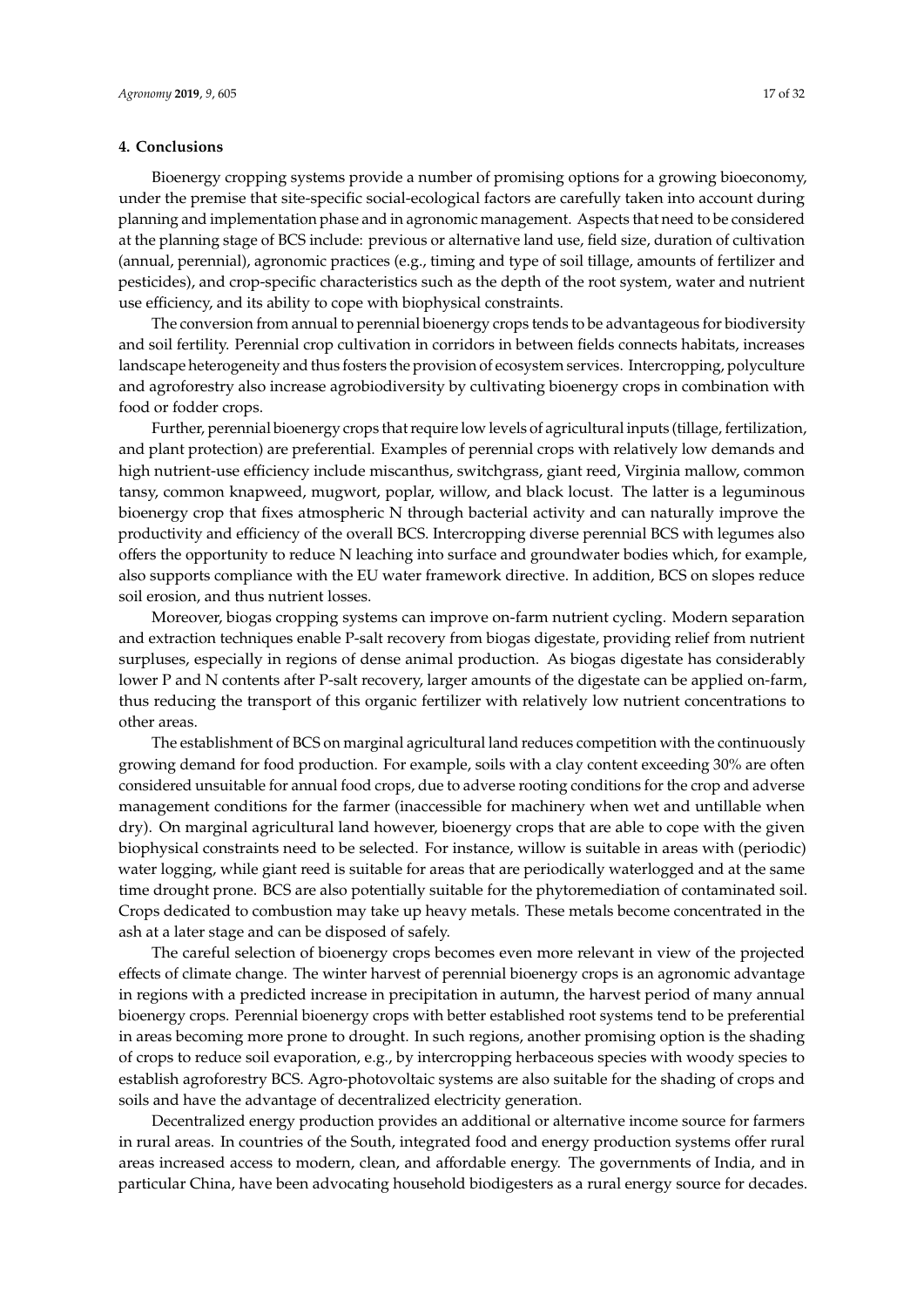This provides a major incentive for farmers to channel organic residues, wastes, and manure through the biodigester to obtain both biogas as an energy source and organic fertilizer for their agricultural fields. In these areas, bioenergy can accelerate the creation of circular integrated food and energy systems with a high crop diversity, productivity and efficiency.

The careful integration of the site-specific selection of perennial bioenergy crops can diversify and hence support agricultural farming systems worldwide by: (i) increasing biodiversity and thus ecosystem services, (ii) improving soil fertility, nutrient cycling, and thus productivity, (iii) enabling productive utilization (and restoration) of marginal land areas, (iv) creating additional income and supporting income diversification in rural areas, (v) increasing access to modern, clean and affordable energy, and (vi) aiding resilience and climate change adaptation.

In light of this, it is highly recommended that both further research activities (e.g., biomass potential analysis, implementation, and cultivation guidelines) and policy incentives (e.g., subsidies and greening measures) should not only consider the economic potential of bioenergy crop cultivation, but also aspects of biodiversity, soil fertility, and climate change adaptation, specific to the site conditions and given social context at the local to regional scale. A strong interdisciplinary network of agronomists, ecologists, economists, and farmers is required to ensure a holistic view of how perennial low-input bioenergy crops can be integrated and cultivated on (preferably marginal) agricultural land, and how existing agricultural systems can be adapted in a changing world to foster the development of a social-ecologically more sustainable bioeconomy.

**Author Contributions:** Conceptualization, M.V.C., V.V.C., K.W.-S., B.E., I.L. and B.W.; methodology, M.V.C., V.V.C., K.W.-S., B.E., I.S., M.V.E., S.H. and Y.I.; software, V.V.C., K.W.-S., B.E., I.S., M.V.E.; validation, M.V.C., K.W.-S., B.E., D.S. and I.L.; formal analysis, M.V.C., K.W.-S., B.E., I.L., N.D.J., M.W., J.L., E.M., A.B. and B.W.; investigation, M.V.C., M.W., J.L., E.M., A.B., V.V.C., K.W.-S., B.E., I.S., M.V.E., Y.I., N.D.J., A.L.F., D.S., S.L.C., V.W., I.L. and B.W.; resources, B.E., I.S., M.V.E., K.W.-S., V.W.; data curation, M.V.C., V.V.C., K.W.-S., B.E., I.S. and M.V.E.; writing—original draft preparation, M.V.C., M.W., J.L., E.M., A.B., V.V.C., K.W.-S., B.E., I.S., M.V.E., Y.I., N.D.J., S.H., A.L.F., D.S., S.L.C., V.W., I.L. and B.W.; writing—review and editing, M.V.C.; visualization, M.V.C., V.V.C., K.W.-S., B.E., I.S., M.V.E. and B.W.; supervision, B.E., I.L., N.D.J., A.L.F., S.L.C. and V.W.; project administration, M.V.C., M.W., J.L., E.M., A.B., V.V.C., K.W.-S., B.E., I.S., M.V.E., Y.I., N.D.J., S.H., A.L.F., D.S., S.L.C., V.W., I.L., B.W.; funding acquisition, B.E., A.L.F., D.S., S.L.C., and I.L.

**Funding:** This research received funding from the European Union's Horizon 2020 research and innovation programme under grant agreement No 727698 and the University of Hohenheim. N.D.J. received funding from the Bioeconomy Science Center (BioSC), supported in the project AP3 Focus Lab. The scientific activities of the Bioeconomy Science Center were financially supported by the Ministry of Innovation, Science and Research within the framework of the NRW Strategieprojekt BioSC (no. 313/323-400-002 13).

**Conflicts of Interest:** The authors declare no conflict of interest. The funders had no role in the design of the study; in the collection, analyses, or interpretation of data; in the writing of the manuscript, or in the decision to publish the results.

# **References**

- 1. Scarlat, N. Highlights of the Conference. In Proceedings of the 27th European Biomass Conference & Exhibition, Lisbon, Portugal, 27–30 May 2019. Available online: http://programme.eubce.com/search.php? close=all (accessed on 31 July 2019).
- 2. Canadell, J.G.; Schulze, E.D. Global potential of biospheric carbon management for climate mitigation. *Nat. Commun.* **2014**, *5*, 5282. [CrossRef] [PubMed]
- 3. Bui, M.; Adjiman, C.S.; Bardow, A.; Anthony, E.J.; Boston, A.; Brown, S.; Fennell, P.S.; Fuss, S.; Galindo, A.; Hackett, L.A.; et al. Carbon capture and storage (CCS): The way forward. *Energy Environ. Sci.* **2018**, *11*, 1062–1176. [CrossRef]
- 4. Ragauskas, A.J.; Williams, C.K.; Davison, B.H.; Britovsek, G.; Cairney, J.; Eckert, C.A.; Frederick, W.J.; Hallett, J.P.; Leak, D.J.; Liotta, C.L.; et al. The Path Forward for Biofuels and Biomaterials. *Science* **2006**, *311*, 484–489. [CrossRef] [PubMed]
- 5. Karp, A.; Shield, I. Bioenergy from plants and the sustainable yield challenge. *New Phytol.* **2008**, *179*, 15–32. [CrossRef]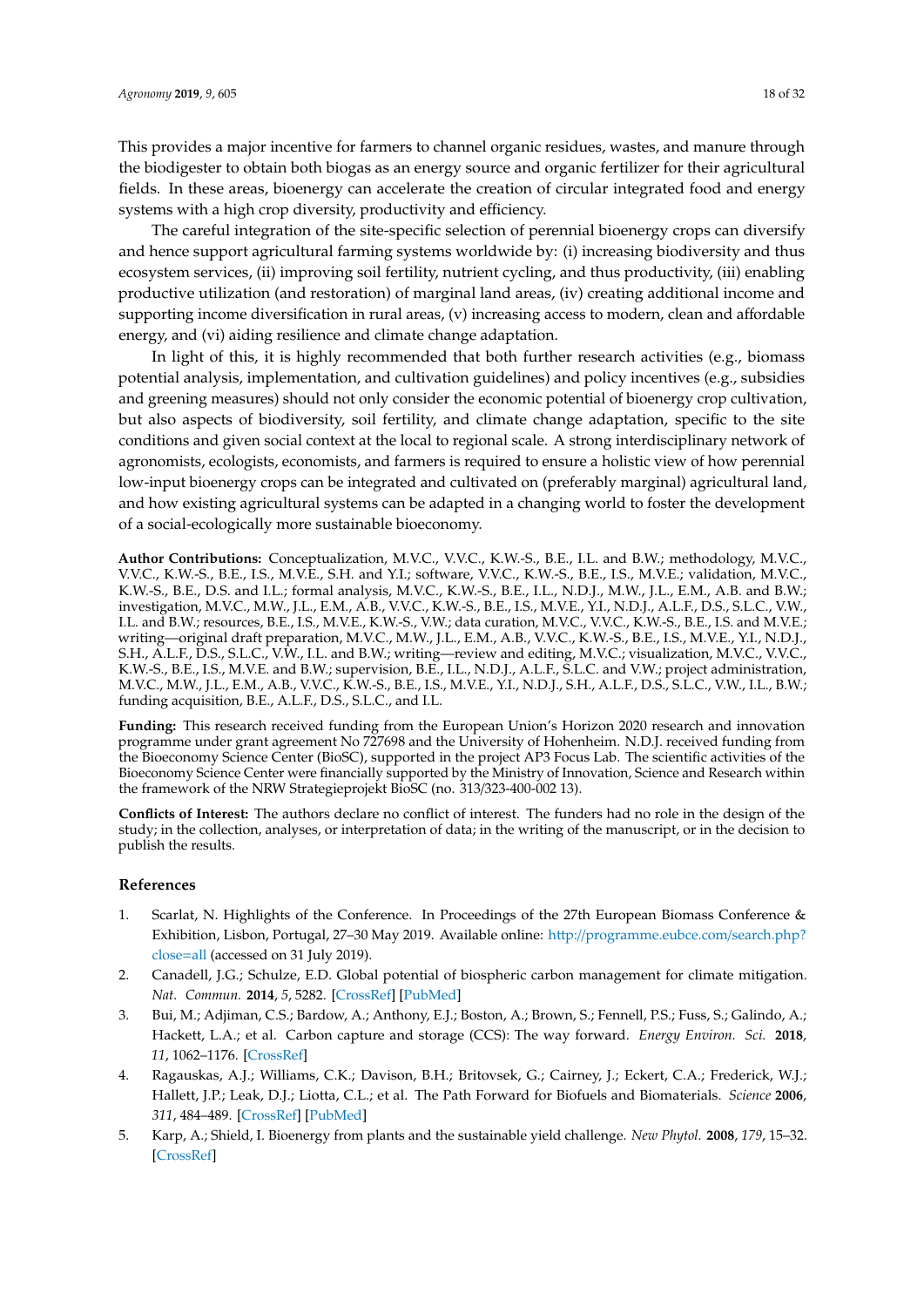- 6. Hastilestari, B.R.; Mudersbach, M.; Tomala, F.; Vogt, H.; Biskupek-Korell, B.; Van Damme, P.; Guretzki, S.; Papenbrock, J. Euphorbia tirucalli L.-Comprehensive Characterization of a Drought Tolerant Plant with a Potential as Biofuel Source. *PLoS ONE* **2013**, *8*, e63501. [CrossRef]
- 7. Hou, Y.-K.; Liu, S.-Y.; Huang, L.; Zhou, H.-J. Selection and evaluation of Bio-diesel tree species in China. *For. Res.* **2009**, *22*, 7–13.
- 8. Kagunyu, A.F.; Wanjohi, J.G. The emergency of Euphorbia tirucalli as drought feeds for camels in northern Kenya. *Pastoralism* **2015**, *5*, 17. [CrossRef]
- 9. Khaleghian, A.; Nakaya, Y.; Nazari, H. Biodiesel production from *Euphorbia tirucalli* L. *J. Med. Plant Res.* **2011**, *5*, 4968–4973.
- 10. Calabrò, P.S.; Catalán, E.; Folino, A.; Sánchez, A.; Komilis, D. Effect of three pretreatment techniques on the chemical composition and on the methane yields of Opuntia ficus-indica (prickly pear) biomass. *Waste Manag. Res.* **2018**, *36*, 17–29. [CrossRef]
- 11. Santos, T.D.N.; Dutra, E.D.; Gomes do Prado, A.; Leite, F.C.B.; de Souza, R.D.F.R.; dos Santos, D.C.; Moraes de Abreu, C.A.; Simões, D.A.; de Morais, M.A., Jr.; Menezes, R.S.C. Potential for biofuels from the biomass of prickly pear cladodes: Challenges for bioethanol and biogas production in dry areas. *Biomass Bioenergy* **2016**, *85*, 215–222. [CrossRef]
- 12. Yang, L.; Lu, M.; Carl, S.; Mayer, J.A.; Cushman, J.C.; Tian, E.; Lin, H. Biomass characterization of Agave and Opuntia as potential biofuel feedstocks. *Biomass Bioenergy* **2015**, *76*, 43–53. [CrossRef]
- 13. Davis, S.C.; Dohleman, F.G.; Long, S.P. The global potential for Agave as a biofuel feedstock. *GCB Bioenergy* **2011**, *3*, 68–78. [CrossRef]
- 14. Mason, P.M.; Glover, K.; Smith, J.A.C.; Willis, K.J.; Woods, J.; Thompson, I.P. The potential of CAM crops as a globally significant bioenergy resource: Moving from 'fuel or food' to 'fuel and more food'. *Energy Environ. Sci.* **2015**, *8*, 2320–2329. [CrossRef]
- 15. Bartholdsen, H.-K.; Eidens, A.; Löffler, K.; Seehaus, F.; Wejda, F.; Burandt, T.; Oei, P.-Y.; Kemfert, C.; von Hirschhausen, C. Pathways for Germany's Low-Carbon Energy Transformation Towards 2050. *Energies* **2019**, *12*, 2988. [CrossRef]
- 16. European Commission. A policy framework for climate and energy in the period from 2020 to 2030. *Tech. Rep. COM* **2014**, *15*, 2014.
- 17. Robinius, M.; Otto, A.; Heuser, P.; Welder, L.; Syranidis, K.; Ryberg, D.S.; Grube, T.; Markewitz, P.; Peters, R.; Stolten, D. Linking the power and transport sectors—Part 1: The principle of sector coupling. *Energies* **2017**, *10*, 956. [CrossRef]
- 18. Caspeta, L.; Buijs, N.A.A.; Nielsen, J. The role of biofuels in the future energy supply. *Energy Environ. Sci.* **2013**, *6*, 1077–1082. [CrossRef]
- 19. Kalghatgi, G.; Levinsky, H.; Colket, M. Future transportation fuels. *Prog. Energy Combust. Sci.* **2018**, *69*, 103–105. [CrossRef]
- 20. Inderwildi, O.R.; King, D.A. Quo vadis biofuels? *Energy Environ. Sci.* **2009**, *2*, 343–346. [CrossRef]
- 21. Wang, M.; Dewil, R.; Maniatis, K.; Wheeldon, J.; Tan, T.; Baeyens, J.; Fang, Y. Biomass-derived aviation fuels: Challenges and perspective. *Prog. Energy Combust. Sci.* **2019**, *74*, 31–49. [CrossRef]
- 22. IEA World Energy Outlook 2018—The Gold Standard of Energy Analysis. Available online: https://www.iea. org/weo2018/themes/ (accessed on 8 August 2019).
- 23. David, K.; Ragauskas, A.J. Switchgrass as an energy crop for biofuel production: A review of its ligno-cellulosic chemical properties. *Energy Environ. Sci.* **2010**, *3*, 1182–1190. [CrossRef]
- 24. Lask, J.; Wagner, M.; Trindade, L.M.; Lewandowski, I. Life cycle assessment of ethanol production from miscanthus: A comparison of production pathways at two European sites. *GCB Bioenergy* **2019**, *11*, 269–288. [CrossRef]
- 25. Cosentino, S.L.; Copani, V.; Patanè, C.; Mantineo, M.; D'Agosta, G.M. Agronomic, energetic and environmental aspects of biomass energy crops suitable for Italian environments. *Ital. J. Agron.* **2008**, *3*, 81–95. [CrossRef]
- 26. Weiland, P. Biogas production: Current state and perspectives. *Appl. Microbiol. Biotechnol.* **2010**, *85*, 849–860. [CrossRef] [PubMed]
- 27. Weiland, P. Production and energetic use of biogas from energy crops and wastes in Germany. *Appl. Biochem. Biotechnol.* **2003**, *109*, 263–274. [CrossRef]
- 28. Scarlat, N.; Dallemand, J.-F.; Fahl, F. Biogas: Developments and perspectives in Europe. *Renew. Energy* **2018**, *129*, 457–472. [CrossRef]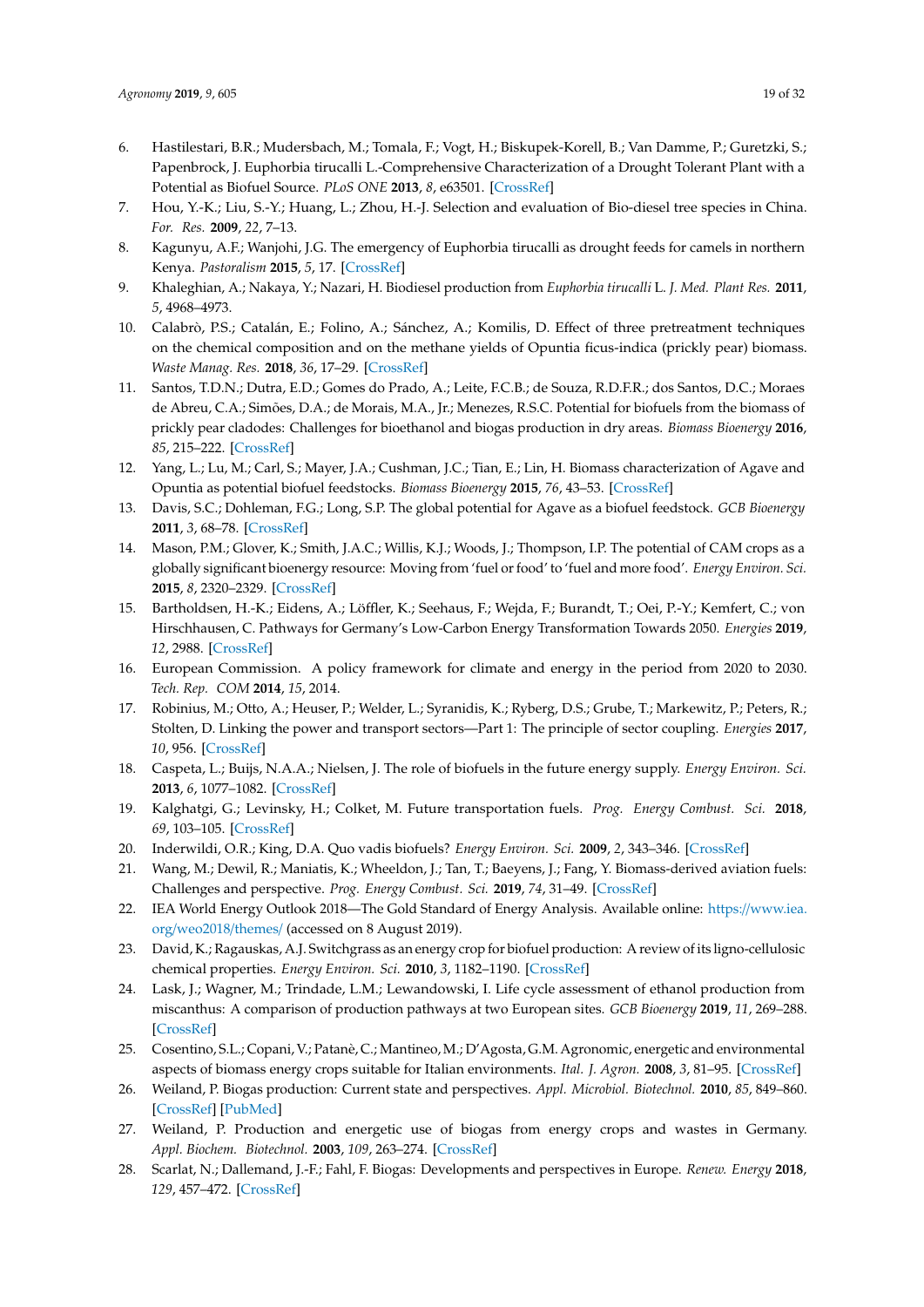- 29. Pandiyan, K.; Singh, A.; Singh, S.; Saxena, A.K.; Nain, L. Technological interventions for utilization of crop residues and weedy biomass for second generation bio-ethanol production. *Renew. Energy* **2019**, *132*, 723–741. [CrossRef]
- 30. Oleskowicz-Popiel, P.; Kádár, Z.; Heiske, S.; Klein-Marcuschamer, D.; Simmons, B.A.; Blanch, H.W.; Schmidt, J.E. Co-production of ethanol, biogas, protein fodder and natural fertilizer in organic farming–evaluation of a concept for a farm-scale biorefinery. *Bioresour. Technol.* **2012**, *104*, 440–446. [CrossRef]
- 31. Taube, F.; Herrmann, A. Kriterien für einen nachhaltigen Maisanbau zur Biogaserzeugung. Christian-Albrechts-Universität zu Kiel. 2007. Available online: http://www.grassland-organicfarming.unikiel.de/gfo/pdf/DMK\_Taube07.pdf (accessed on 1 October 2019).
- 32. Serdjuk, M.; Bodmer, U.; Hülsbergen, K.-J. Integration of biogas production into organic arable farming systems: Crop yield response and economic effects. *Org. Agric.* **2018**, *8*, 301–314. [CrossRef]
- 33. Keegan, D.; Kretschmer, B.; Elbersen, B.; Panoutsou, C. Cascading use: A systematic approach to biomass beyond the energy sector. *Biofuels Bioprod. Biorefining* **2013**, *7*, 193–206. [CrossRef]
- 34. Philippidis, G.; Bartelings, H.; Helming, J.; M'barek, R.; Smeets, E.; Van Meijl, H. The Good, the Bad and the Uncertain: Bioenergy Use in the European Union. *Energies* **2018**, *11*, 2703. [CrossRef]
- 35. Zörb, C.; Lewandowski, I.; Kindervater, R.; Göttert, U.; Patzelt, D. Biobased Resources and Value Chains. In *Bioeconomy*; Lewandowski, I., Ed.; Springer: Cham, Switzerland, 2018; pp. 75–97.
- 36. Pires, J.R.A.; Souza, V.G.L.; Fernando, A.L. Valorization of energy crops as a source for nanocellulose production—Current knowledge and future prospects. *Ind. Crops Prod.* **2019**, *140*, 111642. [CrossRef]
- 37. Tilman, D.; Socolow, R.; Foley, J.A.; Hill, J.; Larson, E.; Lynd, L.; Pacala, S.; Reilly, J.; Searchinger, T.; Somerville, C. Beneficial biofuels—the food, energy, and environment trilemma. *Science* **2009**, *325*, 270–271. [CrossRef] [PubMed]
- 38. Araújo, K.; Mahajan, D.; Kerr, R.; Silva, M.D. Global biofuels at the crossroads: An overview of technical, policy, and investment complexities in the sustainability of biofuel development. *Agriculture* **2017**, *7*, 32. [CrossRef]
- 39. Sheppard, A.W.; Gillespie, I.; Hirsch, M.; Begley, C. Biosecurity and sustainability within the growing global bioeconomy. *Curr. Opin. Environ. Sustain.* **2011**, *3*, 4–10. [CrossRef]
- 40. Elshout, P.M.F.; van Zelm, R.; van der Velde, M.; Steinmann, Z.; Huijbregts, M.A.J. Global relative species loss due to first-generation biofuel production for the transport sector. *GCB Bioenergy* **2019**, *11*, 763–772. [CrossRef] [PubMed]
- 41. Mishra, S.K.; Negri, M.C.; Kozak, J.; Cacho, J.F.; Quinn, J.; Secchi, S.; Ssegane, H. Valuation of ecosystem services in alternative bioenergy landscape scenarios. *GCB Bioenergy* **2019**, *11*, 748–762. [CrossRef]
- 42. Allen, B.R.; Keegan, D.; Elbersen, B. Biomass and bioenergy in the wider land-use context of the European Union. *Biofuels Bioprod. Biorefining* **2013**, *7*, 207–216. [CrossRef]
- 43. Valentine, J.; Clifton-Brown, J.; Hastings, A.; Robson, P.; Allison, G.; Smith, P. Food vs. fuel: The use of land for lignocellulosic "next generation" energy crops that minimize competition with primary food production. *GCB Bioenergy* **2012**, *4*, 1–19. [CrossRef]
- 44. Doelman, J.C.; Stehfest, E.; Tabeau, A.; van Meijl, H. Making the Paris agreement climate targets consistent with food security objectives. *Glob. Food Secur.* **2019**, *23*, 93–103. [CrossRef]
- 45. Michel, H. Editorial: The Nonsense of Biofuels. *Angew. Chem. Int. Ed.* **2012**, *51*, 2516–2518. [CrossRef] [PubMed]
- 46. Von Cossel, M.; Elbersen, B.; Von Cossel, V.; Staritsky, I.; Van Eupen, M.; Mantel, S.; Iqbal, I.; Happe, S.; Scordia, D.; Cosentino, S.L.; et al. How to feed the European bioeconomy in the future? Climate change-forced shifts in growth suitability of industrial crops until 2100. manuscript in preparation.
- 47. Winkler, B.; Mangold, A.; Von Cossel, M.; Iqbal, Y.; Kiesel, A.; Lewandowski, I. Implementing miscanthus into sustainable farming systems: A review on agronomic practices, capital and labor demand. *Renew. Sustain. Energy Rev.*. under review.
- 48. Elbersen, B.; Van Eupen, M.; Verzandvoort, S.; Boogaard, H.; Mucher, S.; Cicarreli, T.; Elbersen, W.; Mantel, S.; Bai, Z.; MCallum, I.; et al. *Methodological Approaches to Identify and Map Marginal Land Suitable for Industrial Crops in Europe*; WUR: Wageningen, The Netherlands, 2018; p. 142.
- 49. Fajardy, M.; Chiquier, S.; Mac Dowell, N. Investigating the BECCS resource nexus: Delivering sustainable negative emissions. *Energy Environ. Sci.* **2018**, *11*, 3408–3430. [CrossRef]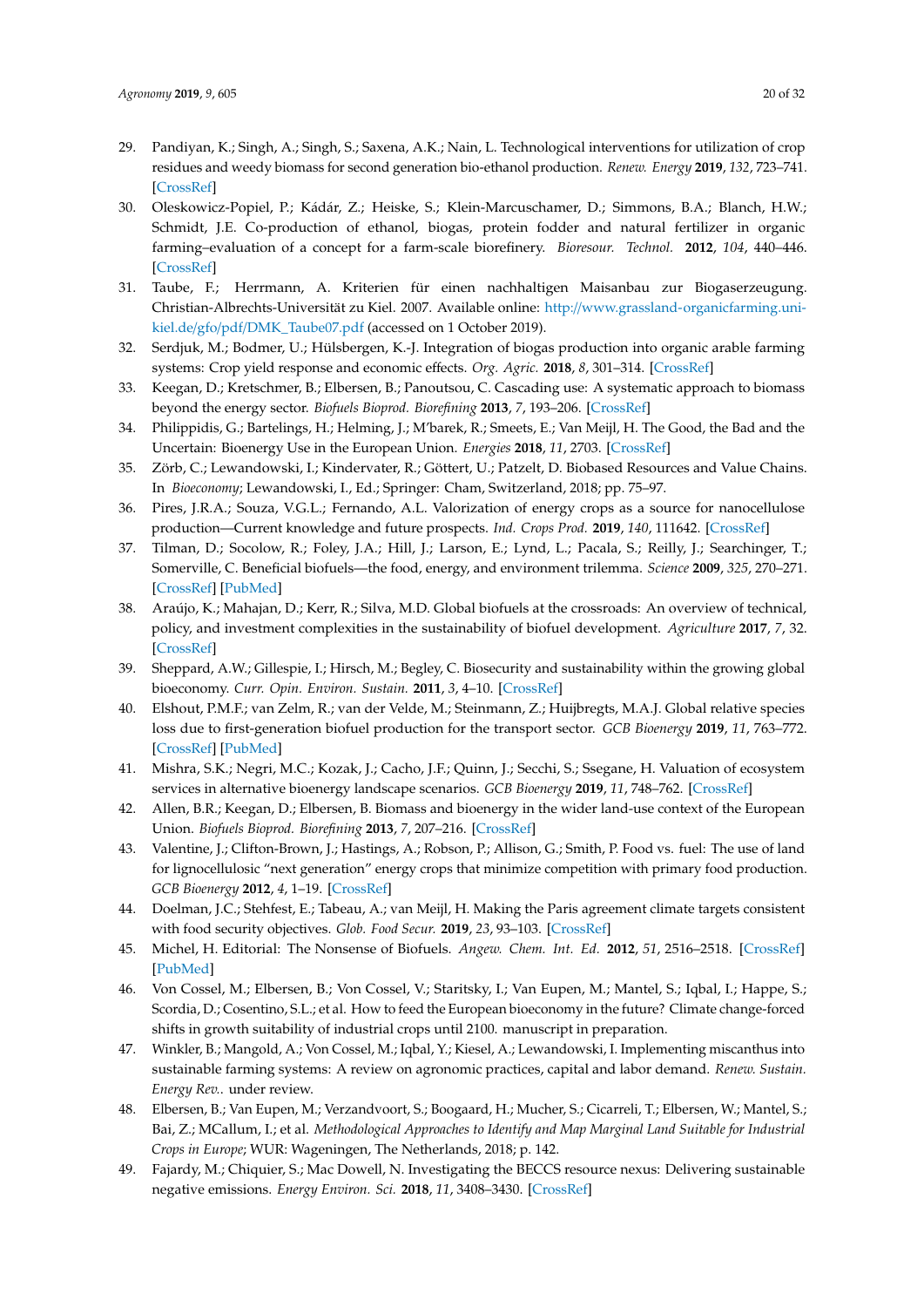- 50. Elbersen, B.; Fritsche, U.; Petersen, J.-E.; Lesschen, J.P.; Böttcher, H.; Overmars, K. Assessing the effect of stricter sustainability criteria on EU biomass crop potential. *Biofuels Bioprod. Biorefining* **2013**, *7*, 173–192. [CrossRef]
- 51. Von Cossel, M.; Lewandowski, I.; Elbersen, B.; Staritsky, I.; Van Eupen, M.; Iqbal, Y.; Mantel, S.; Scordia, D.; Testa, G.; Cosentino, S.L.; et al. Marginal agricultural land low-input systems for biomass production. *Energies* **2019**, *12*, 3123. [CrossRef]
- 52. Wagner, M.; Mangold, A.; Lask, J.; Petig, E.; Kiesel, A.; Lewandowski, I. Economic and environmental performance of miscanthus cultivated on marginal land for biogas production. *GCB Bioenergy* **2019**, *11*, 34–49. [CrossRef]
- 53. Zegada-Lizarazu, W.; Elbersen, H.W.; Cosentino, S.L.; Zatta, A.; Alexopoulou, E.; Monti, A. Agronomic aspects of future energy crops in Europe. *Biofuels Bioprod. Biorefining* **2010**, *4*, 674–691. [CrossRef]
- 54. Smeets, E.M.W.; Faaij, A.P.C.; Lewandowski, I.M.; Turkenburg, W.C. A bottom-up assessment and review of global bio-energy potentials to 2050. *Prog. Energy Combust. Sci.* **2007**, *33*, 56–106. [CrossRef]
- 55. Elbersen, B.; Van Verzandvoort, M.; Boogaard, S.; Mucher, S.; Cicarelli, T.; Elbersen, W.; Mantel, S.; Bai, Z.; MCallum, I.; Iqbal, Y.; et al. *Definition and Classification of Marginal Lands Suitable for Industrial Crops in Europe (EU Deliverable)*; WUR: Wageningen, The Netherlands, 2018; p. 44.
- 56. Ceotto, E.; Di Candilo, M. Sustainable bioenergy production, land and nitrogen use. In *Biodiversity, Biofuels, Agroforestry and Conservation Agriculture*; Lichtfouse, E., Ed.; Springer: Dordrecht, The Netherlands; Berlin/Heidelberg, Germany, 2010; pp. 101–122.
- 57. Cai, X.; Zhang, X.; Wang, D. Land availability for biofuel production. *Environ. Sci. Technol.* **2011**, *45*, 334–339. [CrossRef]
- 58. Von Cossel, M.; Bauerle, A.; Boob, M.; Thumm, U.; Elsaesser, M.; Lewandowski, I. The Performance of Mesotrophic Arrhenatheretum Grassland under Different Cutting Frequency Regimes for Biomass Production in Southwest Germany. *Agriculture* **2019**, *9*, 199. [CrossRef]
- 59. Boob, M.; Truckses, B.; Seither, M.; Elsäßer, M.; Thumm, U.; Lewandowski, I. Management effects on botanical composition of species-rich meadows within the Natura 2000 network. *Biodivers. Conserv.* **2019**, *28*, 729–750. [CrossRef]
- 60. Scordia, D.; Cosentino, S.L. Perennial Energy Grasses: Resilient Crops in a Changing European Agriculture. *Agriculture* **2019**, *9*, 169. [CrossRef]
- 61. Gützloe, A.; Thumm, U.; Lewandowski, I. Influence of climate parameters and management of permanent grassland on biogas yield and GHG emission substitution potential. *Biomass Bioenergy* **2014**, *64*, 175–189. [CrossRef]
- 62. Fajardy, M.; Mac Dowell, N. The energy return on investment of BECCS: Is BECCS a threat to energy security? *Energy Environ. Sci.* **2018**, *11*, 1581–1594. [CrossRef]
- 63. Nakajima, T.; Yamada, T.; Anzoua, K.G.; Kokubo, R.; Noborio, K. Carbon sequestration and yield performances of Miscanthus × giganteus and Miscanthus sinensis. *Carbon Manag.* **2018**, *9*, 415–423. [CrossRef]
- 64. Searchinger, T.D.; Beringer, T.; Holtsmark, B.; Kammen, D.M.; Lambin, E.F.; Lucht, W.; Raven, P.; van Ypersele, J.-P. Europe's renewable energy directive poised to harm global forests. *Nat. Commun.* **2018**, *9*, 3741. [CrossRef] [PubMed]
- 65. Verdade, L.M.; Piña, C.I.; Rosalino, L.M. Biofuels and biodiversity: Challenges and opportunities. *Environ. Dev.* **2015**, *15*, 64–78. [CrossRef]
- 66. Winkler, B.; Lemke, S.; Ritter, J.; Lewandowski, I. Integrated assessment of renewable energy potential: Approach and application in rural South Africa. *Environ. Innov. Soc. Transit.* **2017**, *24*, 17–31. [CrossRef]
- 67. Michalscheck, M. On Smallholder Farm and Farmer Diversity. Dissertation, Wageningen University & Research, Wageningen, The Netherlands, 2019.
- 68. He, G.; Zhao, Y.; Wang, L.; Jiang, S.; Zhu, Y. China's food security challenge: Effects of food habit changes on requirements for arable land and water. *J. Clean. Prod.* **2019**, *229*, 739–750. [CrossRef]
- 69. Fischer, J.; Brosi, B.; Daily, G.C.; Ehrlich, P.R.; Goldman, R.; Goldstein, J.; Lindenmayer, D.B.; Manning, A.D.; Mooney, H.A.; Pejchar, L.; et al. Should agricultural policies encourage land sparing or wildlife-friendly farming? *Front. Ecol. Environ.* **2008**, *6*, 380–385. [CrossRef]
- 70. Tscharntke, T.; Clough, Y.; Wanger, T.C.; Jackson, L.; Motzke, I.; Perfecto, I.; Vandermeer, J.; Whitbread, A. Global food security, biodiversity conservation and the future of agricultural intensification. *Biol. Conserv.* **2012**, *151*, 53–59. [CrossRef]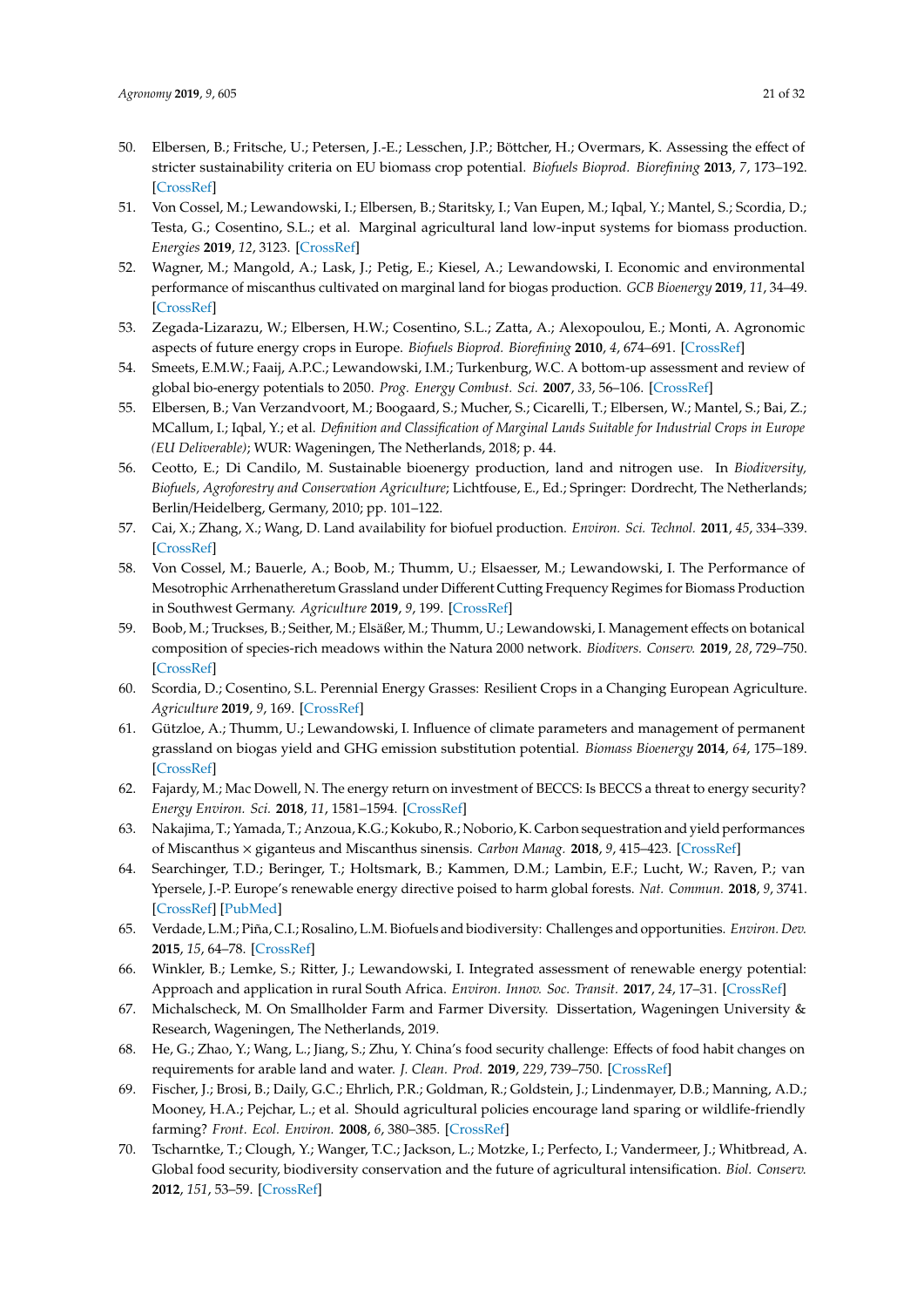- 71. Danish, K.; Wang, Z. Does biomass energy consumption help to control environmental pollution? Evidence from BRICS countries. *Sci. Total Environ.* **2019**, *670*, 1075–1083. [CrossRef] [PubMed]
- 72. Green, R.E.; Cornell, S.J.; Scharlemann, J.P.; Balmford, A. Farming and the fate of wild nature. *Science* **2005**, *307*, 550–555. [CrossRef] [PubMed]
- 73. Griggs, D.; Stafford-Smith, M.; Gaffney, O.; Rockström, J.; Öhman, M.C.; Shyamsundar, P.; Steffen, W.; Glaser, G.; Kanie, N.; Noble, I. Policy: Sustainable development goals for people and planet. *Nature* **2013**, *495*, 305. [CrossRef]
- 74. Robert, K.W.; Parris, T.M.; Leiserowitz, A.A. What is sustainable development? Goals, indicators, values, and practice. *Environ. Sci. Policy Sustain. Dev.* **2005**, *47*, 8–21. [CrossRef]
- 75. Altieri, M.A. *Agroecology: The Science of Sustainable Agriculture*; CRC Press: Boca Raton, FL, USA, 2018.
- 76. Altieri, M.A.; Nicholls, C.I.; Montalba, R. Technological Approaches to Sustainable Agriculture at a Crossroads: An Agroecological Perspective. *Sustainability* **2017**, *9*, 349. [CrossRef]
- 77. Uphoff, N.T.; Altieri, M.A. *Alternatives to Conventional Modern Agriculture for Meeting World Needs in the Next Century: Report of a Conference on Sustainable Agriculture, Evaluation of New Paradigms and Old Practices*; Cornell International Institute for Food, Agriculture and Development: Bellagio, Italy, 1999.
- 78. Elbersen, B.; Van Eupen, M.; Alexopoulou, E.; Bai, Z.; Boogaard, H.; Carrasco, J.E.; Ceccarelli, T.; Ciria Ramos, C.; Ciria, P.; Cosentino, S.L.; et al. Mapping Marginal Land Potentially Available for Industrial Crops in Europe; Visual presentation at the *26th European Biomass Conference & Exhibition*, Copenhagen, Denmark, 2018. Available online: https://www.researchgate.net/publication/325272893\_Mapping\_Marginal\_ land\_potentially\_available\_for\_industrial\_crops\_in\_Europe (accessed on 1 October 2019).
- 79. Ramirez-Almeyda, J.; Elbersen, B.; Monti, A.; Staritsky, I.; Panoutsou, C.; Alexopoulou, E.; Schrijver, R.; Elbersen, W. Assessing the Potentials for Nonfood Crops. In *Modeling and Optimization of Biomass Supply Chains*; Panoutsou, C., Ed.; Elsevier: Amsterdam, The Netherlands, 2017; pp. 219–251.
- 80. Pachauri, R.K.; Allen, M.R.; Barros, V.R.; Broome, J.; Cramer, W.; Christ, R.; Church, J.A.; Clarke, L.; Dahe, Q.; Dasgupta, P. *Climate Change 2014: Synthesis Report. Contribution of Working Groups I, II and III to the Fifth Assessment Report of the Intergovernmental Panel on Climate Change*; IPCC: Geneva, Switzerland, 2014.
- 81. Krasuska, E.; Cadórniga, C.; Tenorio, J.L.; Testa, G.; Scordia, D. Potential land availability for energy crops production in Europe. *Biofuels Bioprod. Biorefining* **2010**, *4*, 658–673. [CrossRef]
- 82. Ciria, C.S.; Sanz, M.; Carrasco, J.; Ciria, P. Identification of Arable Marginal Lands under Rainfed Conditions for Bioenergy Purposes in Spain. *Sustainability* **2019**, *11*, 1833. [CrossRef]
- 83. Xue, S.; Lewandowski, I.; Wang, X.; Yi, Z. Assessment of the production potentials of Miscanthus on marginal land in China. *Renew. Sustain. Energy Rev.* **2016**, *54*, 932–943. [CrossRef]
- 84. McIntyre, B.D. *International Assessment of Agricultural Knowledge, Science and Technology for Development (IAASTD): Synthesis Report with Executive Summary: A Synthesis of the Global and Sub-Global IAASTD Reports*; IAASTD, Island Press: Washington, DC, USA, 2009.
- 85. TEEB. *Guidance Manual for TEEB Country Studies-Version 1.0*; Institute for European Environmental Policy: London, UK, 2013.
- 86. Nabel, M.; Schrey, S.D.; Temperton, V.M.; Harrison, L.; Jablonowski, N.D. Legume Intercropping With the Bioenergy Crop Sida hermaphrodita on Marginal Soil. *Front. Plant Sci.* **2018**, *9*, 905. [CrossRef] [PubMed]
- 87. Nabel, M.; Barbosa, D.B.P.; Horsch, D.; Jablonowski, N.D. Energy Crop (Sida Hermaphrodita) Fertilization Using Digestate under Marginal Soil Conditions: A Dose-response Experiment. *Energy Procedia* **2014**, *59*, 127–133. [CrossRef]
- 88. Von Cossel, M.; Lewandowski, I. Perennial wild plant mixtures for biomass production: Impact of species composition dynamics on yield performance over a five-year cultivation period in southwest Germany. *Eur. J. Agron.* **2016**, *79*, 74–89. [CrossRef]
- 89. Emmerling, C. Impact of land-use change towards perennial energy crops on earthworm population. *Appl. Soil Ecol.* **2014**, *84*, 12–15. [CrossRef]
- 90. Von Cossel, M.; Winkler, B.; Mangold, A.; Lewandowski, I.; Elbersen, B.; Wagner, M.; Magenau, E.; Lask, I.; Staritsky, I.; Van Eupen, M.; et al. Bridging the gap between biofuels and biodiversity for a bioeconomy transition – Social-ecological implications of miscanthus cultivation for isobutanol production. *Energy Environ. Sci.* under review.
- 91. Kiesel, A.; Wagner, M.; Lewandowski, I. Environmental performance of miscanthus, switchgrass and maize: Can C4 perennials increase the sustainability of biogas production? *Sustainability* **2017**, *9*, 5. [CrossRef]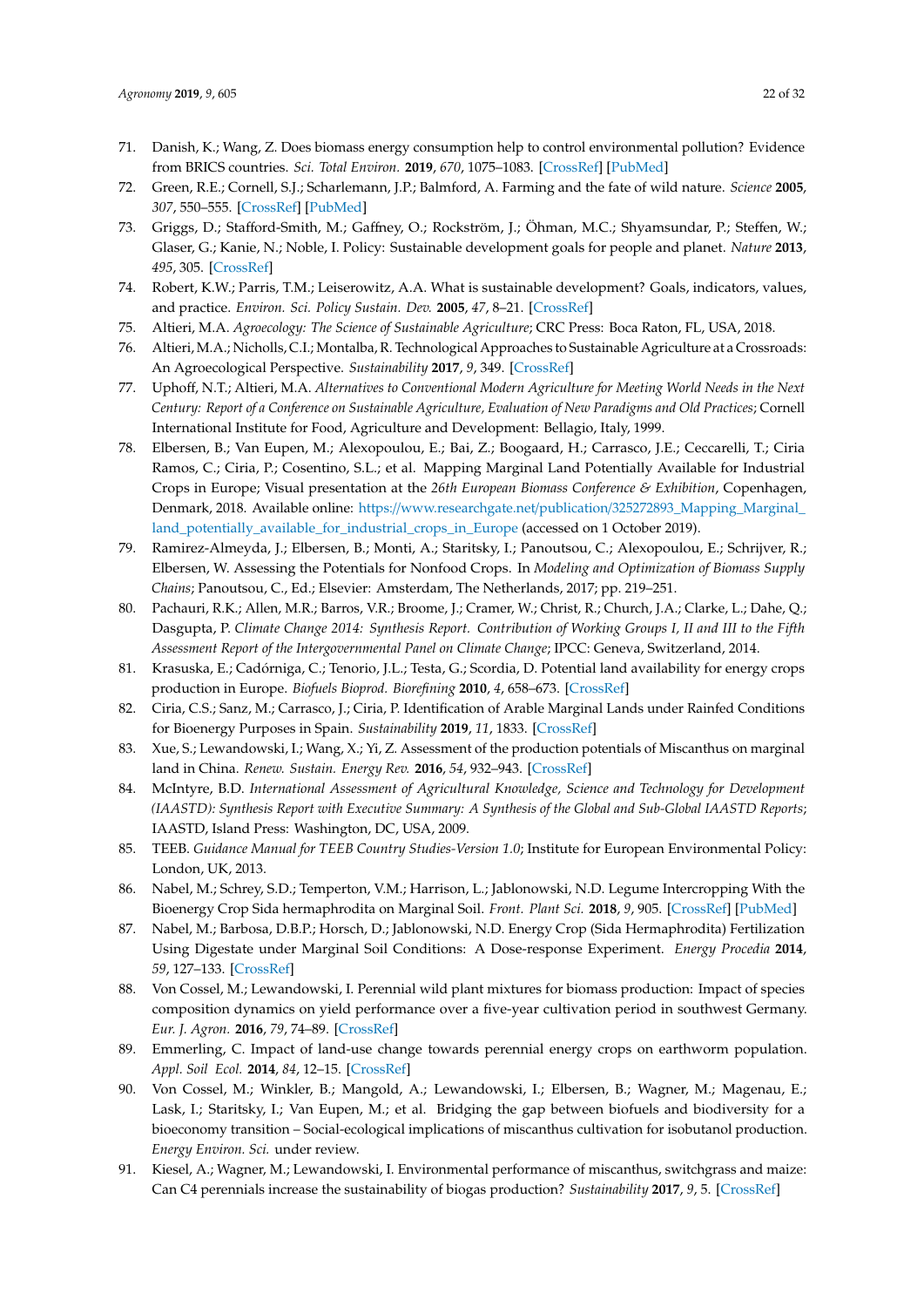- 92. Kalt, G.; Mayer, A.; Theurl, M.C.; Lauk, C.; Erb, K.-H.; Haberl, H. Natural climate solutions versus bioenergy: Can carbon benefits of natural succession compete with bioenergy from short rotation coppice? *GCB Bioenergy* **2019**, in press. Available online: https://onlinelibrary.wiley.com/doi/full/10.1111/gcbb.12626 (accessed on 1 October 2019). [CrossRef]
- 93. Secretariat of the Convention on Biological Diversity. *Global Biodiversity Outlook 3*; Secretariat of the Convention on Biological Diversity: Montreal, QC, Canada, 2010.
- 94. Grooten, M.; Almond, R.E.A. *Living Planet Report 2018. Aiming Higher*; WWF: Gland, Switzerland, 2018.
- 95. Dauber, J.; Bolte, A. Bioenergy: Challenge or support for the conservation of biodiversity? *GCB Bioenergy* **2014**, *6*, 180–182. [CrossRef]
- 96. Immerzeel, D.J.; Verweij, P.A.; van der Hilst, F.; Faaij, A.P. Biodiversity impacts of bioenergy crop production: A state-of-the-art review. *GCB Bioenergy* **2014**, *6*, 183–209. [CrossRef]
- 97. Pedroli, B.; Elbersen, B.; Frederiksen, P.; Grandin, U.; Heikkilä, R.; Krogh, P.H.; Izakovičová, Z.; Johansen, A.; Meiresonne, L.; Spijker, J. Is energy cropping in Europe compatible with biodiversity?—Opportunities and threats to biodiversity from land-based production of biomass for bioenergy purposes. *Biomass Bioenergy* **2013**, *55*, 73–86. [CrossRef]
- 98. Chmelíková, L.; Wolfrum, S. Mitigating the biodiversity footprint of energy crops–A case study on arthropod diversity. *Biomass Bioenergy* **2019**, *125*, 180–187. [CrossRef]
- 99. Semere, T.; Slater, F.M. Invertebrate populations in miscanthus (Miscanthus  $\times$  giganteus) and reed canary-grass (Phalaris arundinacea) fields. *Biomass Bioenergy* **2007**, *31*, 30–39. [CrossRef]
- 100. Semere, T.; Slater, F.M. Ground flora, small mammal and bird species diversity in miscanthus (Miscanthus  $\times$ giganteus) and reed canary-grass (Phalaris arundinacea) fields. *Biomass Bioenergy* **2007**, *31*, 20–29. [CrossRef]
- 101. Haughton, A.J.; Bond, A.J.; Lovett, A.A.; Dockerty, T.; Sünnenberg, G.; Clark, S.J.; Bohan, D.A.; Sage, R.B.; Mallott, M.D.; Mallott, V.E.; et al. A novel, integrated approach to assessing social, economic and environmental implications of changing rural land-use: A case study of perennial biomass crops. *J. Appl. Ecol.* **2009**, *46*, 315–322. [CrossRef]
- 102. Haughton, A.J.; Bohan, D.A.; Clark, S.J.; Mallott, M.D.; Mallott, V.; Sage, R.; Karp, A. Dedicated biomass crops can enhance biodiversity in the arable landscape. *GCB Bioenergy* **2016**, *8*, 1071–1081. [CrossRef] [PubMed]
- 103. Felton, A.; Knight, E.; Wood, J.; Zammit, C.; Lindenmayer, D. A meta-analysis of fauna and flora species richness and abundance in plantations and pasture lands. *Biol. Conserv.* **2010**, *143*, 545–554. [CrossRef]
- 104. Van der Hilst, F.; Lesschen, J.P.; Van Dam, J.M.C.; Riksen, M.; Verweij, P.A.; Sanders, J.P.M.; Faaij, A.P.C. Spatial variation of environmental impacts of regional biomass chains. *Renew. Sustain. Energy Rev.* **2012**, *16*, 2053–2069. [CrossRef]
- 105. Werling, B.P.; Dickson, T.L.; Isaacs, R.; Gaines, H.; Gratton, C.; Gross, K.L.; Liere, H.; Malmstrom, C.M.; Meehan, T.D.; Ruan, L. Perennial grasslands enhance biodiversity and multiple ecosystem services in bioenergy landscapes. *Proc. Natl. Acad. Sci. USA* **2014**, *111*, 1652–1657. [CrossRef]
- 106. Pulighe, G.; Bonati, G.; Colangeli, M.; Morese, M.M.; Traverso, L.; Lupia, F.; Khawaja, C.; Janssen, R.; Fava, F. Ongoing and emerging issues for sustainable bioenergy production on marginal lands in the Mediterranean regions. *Renew. Sustain. Energy Rev.* **2019**, *103*, 58–70. [CrossRef]
- 107. Williams, M.A.; Feest, A. The Effect of Miscanthus Cultivation on the Biodiversity of Ground Beetles (Coleoptera: Carabidae), Spiders and Harvestmen (Arachnida: Araneae and Opiliones). *Agric. Sci.* **2019**, *10*, 903–917. [CrossRef]
- 108. Von Cossel, M. Agricultural Diversification of Biogas Crop Cultivation. Dissertation, University of Hohenheim, Stuttgart, Germany, 2019.
- 109. Weisser, W.W.; Roscher, C.; Meyer, S.T.; Ebeling, A.; Luo, G.; Allan, E.; Beßler, H.; Barnard, R.L.; Buchmann, N.; Buscot, F. Biodiversity effects on ecosystem functioning in a 15-year grassland experiment: Patterns, mechanisms, and open questions. *Basic Appl. Ecol.* **2017**, *23*, 1–73. [CrossRef]
- 110. Whitaker, J.; Field, J.L.; Bernacchi, C.J.; Cerri, C.E.; Ceulemans, R.; Davies, C.A.; DeLucia, E.H.; Donnison, I.S.; McCalmont, J.P.; Paustian, K. Consensus, uncertainties and challenges for perennial bioenergy crops and land use. *GCB Bioenergy* **2018**, *10*, 150–164. [CrossRef] [PubMed]
- 111. Dauber, J.; Brown, C.; Fernando, A.L.; Finnan, J.; Krasuska, E.; Ponitka, J.; Styles, D.; Thrän, D.; Van Groenigen, K.J.; Weih, M. Bioenergy from "surplus" land: Environmental and socio-economic implications. *BioRisk Biodivers. Ecosyst. Risk Assess.* **2012**, *7*, 5–50. [CrossRef]
- 112. Wiens, J.; Fargione, J.; Hill, J. Biofuels and biodiversity. *Ecol. Appl.* **2011**, *21*, 1085–1095. [CrossRef] [PubMed]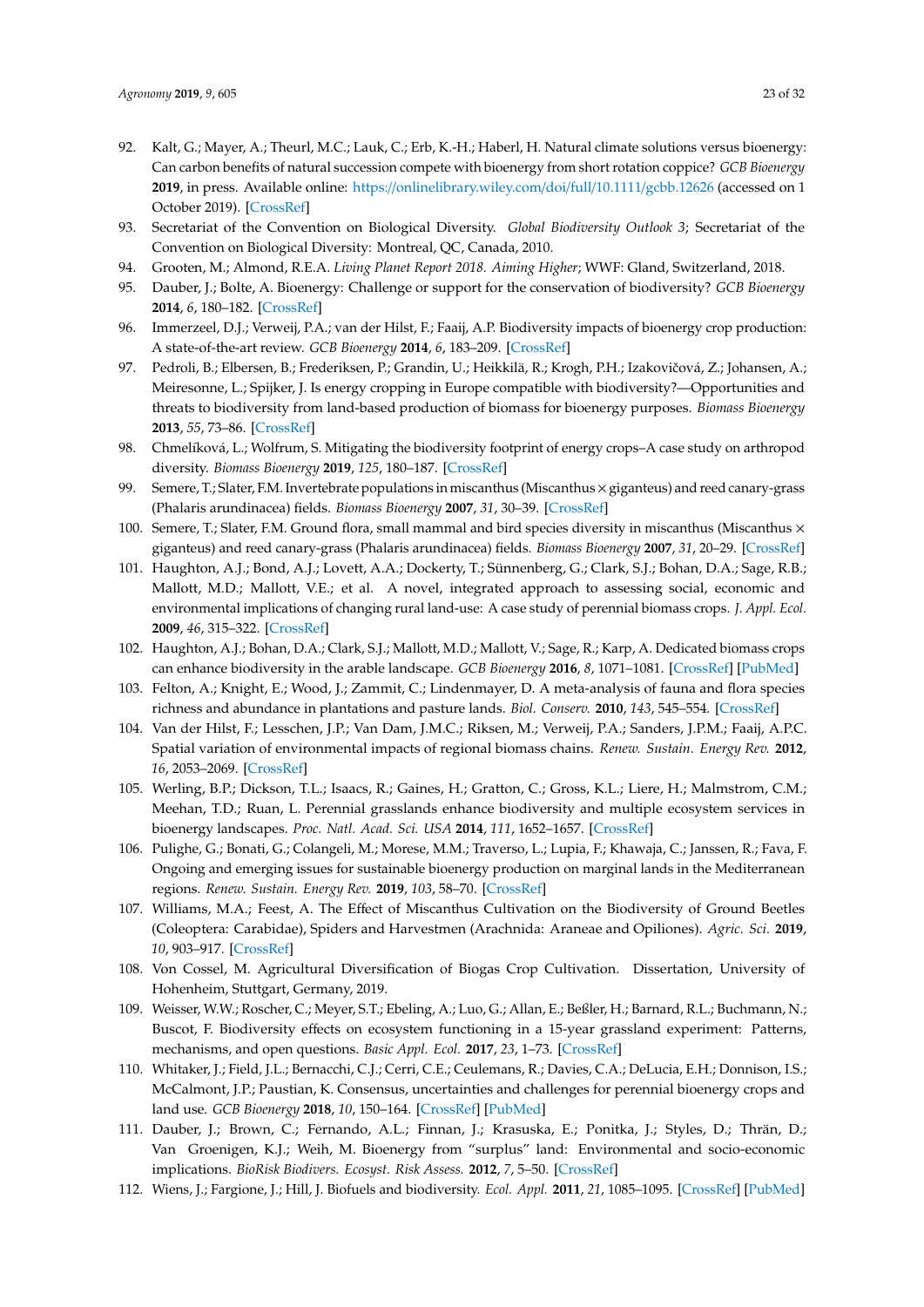- 113. Manning, P.; Taylor, G.; Hanley, E.M. Bioenergy, food production and biodiversity—An unlikely alliance? *GCB Bioenergy* **2015**, *7*, 570–576. [CrossRef]
- 114. Groom, M.J.; Gray, E.M.; Townsend, P.A. Biofuels and biodiversity: Principles for creating better policies for biofuel production. *Conserv. Biol.* **2008**, *22*, 602–609. [CrossRef] [PubMed]
- 115. Von Cossel, M.; Mangold, A.; Iqbal, Y.; Hartung, J.; Lewandowski, I.; Kiesel, A. How to Generate Yield in the First Year—A Three-Year Experiment on Miscanthus (Miscanthus × giganteus (Greef et Deuter)) Establishment under Maize (Zea mays L.). *Agronomy* **2019**, *9*, 237. [CrossRef]
- 116. Himanen, S.; Mäkinen, H.; Rimhanen, K.; Savikko, R. Engaging farmers in climate change adaptation planning: Assessing intercropping as a means to support farm adaptive capacity. *Agriculture* **2016**, *6*, 34. [CrossRef]
- 117. Gruenewald, H.; Brandt, B.K.V.; Schneider, B.U.; Bens, O.; Kendzia, G.; Hüttl, R.F. Agroforestry systems for the production of woody biomass for energy transformation purposes. *Ecol. Eng.* **2007**, *29*, 319–328. [CrossRef]
- 118. Volk, T.A.; Abrahamson, L.P.; Nowak, C.A.; Smart, L.B.; Tharakan, P.J.; White, E.H. The development of short-rotation willow in the northeastern United States for bioenergy and bioproducts, agroforestry and phytoremediation. *Biomass Bioenergy* **2006**, *30*, 715–727. [CrossRef]
- 119. Jensen, E.S.; Peoples, M.B.; Boddey, R.M.; Gresshoff, P.M.; Henrik, H.-N.; Alves, B.J.R.; Morrison, M.J. Legumes for mitigation of climate change and the provision of feedstock for biofuels and biorefineries. A review. *Agron. Sustain. Dev.* **2012**, *32*, 329–364. [CrossRef]
- 120. Timsina, J. Can organic sources of nutrients increase crop yields to meet global food demand? *Agronomy* **2018**, *8*, 214. [CrossRef]
- 121. Weißhuhn, P.; Reckling, M.; Stachow, U.; Wiggering, H. Supporting Agricultural Ecosystem Services through the Integration of Perennial Polycultures into Crop Rotations. *Sustainability* **2017**, *9*, 2267. [CrossRef]
- 122. Von Cossel, M.; Steberl, K.; Hartung, J.; Agra Pereira, L.; Kiesel, A.; Lewandowski, I. Methane yield and species diversity dynamics of perennial wild plant mixtures established alone, under cover crop maize (Zea mays L.) and after spring barley (Hordeum vulgare L.). *GCB Bioenergy*. 2019. in press. Available online: https://onlinelibrary.wiley.com/doi/full/10.1111/gcbb.12640 (accessed on 1 October 2019). [CrossRef]
- 123. Bybee-Finley, K.A.; Ryan, M.R. Advancing Intercropping Research and Practices in Industrialized Agricultural Landscapes. *Agriculture* **2018**, *8*, 80. [CrossRef]
- 124. Pagano, M.C.; Correa, E.J.A.; Duarte, N.F.; Yelikbayev, B.; O'Donovan, A.; Gupta, V.K. Advances in Eco-Efficient Agriculture: The Plant-Soil Mycobiome. *Agriculture* **2017**, *7*, 14. [CrossRef]
- 125. Wienforth, B.; Knieb, A.; Böttcher, U.; Herrmann, A.; Sieling, K.; Taube, F.; Kage, H. Evaluating Bioenergy Cropping Systems towards Productivity and Resource Use Efficiencies: An Analysis Based on Field Experiments and Simulation Modelling. *Agronomy* **2018**, *8*, 117. [CrossRef]
- 126. Mockshell, J.; Kamanda, J. Beyond the Agroecological and Sustainable Agricultural Intensification Debate: Is Blended Sustainability the Way Forward? *Int. J. Agric. Sustain.* **2018**, *16*, 127–149. [CrossRef]
- 127. Zegada-Lizarazu, W.; Monti, A. Energy crops in rotation. A review. *Biomass Bioenergy* **2011**, *35*, 12–25. [CrossRef]
- 128. Herrmann, C.; Idler, C.; Heiermann, M. Biogas crops grown in energy crop rotations: Linking chemical composition and methane production characteristics. *Bioresour. Technol.* **2016**, *206*, 23–35. [CrossRef] [PubMed]
- 129. Von Cossel, M.; Möhring, J.; Kiesel, A.; Lewandowski, I. Methane yield performance of amaranth (Amaranthus hypochondriacus L.) and its suitability for legume intercropping in comparison to maize (Zea mays L.). *Ind. Crops Prod.* **2017**, *103*, 107–121. [CrossRef]
- 130. Nurk, L.; Graß, R.; Pekrun, C.; Wachendorf, M. Effect of sowing method and weed control on the performance of maize (Zea mays L.) intercropped with climbing beans (Phaseolus vulgaris L.). *Agriculture* **2017**, *7*, 51. [CrossRef]
- 131. Von Cossel, M.; Iqbal, Y.; Lewandowski, I. Improving the Ecological Performance of Miscanthus (Miscanthus × giganteus Greef et Deuter) through Intercropping with Woad (Isatis tinctoria L.) and Yellow Melilot (Melilotus officinalis L.). *Agriculture* **2019**, *9*, 194. [CrossRef]
- 132. Nabel, M.; Temperton, V.M.; Poorter, H.; Lücke, A.; Jablonowski, N.D. Energizing marginal soils—The establishment of the energy crop Sida hermaphrodita as dependent on digestate fertilization, NPK, and legume intercropping. *Biomass Bioenergy* **2016**, *87*, 9–16. [CrossRef]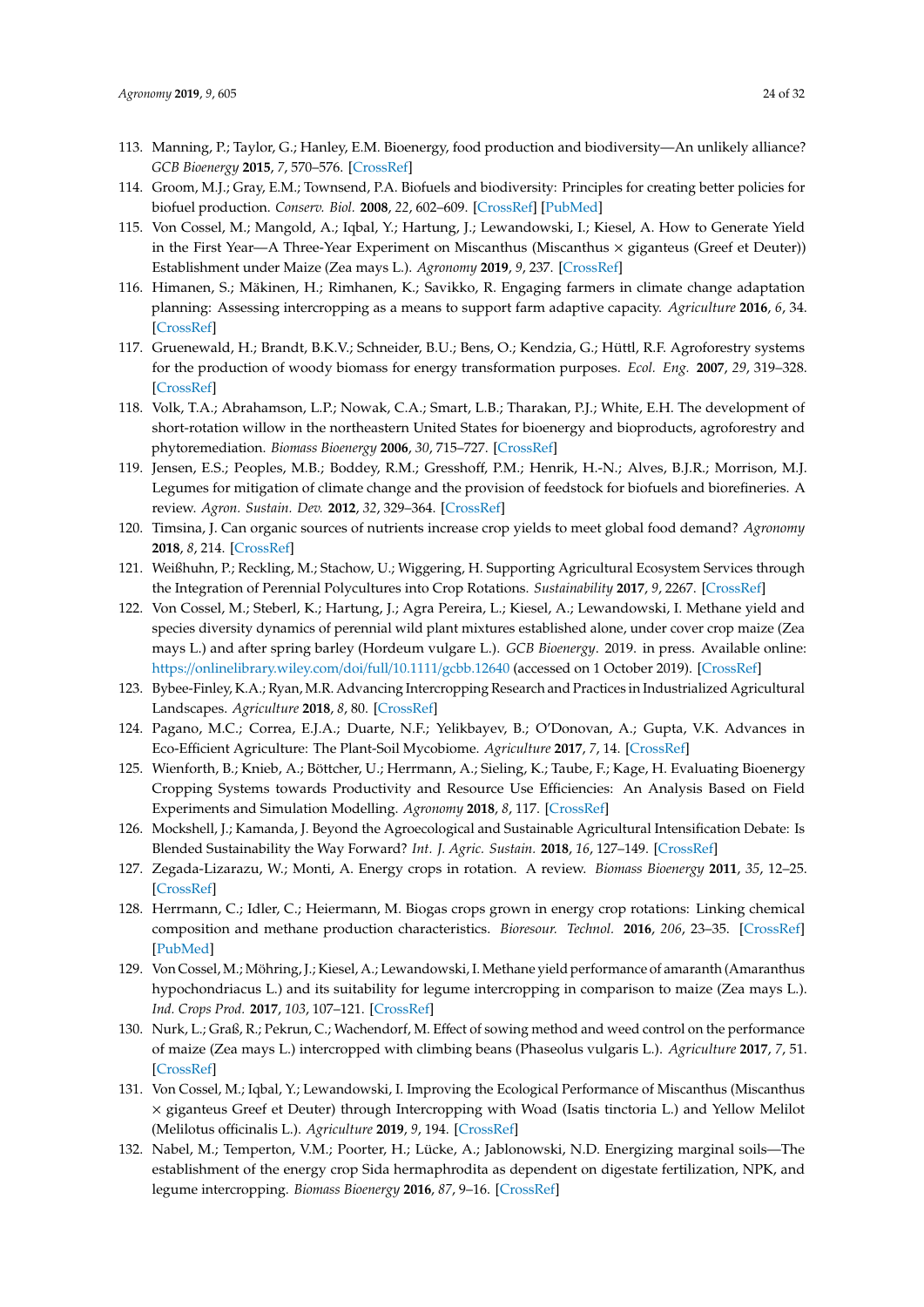- 133. Berti, M.; Samarappuli, D.; Johnson, B.L.; Gesch, R.W. Integrating winter camelina into maize and soybean cropping systems. *Ind. Crops Prod.* **2017**, *107*, 595–601. [CrossRef]
- 134. Zanetti, F.; Monti, A.; Berti, M.T. Challenges and opportunities for new industrial oilseed crops in EU-27: A review. *Ind. Crops Prod.* **2013**, *50*, 580–595. [CrossRef]
- 135. Royo-Esnal, A.; Valencia-Gredilla, F. Camelina as a rotation crop for weed control in organic farming in a semiarid mediterranean climate. *Agriculture* **2018**, *8*, 156. [CrossRef]
- 136. Stolzenburg, K.; Bruns, H.; Monkos, A.; Ott, J.; Schickler, J. Produktion von Kosubstraten für die Biogasanlage—Ergebnisse der Versuche mit Durchwachsener Silphie (Silphium perfoliatum L.) in Baden-Württemberg. Landwirtschaftliches Technologiezentrum Augustenberg: Karlsruhe, Germany, 2016.
- 137. Nicholls, C.I.; Altieri, M.A. Plant biodiversity enhances bees and other insect pollinators in agroecosystems. A review. *Agron. Sustain. Dev.* **2013**, *33*, 257–274. [CrossRef]
- 138. Hallmann, C.A.; Sorg, M.; Jongejans, E.; Siepel, H.; Hofland, N.; Schwan, H.; Stenmans, W.; Müller, A.; Sumser, H.; Hörren, T. More than 75 percent decline over 27 years in total flying insect biomass in protected areas. *PLoS ONE* **2017**, *12*, e0185809. [CrossRef]
- 139. Isbell, F.; Adler, P.R.; Eisenhauer, N.; Fornara, D.; Kimmel, K.; Kremen, C.; Letourneau, D.K.; Liebman, M.; Polley, H.W.; Quijas, S. Benefits of increasing plant diversity in sustainable agroecosystems. *J. Ecol.* **2017**, *105*, 871–879. [CrossRef]
- 140. Kuhn, W.; Zeller, J.; Bretschneider-Herrmann, N.; Drenckhahn, K. Energy from Wild Plants—Practical Tips for the Cultivation of Wild Plants to Create Biomass for Biogas Generation Plants, Netzwerk Lebensraum Feldflur c/o Deutsche Wildtier Stiftung, Hamburg, Germany. 2014. Available online: http://cic-wildlife.org/ wp-content/uploads/2014/09/English\_Praxisratgeber2014.pdf (accessed on 1 October 2019).
- 141. Frick, M.; Pfender, G. AG Wildpflanzen-Biogas Kißlegg. In *Biogas aus Wildpflanzen Chancen und Herausforderungen mehrjähriger Wildpflanzenmischungen zur Biogasnutzung aus Sicht der Forschung und Praxis*; University of Hohenheim: Stuttgart, Germany, 2019.
- 142. Zanetti, F.; Eynck, C.; Christou, M.; Krzyżaniak, M.; Righini, D.; Alexopoulou, E.; Stolarski, M.J.; Van Loo, E.N.; Puttick, D.; Monti, A. Agronomic performance and seed quality attributes of Camelina (Camelina sativa L. crantz) in multi-environment trials across Europe and Canada. *Ind. Crops Prod.* **2017**, *107*, 602–608. [CrossRef]
- 143. Stolarski, M.J.; Krzyżaniak, M.; Tworkowski, J.; Załuski, D.; Kwiatkowski, J.; Szczukowski, S. Camelina and crambe production—Energy efficiency indices depending on nitrogen fertilizer application. *Ind. Crops Prod.* **2019**, *137*, 386–395. [CrossRef]
- 144. Alexopoulou, E.; Li, D.; Papatheohari, Y.; Siqi, H.; Scordia, D.; Testa, G. How kenaf (Hibiscus cannabinus L.) can achieve high yields in Europe and China. *Ind. Crops Prod.* **2015**, *68*, 131–140. [CrossRef]
- 145. Väisänen, T.; Batello, P.; Lappalainen, R.; Tomppo, L. Modification of hemp fibers (Cannabis Sativa L.) for composite applications. *Ind. Crops Prod.* **2018**, *111*, 422–429. [CrossRef]
- 146. Manninen, P.; Mäkelä, P.; Hartikainen, H.; Santanen, A.; Seppänen, M.; Stoddard, F.; Yli-Halla, M. Growth of hemp and Lupin in chromium, Arsenic and copper contaminated soil. *Ital. J. Agron.* **2008**, *3*, 57–58.
- 147. Scheliga, M.; Brand, U.; Türk, O.; Gruber, S.; Medina, L.; Petersen, J. Yield and quality of bast fibre from Abutilon theophrasti (Medic.) in southwest Germany depending on the site and fibre extraction method. *Ind. Crops Prod.* **2018**, *121*, 320–327. [CrossRef]
- 148. da Silva, M.J.; Carneiro, P.C.S.; de Souza Carneiro, J.E.; Damasceno, C.M.B.; Parrella, N.N.L.D.; Pastina, M.M.; Simeone, M.L.F.; Schaffert, R.E.; da Costa Parrella, R.A. Evaluation of the potential of lines and hybrids of biomass sorghum. *Ind. Crops Prod.* **2018**, *125*, 379–385. [CrossRef]
- 149. Stolarski, M.J.; Niksa, D.; Krzyżaniak, M.; Tworkowski, J.; Szczukowski, S. Willow productivity from small-and large-scale experimental plantations in Poland from 2000 to 2017. *Renew. Sustain. Energy Rev.* **2019**, *101*, 461–475. [CrossRef]
- 150. Iqbal, Y.; Steberl, K.; Hartung, K.; Lewandowski, I. Optimal sampling area determination for willow by evaluating variability in yield and quality. *Ind. Crops Prod.* **2019**, *134*, 265–270. [CrossRef]
- 151. Gansberger, M.; Montgomery, L.F.R.; Liebhard, P. Botanical characteristics, crop management and potential of Silphium perfoliatum L. as a renewable resource for biogas production: A review. *Ind. Crops Prod.* **2015**, *63*, 362–372. [CrossRef]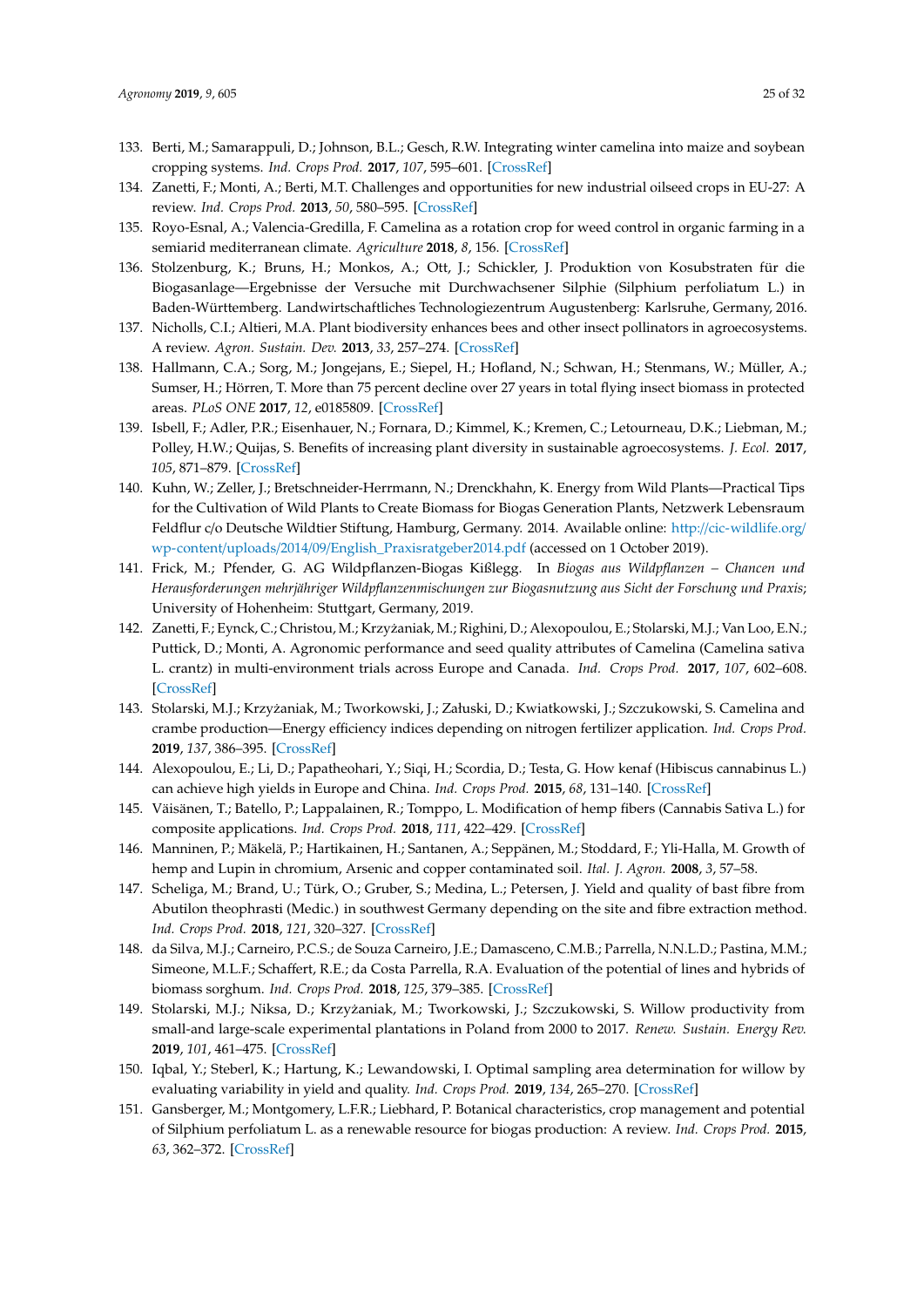- 152. Mast, B.; Lemmer, A.; Oechsner, H.; Reinhardt-Hanisch, A.; Claupein, W.; Graeff-Hönninger, S. Methane yield potential of novel perennial biogas crops influenced by harvest date. *Ind. Crops Prod.* **2014**, *58*, 194–203. [CrossRef]
- 153. Eberl, V.; Fahlbusch, W.; Fritz, M.; Sauer, B. *Screening und Selektion von Amarantsorten und -linien als spurenelementreiches Biogassubstrat*; Berichte aus dem TFZ.; Technologie und Förderzentrum im Kompetenzzentrum für Nachwachsende Rohstoffe: Straubing, Germany, 2014; p. 120.
- 154. Benton, T.G.; Vickery, J.A.; Wilson, J.D. Farmland biodiversity: Is habitat heterogeneity the key? *Trends Ecol. Evol.* **2003**, *18*, 182–188. [CrossRef]
- 155. Viaud, V.; Durand, P.; Merot, P.; Sauboua, E.; Saadi, Z. Modeling the impact of the spatial structure of a hedge network on the hydrology of a small catchment in a temperate climate. *Agric. Water Manag.* **2005**, *74*, 135–163. [CrossRef]
- 156. Dietzel, S.; Sauter, F.; Moosner, M.; Fischer, C.; Kollmann, J. Blühstreifen und Blühflächen in der landwirt-schaftlichen Praxis–eine naturschutzfach-liche Evaluation. *Anliegen Nat.* **2019**, *41*, 73–86.
- 157. Pugesgaard, S.; Schelde, K.; Larsen, S.U.; Lærke, P.E.; Jørgensen, U. Comparing annual and perennial crops for bioenergy production–influence on nitrate leaching and energy balance. *GCB Bioenergy* **2015**, *7*, 1136–1149. [CrossRef]
- 158. Ruf, T.; Makselon, J.; Udelhoven, T.; Emmerling, C. Soil quality indicator response to land-use change from annual to perennial bioenergy cropping systems in Germany. *GCB Bioenergy* **2018**, *10*, 444–459. [CrossRef]
- 159. Muylle, H.; Van Hulle, S.; De Vliegher, A.; Baert, J.; Van Bockstaele, E.; Roldán-Ruiz, I. Yield and energy balance of annual and perennial lignocellulosic crops for bio-refinery use: A 4-year field experiment in Belgium. *Eur. J. Agron.* **2015**, *63*, 62–70. [CrossRef]
- 160. Bradley, B.A.; Oppenheimer, M.; Wilcove, D.S. Climate change and plant invasions: Restoration opportunities ahead? *Glob. Change Biol.* **2009**, *15*, 1511–1521. [CrossRef]
- 161. Biala, K.; Terres, J.-M.; Pointereau, P.; Paracchini, M.L. Low Input Farming Systems: An opportunity to develop sustainable agriculture. *Proc. JRC Summer Univ. Ranco* **2007**, 2–5. Available online: https://ec.europa.eu/jrc/en/publication/eur-scientific-and-technical-research-reports/low-inputfarming-systems-opportunity-develop-sustainable-agriculture-proceedings-jrc-summer (accessed on 1 October 2019).
- 162. Pulighe, G.; Bonati, G.; Fabiani, S.; Barsali, T.; Lupia, F.; Vanino, S.; Nino, P.; Arca, P.; Roggero, P.P. Assessment of the Agronomic Feasibility of Bioenergy Crop Cultivation on Marginal and Polluted Land: A GIS-Based Suitability Study from the Sulcis Area, Italy. *Energies* **2016**, *9*, 895. [CrossRef]
- 163. Heaton, E.A.; Dohleman, F.G.; Long, S.P. Meeting US biofuel goals with less land: The potential of Miscanthus. *Glob. Change Biol.* **2008**, *14*, 2000–2014. [CrossRef]
- 164. Kørup, K.; Lærke, P.E.; Baadsgaard, H.; Andersen, M.N.; Kristensen, K.; Münnich, C.; Didion, T.; Jensen, E.S.; Mårtensson, L.-M.; Jørgensen, U. Biomass production and water use efficiency in perennial grasses during and after drought stress. *GCB Bioenergy* **2018**, *10*, 12–27. [CrossRef]
- 165. Himken, M.; Lammel, J.; Neukirchen, D.; Czypionka-Krause, U.; Olfs, H.-W. Cultivation of Miscanthus under West European conditions: Seasonal changes in dry matter production, nutrient uptake and remobilization. *Plant Soil* **1997**, *189*, 117–126. [CrossRef]
- 166. Arthurson, V.; Jäderlund, L. Utilization of natural farm resources for promoting high energy efficiency in low-input organic farming. *Energies* **2011**, *4*, 804–817. [CrossRef]
- 167. Behnke, G.D.; Pittelkow, C.M.; Nafziger, E.D.; Villamil, M.B. Exploring the Relationships between Greenhouse Gas Emissions, Yields, and Soil Properties in Cropping Systems. *Agriculture* **2018**, *8*, 62. [CrossRef]
- 168. Felten, D.; Fröba, N.; Fries, J.; Emmerling, C. Energy balances and greenhouse gas-mitigation potentials of bioenergy cropping systems (Miscanthus, rapeseed, and maize) based on farming conditions in Western Germany. *Renew. Energy* **2013**, *55*, 160–174. [CrossRef]
- 169. Huang, Y.; Ren, W.; Wang, L.; Hui, D.; Grove, J.H.; Yang, X.; Tao, B.; Goff, B. Greenhouse gas emissions and crop yield in no-tillage systems: A meta-analysis. *Agric. Ecosyst. Environ.* **2018**, *268*, 144–153. [CrossRef]
- 170. Hudiburg, T.W.; Davis, S.C.; Parton, W.; Delucia, E.H. Bioenergy crop greenhouse gas mitigation potential under a range of management practices. *GCB Bioenergy* **2015**, *7*, 366–374. [CrossRef]
- 171. Jablonowski, N.D.; Kollmann, T.; Nabel, M.; Damm, T.; Klose, H.; Müller, M.; Bläsing, M.; Seebold, S.; Krafft, S.; Kuperjans, I.; et al. Valorization of Sida (Sida hermaphrodita) biomass for multiple energy purposes. *GCB Bioenergy* **2017**, *9*, 202–214. [CrossRef]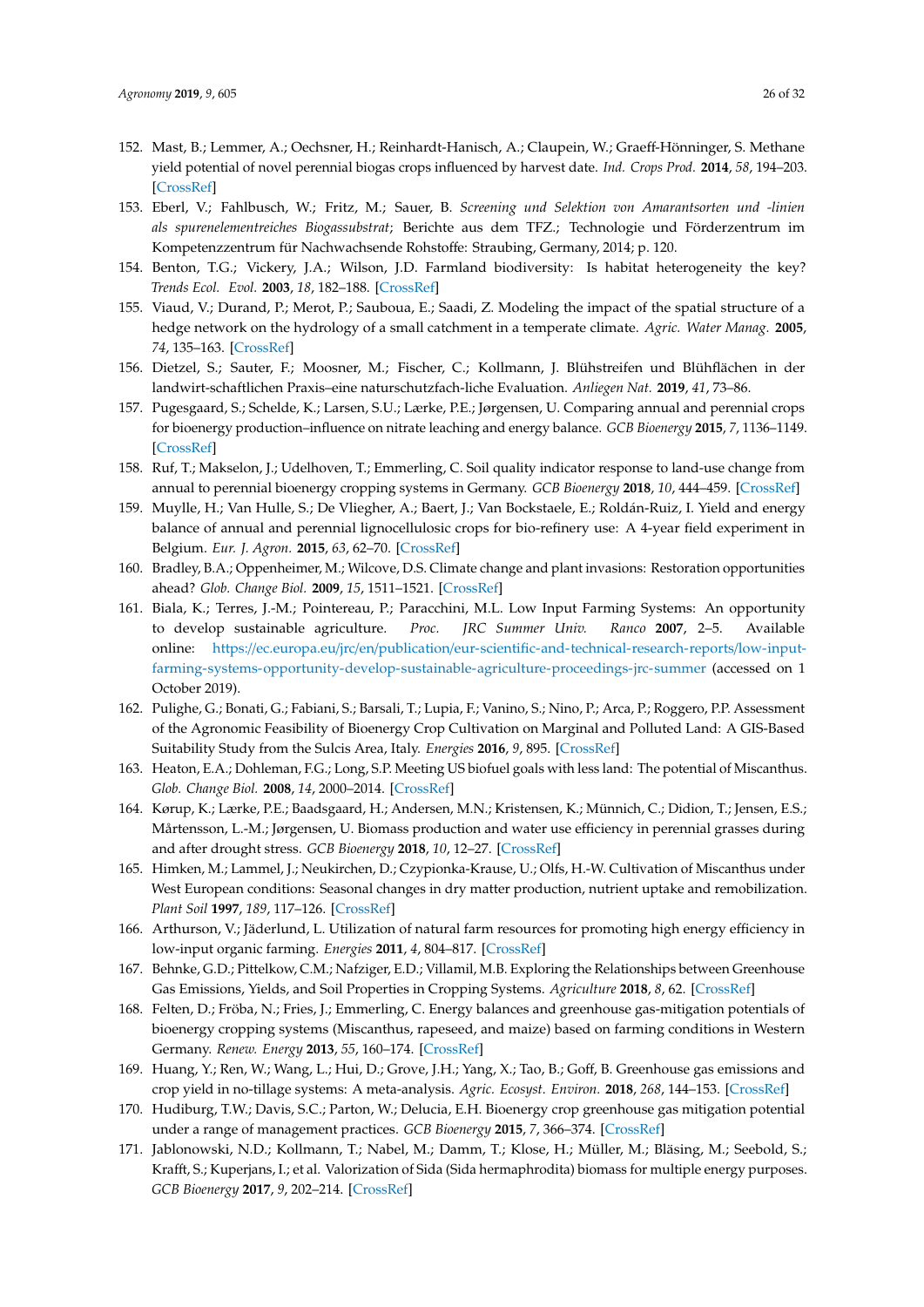- 172. Plaza-Bonilla, D.; Nolot, J.-M.; Raffaillac, D.; Justes, E. Cover crops mitigate nitrate leaching in cropping systems including grain legumes: Field evidence and model simulations. *Agric. Ecosyst. Environ.* **2015**, *212*, 1–12. [CrossRef]
- 173. Thilakarathna, M.S.; Raizada, M.N. Challenges in using precision agriculture to optimize symbiotic nitrogen fixation in legumes: Progress, limitations, and future improvements needed in diagnostic testing. *Agronomy* **2018**, *8*, 78. [CrossRef]
- 174. De Groot, R.S.; Wilson, M.A.; Boumans, R.M. A typology for the classification, description and valuation of ecosystem functions, goods and services. *Ecol. Econ.* **2002**, *41*, 393–408. [CrossRef]
- 175. De Groot, R.; Brander, L.; Van Der Ploeg, S.; Costanza, R.; Bernard, F.; Braat, L.; Christie, M.; Crossman, N.; Ghermandi, A.; Hein, L. Global estimates of the value of ecosystems and their services in monetary units. *Ecosyst. Serv.* **2012**, *1*, 50–61. [CrossRef]
- 176. Braat, L.C.; De Groot, R. The ecosystem services agenda: Bridging the worlds of natural science and economics, conservation and development, and public and private policy. *Ecosyst. Serv.* **2012**, *1*, 4–15. [CrossRef]
- 177. Vaneeckhaute, C.; Lebuf, V.; Michels, E.; Belia, E.; Vanrolleghem, P.A.; Tack, F.M.G.; Meers, E. Nutrient Recovery from Digestate: Systematic Technology Review and Product Classification. *Waste Biomass Valorization* **2017**, *8*, 21–40. [CrossRef]
- 178. KTBL Web-Anwendungen. Kuratorium für Technik und Bauwesen in der Landwirtschaft e.V., Darmstadt, Germany. 2019. Available online: https://www.ktbl.de/webanwendungen/ (accessed on 22 July 2019).
- 179. Ehmann, A.; Bach, I.-M.; Laopeamthong, S.; Bilbao, J.; Lewandowski, I. Can phosphate salts recovered from manure replace conventional phosphate fertilizer? *Agriculture* **2017**, *7*, 1. [CrossRef]
- 180. Monlau, F.; Sambusiti, C.; Ficara, E.; Aboulkas, A.; Barakat, A.; Carrère, H. New opportunities for agricultural digestate valorization: Current situation and perspectives. *Energy Environ. Sci.* **2015**, *8*, 2600–2621. [CrossRef]
- 181. Bergfeldt, B.; Morgano, M.T.; Leibold, H.; Richter, F.; Stapf, D. Recovery of phosphorus and other nutrients during pyrolysis of chicken manure. *Agriculture* **2018**, *8*, 187. [CrossRef]
- 182. Bilandžija, N.; Kriˇcka, T.; Matin, A.; Leto, J.; Grubor, M. Effect of Harvest Season on the Fuel Properties of Sida hermaphrodita (L.) Rusby Biomass as Solid Biofuel. *Energies* **2018**, *11*, 3398. [CrossRef]
- 183. Nabel, M.; Schrey, S.D.; Poorter, H.; Koller, R.; Jablonowski, N.D. Effects of digestate fertilization on Sida hermaphrodita: Boosting biomass yields on marginal soils by increasing soil fertility. *Biomass Bioenergy* **2017**, *107*, 207–213. [CrossRef]
- 184. Ceotto, E.; Marchetti, R.; Castelli, F. Residual soil nitrate as affected by giant reed cultivation and cattle slurry fertilisation. *Ital. J. Agron.* **2018**, *13*, 317–323.
- 185. Ehmann, A.; Thumm, U.; Lewandowski, I. Fertilizing Potential of Separated Biogas Digestates in Annual and Perennial Biomass Production Systems. *Front. Sustain. Food Syst.* **2018**, *2*, 12. [CrossRef]
- 186. Costa, J.; Barbosa, B.; Fernando, A.L. Wastewaters Reuse for Energy Crops Cultivation. In *Technological Innovation for Cyber-Physical Systems*; DoCEIS, IFIP Advances in Information and Communication Technology; Camarinha-Matos, L.M., Falcão, A.J., Vafaei, N., Najdi, S., Eds.; Springer: Cham, Switzerland, 2016; Volume 470, pp. 507–514.
- 187. De Laporte, A.V.; Ripplinger, D.G. Economic viability of perennial grass biomass feedstock in northern climates. *Ind. Crops Prod.* **2019**, *128*, 213–220. [CrossRef]
- 188. Cosentino, S.L.; Copani, V.; Scalici, G.; Scordia, D.; Testa, G. Soil erosion mitigation by perennial species under Mediterranean environment. *BioEnergy Res.* **2015**, *8*, 1538–1547. [CrossRef]
- 189. Schulte, L.A.; Asbjornsen, H.; Liebman, M.; Crow, T.R. Agroecosystem restoration through strategic integration of perennials. *J. Soil Water Conserv.* **2006**, *61*, 164A–169A.
- 190. Jankauskas, B.; Jankauskiene, G. Erosion-preventive crop rotations for landscape ecological stability in upland regions of Lithuania. *Agric. Ecosyst. Environ.* **2003**, *95*, 129–142. [CrossRef]
- 191. Lewandowski, I.; Schmidt, U. Nitrogen, energy and land use efficiencies of miscanthus, reed canary grass and triticale as determined by the boundary line approach. *Agric. Ecosyst. Environ.* **2006**, *112*, 335–346. [CrossRef]
- 192. Felten, D.; Emmerling, C. Effects of bioenergy crop cultivation on earthworm communities—A comparative study of perennial (Miscanthus) and annual crops with consideration of graded land-use intensity. *Appl. Soil Ecol.* **2011**, *49*, 167–177. [CrossRef]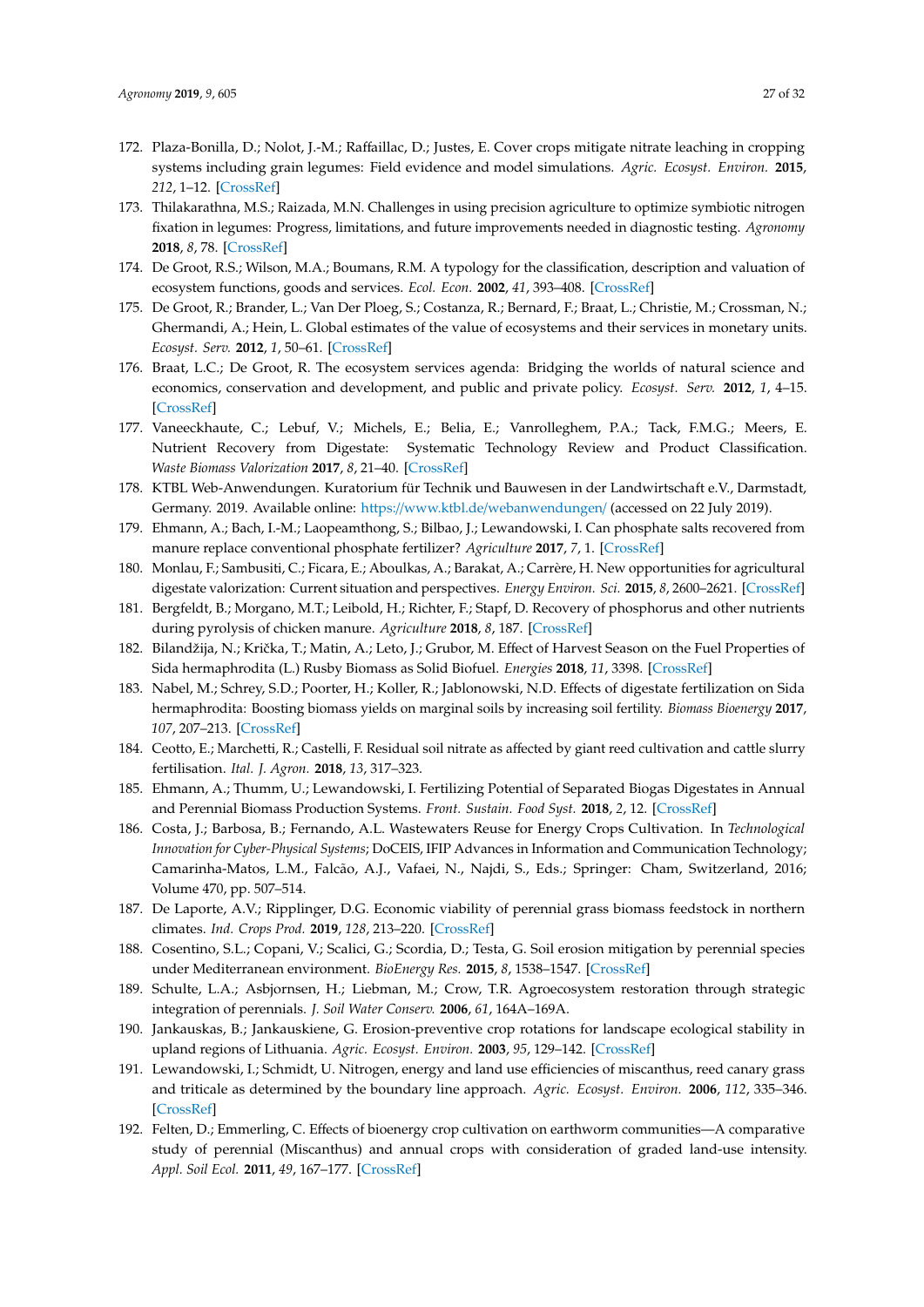- 193. Zan, C.S.; Fyles, J.W.; Girouard, P.; Samson, R.A. Carbon sequestration in perennial bioenergy, annual corn and uncultivated systems in southern Quebec. *Agric. Ecosyst. Environ.* **2001**, *86*, 135–144. [CrossRef]
- 194. Bonin, C.L.; Fidel, R.B.; Banik, C.; Laird, D.A.; Mitchell, R.; Heaton, E.A. Perennial biomass crop establishment, community characteristics, and productivity in the upper US Midwest: Effects of cropping systems seed mixtures and biochar applications. *Eur. J. Agron.* **2018**, *101*, 121–128. [CrossRef]
- 195. Fernando, A.L.; Rettenmaier, N.; Soldatos, P.; Panoutsou, C. Sustainability of Perennial Crops Production for Bioenergy and Bioproducts. In *Perennial Grasses for Bioenergy and Bioproducts*; Alexopoulou, E., Ed.; Academic Press: Cambridge, MA, USA, 2018; pp. 245–283.
- 196. Alexopoulou, E.; Zanetti, F.; Papazoglou, E.G.; Christou, M.; Papatheohari, Y.; Tsiotas, K.; Papamichael, I. Long-term studies on switchgrass grown on a marginal area in Greece under different varieties and nitrogen fertilization rates. *Ind. Crops Prod.* **2017**, *107*, 446–452. [CrossRef]
- 197. Rutz, D.; Ugalde, J.M.; Mergner, R.; Janssen, R.; Epp, C.; Leplus, A.; Bernard, J.; Eleftheriadis, I.; Žandeckis, A.; Fištre, Ž.; et al. *Short Rotation Woody Crops: Experiences from the eu Project Srcplus, Proceedings of the 25th European Biomass Conference and Exhibition*; 25th European Biomass Conference and Exhibition: Stockholm, Sweden, 2017; pp. 143–149.
- 198. McElroy, G.H.; Dawson, W.M. Biomass from short-rotation coppice willow on marginal land. *Biomass* **1986**, *10*, 225–240. [CrossRef]
- 199. Wang, W.; Xie, Y.; Bi, M.; Wang, X.; Lu, Y.; Fan, Z. Effects of best management practices on nitrogen load reduction in tea fields with different slope gradients using the SWAT model. *Appl. Geogr.* **2018**, *90*, 200–213. [CrossRef]
- 200. Vatsa, D.K.; Vyas, N. Modern farm technologies for enhancing work productivity with reduced drudgery of rural women in hill agriculture. *AMA Agric. Mech. Asia Afr. Lat. Am.* **2018**, *49*, 32–38.
- 201. Pari, L.; Alfano, V.; Garcia-Galindo, D.; Suardi, A.; Santangelo, E. Pruning biomass potential in Italy related to crop characteristics, agricultural practices and agro-climatic conditions. *Energies* **2018**, *11*, 1365. [CrossRef]
- 202. Cosentino, S.L.; Patanè, C.; Sanzone, E.; Testa, G.; Scordia, D. Leaf gas exchange, water status and radiation use efficiency of giant reed (Arundo donax L.) in a changing soil nitrogen fertilization and soil water availability in a semi-arid Mediterranean area. *Eur. J. Agron.* **2016**, *72*, 56–69. [CrossRef]
- 203. Flexas, J.; DIAZ-ESPEJO, A.; GalmES, J.; Kaldenhoff, R.; Medrano, H.; RIBAS-CARBO, M. Rapid variations of mesophyll conductance in response to changes in CO<sup>2</sup> concentration around leaves. *Plant Cell Environ.* **2007**, *30*, 1284–1298. [CrossRef] [PubMed]
- 204. Lawlor, D.W.; Cornic, G. Photosynthetic carbon assimilation and associated metabolism in relation to water deficits in higher plants. *Plant Cell Environ.* **2002**, *25*, 275–294. [CrossRef]
- 205. Sánchez, E.; Scordia, D.; Lino, G.; Arias, C.; Cosentino, S.L.; Nogués, S. Salinity and water stress effects on biomass production in different Arundo donax L. clones. *BioEnergy Res.* **2015**, *8*, 1461–1479. [CrossRef]
- 206. Van Orshoven, J.; Terres, J.-M.; Tóth, T. Updated common bio-physical criteria to define natural constraints for agriculture in Europe—Definition and scientific justification for the common biophysical criteria. *JRC Sci. Policy Rep.* **2014**.
- 207. Terres, J.-M.; Hagyo, A.; Wania, A. Scientific contribution on combining biophysical criteria underpinning the delineation of agricultural areas affected by specific constraints: Methodology and factsheets for plausible criteria combinations. *JRC Sci. Policy Rep.* **2014**. Available online: https://ec.europa.eu/jrc/en/publication/eur-scientific-and-technical-research-reports/scientific-contributioncombining-biophysical-criteria-underpinning-delineation-agricultural (accessed on 1 October 2019).
- 208. Volaire, F.; Barkaoui, K.; Norton, M. Designing resilient and sustainable grasslands for a drier future: Adaptive strategies, functional traits and biotic interactions. *Eur. J. Agron.* **2014**, *52*, 81–89. [CrossRef]
- 209. Cosentino, S.L.; Scordia, D.; Sanzone, E.; Testa, G.; Copani, V. Response of giant reed (Arundo donax L.) to nitrogen fertilization and soil water availability in semi-arid Mediterranean environment. *Eur. J. Agron.* **2014**, *60*, 22–32. [CrossRef]
- 210. Lelièvre, F.; Seddaiu, G.; Ledda, L.; Porqueddu, C.; Volaire, F. Water use efficiency and drought survival in Mediterranean perennial forage grasses. *Field Crops Res.* **2011**, *121*, 333–342. [CrossRef]
- 211. Fernando, A.L. Environmental Aspects of Kenaf Production and Use. In *Kenaf: A Multi-Purpose Crop for Several Industrial Applications: New insights from the Biokenaf Project*; Monti, A., Alexopoulou, E., Eds.; Springer: London, UK, 2013; pp. 83–104.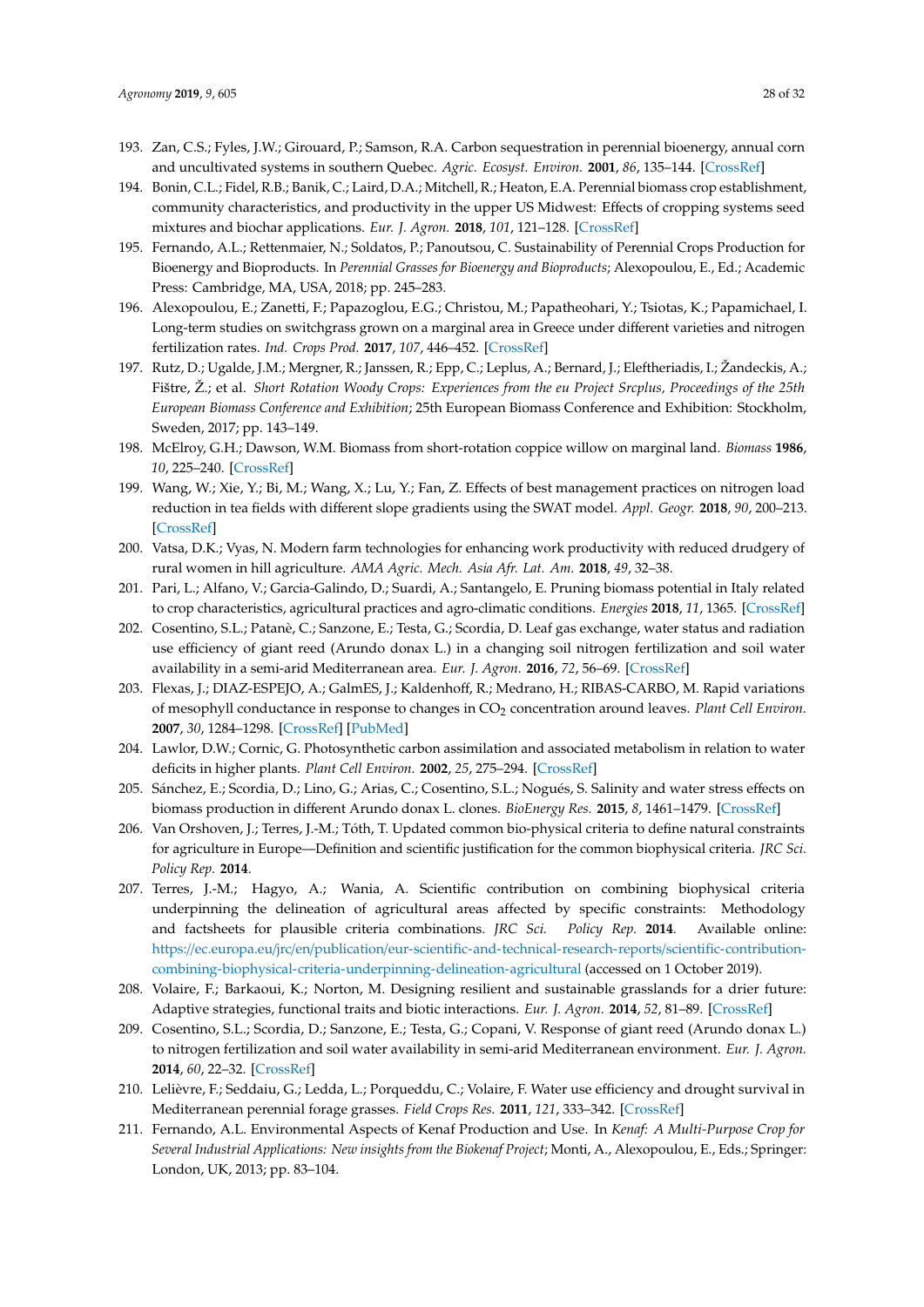- 212. Reynolds, W.D.; Bowman, B.T.; Drury, C.F.; Tan, C.S.; Lu, X. Indicators of good soil physical quality: Density and storage parameters. *Geoderma* **2002**, *110*, 131–146. [CrossRef]
- 213. Von Cossel, M.; Iqbal, Y.; Scordia, D.; Cosentino, S.L.; Elbersen, B.; Staritsky, I.; Van Eupen, M.; Mantel, S.; Prysiazhniuk, O.; Maliarenko, O.; et al. *Low-Input Agricultural Practices for Industrial Crops on Marginal Land. EU-Deliverable*; University of Hohenheim: Stuttgart, Germany, 2018.
- 214. Ruf, T.; Audu, V.; Holzhauser, K.; Emmerling, C. Bioenergy from periodically waterlogged cropland in Europe: A first assessment of the potential of five perennial energy crops to provide biomass and their interactions with soil. *Agronomy* **2019**, *9*, 374. [CrossRef]
- 215. Van Orshoven, J.; Terres, J.-M.; Tóth, T. Updated common bio-physical criteria to define natural constraints for agriculture in Europe. *JRC Sci. Tech. Rep.* **2012**. Available online: https://www.semanticscholar.org/paper/Updated-common-bio-physical-criteria-to-define-for-Jos-Jean/ 1176dee267e586b47dd45be6c568dd6312990735 (accessed on 1 October 2019).
- 216. Obia, A.; Mulder, J.; Hale, S.E.; Nurida, N.L.; Cornelissen, G. The potential of biochar in improving drainage, aeration and maize yields in heavy clay soils. *PLoS ONE* **2018**, *13*, e0196794. [CrossRef] [PubMed]
- 217. Rasmussen, K.J. Impact of ploughless soil tillage on yield and soil quality: A Scandinavian review. *Soil Tillage Res.* **1999**, *53*, 3–14. [CrossRef]
- 218. Kharytonov, M.; Pidlisnyuk, V.; Stefanovska, T.; Babenko, M.; Martynova, N.; Rula, I. The estimation of Miscanthus×giganteus' adaptive potential for cultivation on the mining and post-mining lands in Ukraine. *Environ. Sci. Pollut. Res.* **2019**, *26*, 2974–2986. [CrossRef]
- 219. Lamb, D.T.; Heading, S.; Bolan, N.; Naidu, R. Use of biosolids for phytocapping of landfill soil. *Water. Air. Soil Pollut.* **2012**, *223*, 2695–2705. [CrossRef]
- 220. Barbosa, B.; Fernando, A.L. Chapter 9 Aided Phytostabilization of Mine Waste. In *Bio-Geotechnologies for Mine Site Rehabilitation*; Prasad, M.N.V., de Favas, P.J.C., Maiti, S.K., Eds.; Elsevier: Amsterdam, The Netherlands, 2018; pp. 147–157.
- 221. Barbosa, B.; Costa, J.; Fernando, A.L. Production of Energy Crops in Heavy Metals Contaminated Land: Opportunities and Risks. In *Land Allocation for Biomass Crops: Challenges and Opportunities with Changing Land Use*; Li, R., Monti, A., Eds.; Springer International Publishing: Cham, Switzerland, 2018; pp. 83–102.
- 222. The Council of the European Communities Council directive on the protection of the environment, and in particular of the soil, when sewage sludge is used in agriculture. *O*ff*. J. Eur. Comm.* **1986**, *181*, 0006–0012.
- 223. Barbosa, B.; Boléo, S.; Sidella, S.; Costa, J.; Duarte, M.P.; Mendes, B.; Cosentino, S.L.; Fernando, A.L. Phytoremediation of Heavy Metal-Contaminated Soils Using the Perennial Energy Crops *Miscanthus* spp. and *Arundo donax* L. *BioEnergy Res.* **2015**, *8*, 1500–1511. [CrossRef]
- 224. Radojčić Redovniković, I.; De Marco, A.; Proietti, C.; Hanousek, K.; Sedak, M.; Bilandžić, N.; Jakovljević, T. Poplar response to cadmium and lead soil contamination. *Ecotoxicol. Environ. Saf.* **2017**, *144*, 482–489. [CrossRef] [PubMed]
- 225. Pandey, V.C.; Bajpai, O.; Singh, N. Energy crops in sustainable phytoremediation. *Renew. Sustain. Energy Rev.* **2016**, *54*, 58–73. [CrossRef]
- 226. Fernando, A.L.; Boléo, S.; Barbosa, B.; Costa, J.; Lino, J.; Tavares, C.; Sidella, S.; Duarte, M.P.; Mendes, B. How sustainable is the production of energy crops in heavy metal contaminated soils. In *Proceedings of the 22th European Biomass Conference and Exhibition, Setting the Course for a Biobased Economy*; ETA-Renewable Energies: Hamburg, Germany, 2014; pp. 1593–1596.
- 227. Papazoglou, E.G.; Fernando, A.L. Preliminary studies on the growth, tolerance and phytoremediation ability of sugarbeet (Beta vulgaris L.) grown on heavy metal contaminated soil. *Ind. Crops Prod.* **2017**, *107*, 463–471. [CrossRef]
- 228. Sidella, S.; Barbosa, B.; Costa, J.; Cosentino, S.L.; Fernando, A.L. Screening of Giant reed clones for Phytoremediation of lead contaminated soils. In *Perennial Biomass Crops for a Resource-Constrained World*; Barth, S., Murphy-Bokern, D., Kalinina, O., Taylor, G., Jones, M., Eds.; Springer: Berlin/Heidelberg, Germany, 2016; pp. 191–197.
- 229. Fernando, A.L.; Godovikova, V.; Oliveira, J.F.S. Miscanthus x giganteus: Contribution to a sustainable agriculture of a future/present-oriented biomaterial. *Trans. Tech. Publ.* **2004**, *455*, 437–441. [CrossRef]
- 230. Iqbal, Y.; Lewandowski, I. Inter-annual variation in biomass combustion quality traits over five years in fifteen Miscanthus genotypes in south Germany. *Fuel Process. Technol.* **2014**, *121*, 47–55. [CrossRef]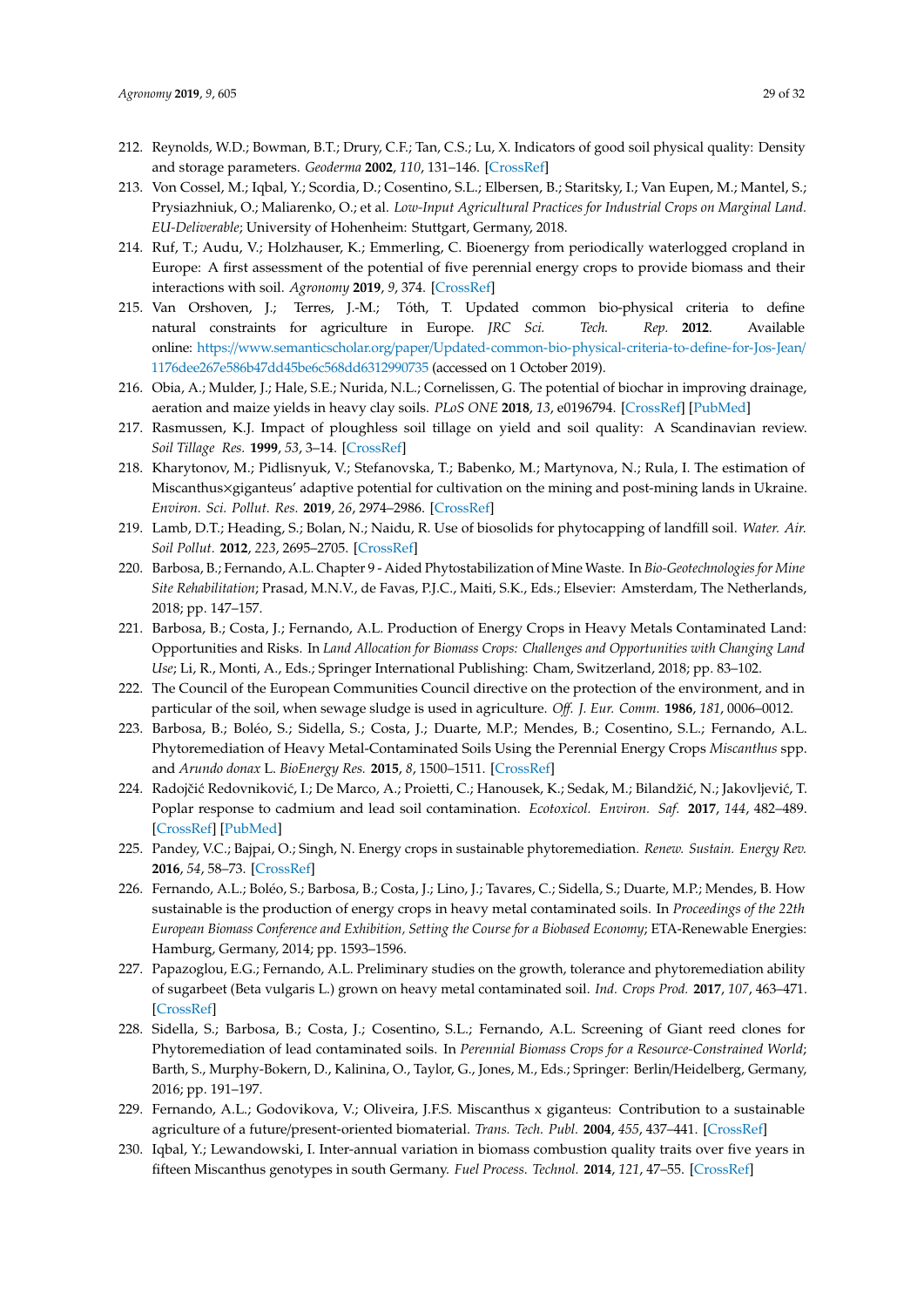- 231. Iqbal, Y.; Kiesel, A.; Wagner, M.; Nunn, C.; Kalinina, O.; Hastings, A.F.S.J.; Clifton-Brown, J.C.; Lewandowski, I. Harvest time optimization for combustion quality of different miscanthus genotypes across Europe. *Front. Plant Sci.* **2017**, *8*, 727. [CrossRef]
- 232. Van der Weijde, T.; Kiesel, A.; Iqbal, Y.; Muylle, H.; Dolstra, O.; Visser, R.G.F.; Lewandowski, I.; Trindade, L.M. Evaluation of Miscanthus sinensis biomass quality as feedstock for conversion into different bioenergy products. *GCB Bioenergy* **2017**, *9*, 176–190. [CrossRef]
- 233. Fernando, A.L.; Barbosa, B.; Costa, J.; Papazoglou, E.G. Giant reed (arundo donax l.): A multipurpose crop bridging phytoremediation with sustainable bioeconomy. In *Bioremediation and Bioeconomy*; Prasad, M.N.V., Ed.; Elsevier: Amsterdam, The Netherlands, 2016; pp. 77–95.
- 234. Gomes, L.; Fernando, A.L.; Santos, F. A toolbox to tackle the technological and environmental constraints associated with the use of biomass for energy from marginal land. In Proceedings of the ECOS 2018, the 31st International Conference on Efficiency, Cost, Optimization, Simulation and Environmental Impact of Energy Systems, Guimarães, Portugal, 17–22 June 2018.
- 235. Lomba, A.; Buchadas, A.; Honrado, J.P.; Moreira, F. Are We Missing the Big Picture? Unlocking the Social-Ecological Resilience of High Nature Value Farmlands to Future Climate Change. In *Climate Change-Resilient Agriculture and Agroforestry*; Castro, P., Azul, A.M., Leal Filho, W., Azeiteiro, U.M., Eds.; Springer: Berlin/Heidelberg, Germany, 2019; pp. 53–72.
- 236. Tuck, G.; Glendining, M.J.; Smith, P.; House, J.I.; Wattenbach, M. The potential distribution of bioenergy crops in Europe under present and future climate. *Biomass Bioenergy* **2006**, *30*, 183–197. [CrossRef]
- 237. Garbolino, E.; Daniel, W.; Hinojos Mendoza, G. Expected Global Warming Impacts on the Spatial Distribution and Productivity for 2050 of Five Species of Trees Used in the Wood Energy Supply Chain in France. *Energies* **2018**, *11*, 3372. [CrossRef]
- 238. Samaniego, L.; Thober, S.; Kumar, R.; Wanders, N.; Rakovec, O.; Pan, M.; Zink, M.; Sheffield, J.; Wood, E.F.; Marx, A. Anthropogenic warming exacerbates European soil moisture droughts. *Nat. Clim. Change* **2018**, *8*, 421. [CrossRef]
- 239. Teuling, A.J. A hot future for European droughts. *Nat. Clim. Change* **2018**, *8*, 364. [CrossRef]
- 240. Giorgi, F.; Gutowski, W.J. Regional Dynamical Downscaling and the CORDEX Initiative. *Annu. Rev. Environ. Resour.* **2015**, *40*, 467–490. [CrossRef]
- 241. Jacob, D.; Petersen, J.; Eggert, B.; Alias, A.; Christensen, O.B.; Bouwer, L.M.; Braun, A.; Colette, A.; Déqué, M.; Georgievski, G.; et al. EURO-CORDEX: New high-resolution climate change projections for European impact research. *Reg. Environ. Change* **2014**, *14*, 563–578. [CrossRef]
- 242. Soares, P.M.M.; Cardoso, R.M.; Lima, D.C.A.; Miranda, P.M.A. Future precipitation in Portugal: High-resolution projections using WRF model and EURO-CORDEX multi-model ensembles. *Clim. Dyn.* **2017**, *49*, 2503–2530. [CrossRef]
- 243. Pfeifer, S.; Bülow, K.; Gobiet, A.; Hänsler, A.; Mudelsee, M.; Otto, J.; Rechid, D.; Teichmann, C.; Jacob, D. Robustness of Ensemble Climate Projections Analyzed with Climate Signal Maps: Seasonal and Extreme Precipitation for Germany. *Atmosphere* **2015**, *6*, 677–698. [CrossRef]
- 244. Huebener, H.; Hoffmann, P.; Keuler, K.; Pfeifer, S.; Ramthun, H.; Spekat, A.; Steger, C.; Warrach-Sagi, K. Deriving user-informed climate information from climate model ensemble results. *Adv. Sci. Res.* **2017**, *14*, 261–269. [CrossRef]
- 245. Galatsidas, S.; Gounaris, N.; Vlachaki, D.; Dimitriadis, E.; Kiourtsis, F.; Keramitzis, D.; Gerwin, W.; Repmann, F.; Rettenmaier, N.; Reinhardt, G. Revealing Bioenergy Potentials: Mapping Marginal Lands in Europe—The SEEMLA Approach. In Proceedings of the 26th European Biomass Conference and Exhibition, Copenhagen, Denmark, 14–18 May 2018; pp. 31–37.
- 246. Gerwin, W.; Repmann, F.; Galatsidas, S.; Vlachaki, D.; Gounaris, N.; Baumgarten, W.; Volkmann, C.; Keramitzis, D.; Kiourtsis, F.; Freese, D. Assessment and quantification of marginal lands for biomass production in Europe using soil-quality indicators. *SOIL* **2018**, *4*, 267–290. [CrossRef]
- 247. IPCC, Global Warming of 1.5 ◦C. An IPCC Special Report on the impacts of global warming of 1.5 ◦C above pre-industrial levels and related global greenhouse gas emission pathways, in the context of strengthening the global response to the threat of climate change, sustainable development, and efforts to eradicate poverty [Masson-Delmotte, V., P. Zhai, H.-O. örtner, D. Roberts, J. Skea, P.R. Shukla, A. Pirani, W. Moufouma-Okia, C. Péan, R. Pidcock, S. Connors, J.B.R. Matthews, Y. Chen, X. Zhou, M.I. Gomis, E. Lonnoy, T. Maycock, M. Tignor, and T. Waterfield (eds.)]. 2018; in press.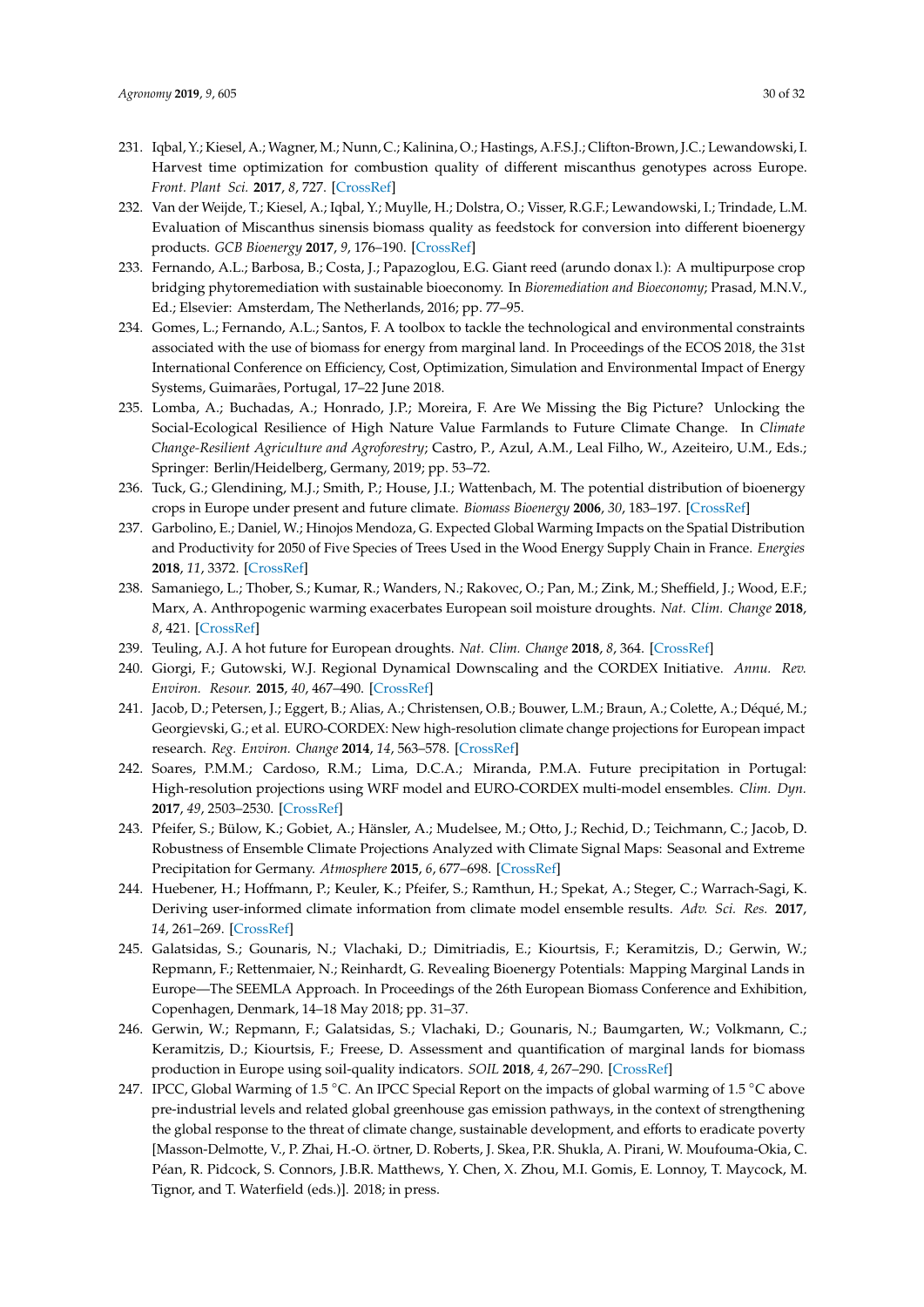- 248. Sage, R.F.; Kubien, D.S. The temperature response of C3 and C4 photosynthesis. *Plant Cell Environ.* **2007**, *30*, 1086–1106. [CrossRef]
- 249. Poorter, H.; Navas, M.-L. Plant growth and competition at elevated Co2: On winners, losers and functional groups. *New Phytol.* **2003**, *157*, 175–198. [CrossRef]
- 250. Sage, R.F.; Sage, T.L. C4 Plants. In *Encyclopedia of Biodiversity*, 2nd ed.; Levin, S.A., Ed.; Academic Press: Waltham, MA, USA, 2013; pp. 361–381.
- 251. Seneviratne, S.I.; Corti, T.; Davin, E.L.; Hirschi, M.; Jaeger, E.B.; Lehner, I.; Orlowsky, B.; Teuling, A.J. Investigating soil moisture–climate interactions in a changing climate: A review. *Earth-Sci. Rev.* **2010**, *99*, 125–161. [CrossRef]
- 252. Weselek, A.; Ehmann, A.; Zikeli, S.; Lewandowski, I.; Schindele, S.; Högy, P. Agrophotovoltaic systems: Applications, challenges, and opportunities. A review. *Agron. Sustain. Dev.* **2019**, *39*, 35. [CrossRef]
- 253. Amaducci, S.; Yin, X.; Colauzzi, M. Agrivoltaic systems to optimise land use for electric energy production. *Appl. Energy* **2018**, *220*, 545–561. [CrossRef]
- 254. MAGIC Marginal Lands for Growing Industrial Crops: Turning a Burden into an Opportunity. 2019. Available online: http://magic-h2020.eu/ (accessed on 14 June 2019).
- 255. Cai, H.; Wang, J.; Feng, Y.; Wang, M.; Qin, Z.; Dunn, J.B. Consideration of land use change-induced surface albedo effects in life-cycle analysis of biofuels. *Energy Environ. Sci.* **2016**, *9*, 2855–2867. [CrossRef]
- 256. Möndel, A. Ertragsmessungen in Winterroggen-der Ertragseinfluss einer Windschutzanlage in der oberrheinischen Tiefebene. Verbundprojekt: agroforst - neue Optionen für eine nachhaltige Landnutzung, LAP Forchheim, Germany. 2007. Available online: http://docplayer.org/38193544-Ertragsmessungen-inwinterroggen-der-ertragseinfluss-einer-windschutzanlage-in-der-oberrheinischen-tiefebene.html (accessed on 1 October 2019).
- 257. Goetsch, E.; Colinas, F.T. Natural succession of species in agroforestry and in soil recovery. 1992. Available online: media0.agrofloresta.net/static/artigos/agroforestry\_1992\_gotsch.pdf (accessed on 1 October 2019).
- 258. FAO. *Bioenergy and Food Security—The BEFS Analytical Framework*; Environment and Natural Resources Management Series; Sales and Marketing Group—Communication Division Food and Agriculture Organization of the United Nations: Rome, Italy, 2010.
- 259. Kaygusuz, K. Energy for sustainable development: A case of developing countries. *Renew. Sustain. Energy Rev.* **2012**, *16*, 1116–1126. [CrossRef]
- 260. Winkler, B.; Lewandowski, I.; Voss, A.; Lemke, S. Transition towards Renewable Energy Production? Potential in Smallholder Agricultural Systems in West Bengal, India. *Sustainability* **2018**, *10*, 801. [CrossRef]
- 261. FAO. *Evidence-Based Assessment of the Sustainability and Replicability of Integrated Food-Energy Systems—A Guidance Document*; Environment and Natural Resources Working Paper; Sales and Marketing Group—Communication Division Food and Agriculture Organization of the United Nations: Rome, Italy, 2014.
- 262. Chen, R. Livestock-biogas-fruit systems in South China. *Ecol. Eng.* **1997**, *8*, 19–29. [CrossRef]
- 263. Gu, L.; Zhang, Y.-X.; Wang, J.-Z.; Chen, G.; Battye, H. Where is the future of China's biogas? Review, forecast, and policy implications. *Pet. Sci.* **2016**, *13*, 604–624. [CrossRef]
- 264. MNRE National Biogas and Manure Management Programme. 2019. Available online: https://mnre.gov.in/ biogas (accessed on 8 August 2019).
- 265. Amigun, B.; Musango, J.K.; Brent, A.C. Community perspectives on the introduction of biodiesel production in the Eastern Cape Province of South Africa. *Energy* **2011**, *36*, 2502–2508. [CrossRef]
- 266. Barry, M.-L.; Steyn, H.; Brent, A. Selection of renewable energy technologies for Africa: Eight case studies in Rwanda, Tanzania and Malawi. *Renew. Energy* **2011**, *36*, 2845–2852. [CrossRef]
- 267. Brent, A.C.; Kruger, W.J.L. Systems analyses and the sustainable transfer of renewable energy technologies: A focus on remote areas of Africa. *Renew. Energy* **2009**, *34*, 1774–1781. [CrossRef]
- 268. Duku, M.H.; Gu, S.; Hagan, E.B. A comprehensive review of biomass resources and biofuels potential in Ghana. *Renew. Sustain. Energy Rev.* **2011**, *15*, 404–415. [CrossRef]
- 269. Practical Action Consulting. *Small-Scale Bioenergy Initiatives: Brief Description and Preliminary Lessons on Livelihood Impacts from Case Studies in Asia, Latin America and Africa*; Practical Action Consulting, Food and Agriculture Organization of the United Nations, Climate Change and Bioenergy Unit: Rome, Italy, 2009.